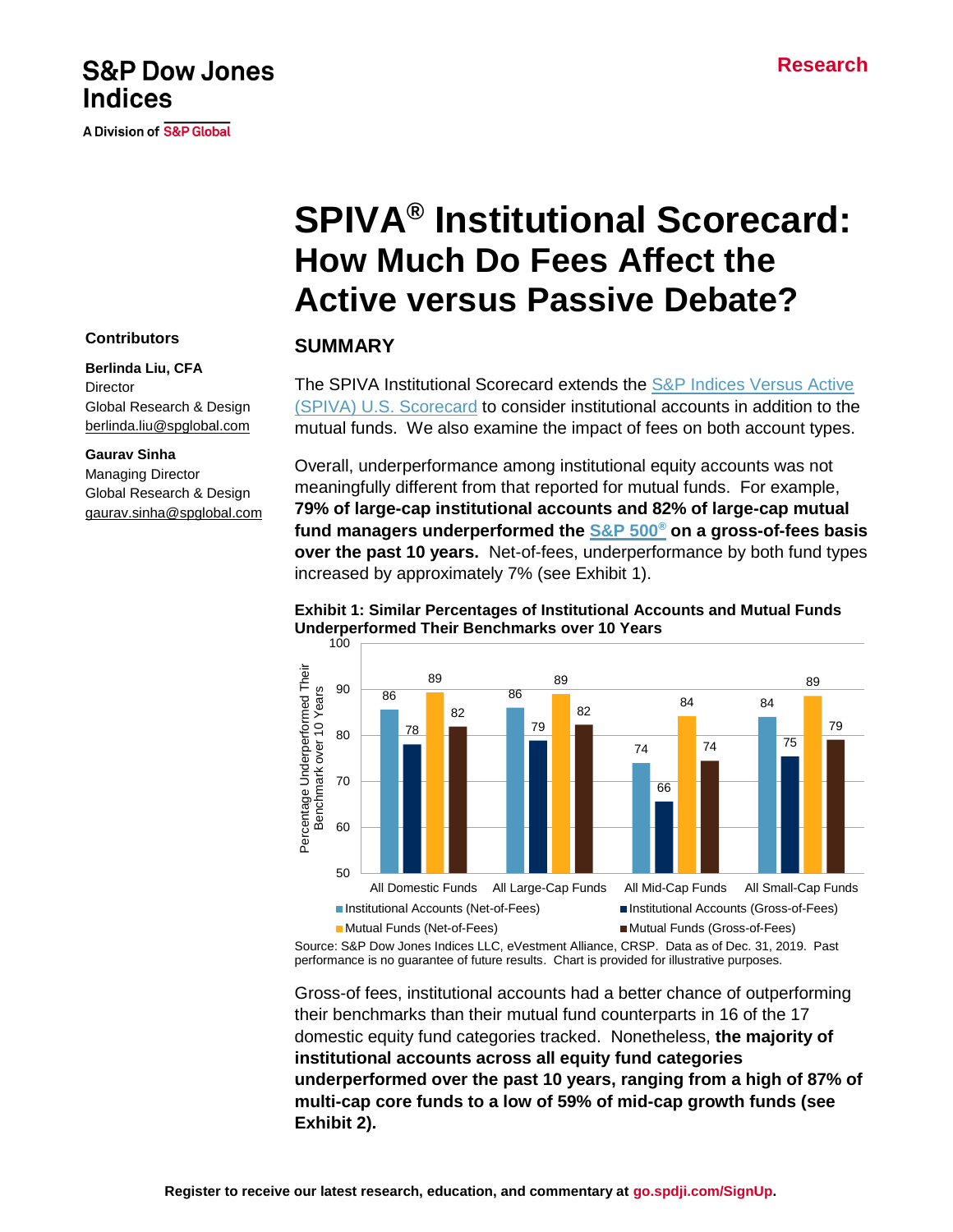Among mutual funds, active international equity managers showed greater differences between the gross- and net-of-fees relative performance figures than their domestic fund peers (see Exhibit 3). No such notable difference between categories was observed among institutional equity accounts (see Exhibit 2).

Institutional fixed income funds typically performed better than their benchmarks, gross-of-fees, compared with their mutual fund counterparts (see Exhibits 4 and 5).

For fixed income funds, fees had the greatest impact on performance in the emerging markets debt space. While 37% of institutional emerging markets hard currency funds failed to outperform the benchmark over the past 10 years gross-of-fees, 68% did so net-of-fees. On the mutual fund side, however, the impact of fees was even higher. Emerging markets debt funds suffered a change of 43 percentage points, from 57% underperforming the benchmark gross-of-fees to a full 100% of funds once fees were taken into account.

Focusing on just 2019, outperformance statistics of institutional accounts varied by market-cap segments, perhaps due to spreads in the benchmark returns (see Report 1). **While 63% of large-cap funds fell short of the S&P 500's 31.5% return, only 29% and 31% of the mid-cap and small-cap funds underperformed the [S&P MidCap 400](https://www.spglobal.com/spdji/en/indices/equity/sp-400/#overview)® (26.2%) and [S&P SmallCap 600](https://www.spglobal.com/spdji/en/indices/equity/sp-600/#overview)® (22.8%),** respectively, perhaps reflecting fund managers' proclivity for hidden style drift.<sup>1</sup>

Mid-cap growth funds offered the best relative performance among equity categories in 2019; an impressive 85% outclassed the [S&P MidCap 400](https://www.spglobal.com/spdji/en/indices/equity/sp-midcap-400-growth/#overviewhttps://spdji.com/indices/equity/sp-midcap-400-growth) Growth's 26.3% gain.

The majority of institutional international equity fund managers underperformed in all four categories tracked over the past 10 years, although 64% of emerging markets funds did surpass the S&P/IFCI [Composite](https://www.spglobal.com/spdji/en/indices/equity/sp-ifci-composite) in 2019 (see Report 6).

Performance by institutional fixed income managers relative to their benchmarks over the past decade was mixed, as the majority of funds beat their benchmarks in 9 out of 17 categories. However, they had a relatively strong 2019, with the majority of funds outperforming in 13 of 17 categories (see Report 11).

Emerging markets local currency funds were the best category for outperformance, with 88% topping the benchmark in 2019. However, their impressive 2019 performance did not make up for an otherwise miserable decade, over which just 16% of funds outperformed, the worst of any fixed income category. Municipal funds had the worst showing of 2019, with 72% of managers failing to match the [S&P](https://www.spglobal.com/spdji/en/indices/fixed-income/sp-national-amt-free-municipal-bond-index)  [National AMT-Free Municipal Bond Index.](https://www.spglobal.com/spdji/en/indices/fixed-income/sp-national-amt-free-municipal-bond-index)

<sup>1</sup> For more information on style drift, see Lazzara, Craig, ["Performance Trickery, part 3,](https://www.indexologyblog.com/2020/04/16/performance-trickery-part-3/)" *Indexology® Blog*, April 2020.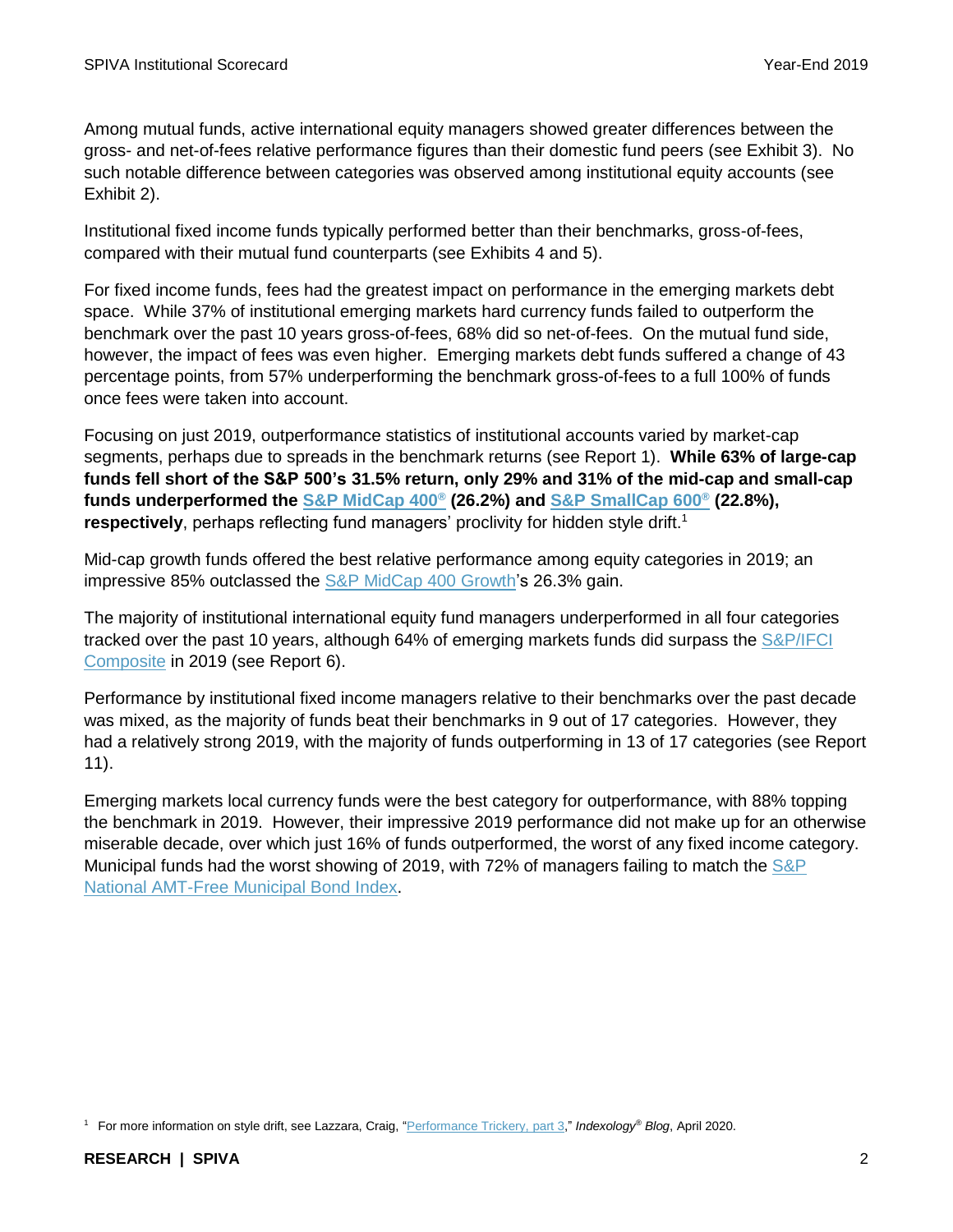# **ABOUT THE SPIVA INSTITUTIONAL SCORECARD**

Fees play a major role in the active versus passive debate. After subtracting fees, returns from active management tend to be less than those from passive management, as the latter costs less.<sup>2</sup> Within active management, fees can vary meaningfully depending on the type of investor.<sup>3</sup> Retail investors typically pay higher advisory and management fees than institutional investors.<sup>4</sup> Institutional investors have the option to negotiate fees directly with asset managers based on the size of the mandate and how many strategies may already exist with one manager. Retail investors lack such bargaining power.

**Since 2002, S&P Dow Jones Indices has been publishing the SPIVA U.S. Scorecard**. The scorecard measures the performance of actively managed equity funds investing in domestic and international equity, as well as fixed income funds, against their respective benchmarks. The University of Chicago's Center for Research in Security Prices (CRSP) Survivor-Bias-Free US Mutual Fund Database serves as the underlying data source for the scorecard. As the CRSP database consists of publicly traded open-ended mutual funds, the fee structure primarily reflects retail products rather than institutional accounts.

This report attempts to answer three questions that are pertinent to the active versus passive debate.

- 1. When measured on a net- and gross-of-fees basis, do institutional asset managers outperform their respective benchmarks?
- 2. Similarly, do mutual funds outperform their respective benchmarks when measured on a net- and gross-of-fees basis?
- 3. For particular asset classes and sub-asset classes, do institutional managers fare better than their retail fund counterparts when measured on a gross-of-fees basis?

To answer these questions, **we report the relative performance of U.S. equity and fixed income asset managers** for institutional accounts<sup>5</sup> using composite returns from eVestment Alliance,<sup>6</sup> a provider of investment data and analytics for the institutional asset management industry. It should be noted that, unlike publicly traded mutual fund performance data, the data from eVestment rely on selfreporting by managers. Self-reporting introduces an obvious bias, since managers with poor results may opt not to report. **The failure of most institutional managers to outperform passive benchmarks is therefore all the more striking.**

Since more funds report gross returns than net returns, there may be times when net-of-fees returns are higher than gross-of-fees returns. This is because of differences in the fund universes used for performance comparisons on a gross- and net-of-fees basis. Relative performance for retail funds on a

<sup>6</sup> Composite returns can be measured as the equal-weighted or asset-weighted averages of the returns of all individual constituent portfolios, depending on the manager's discretion.

<sup>&</sup>lt;sup>2</sup> Sharpe, William F., ["The Arithmetic of Active Management,](https://www.cfapubs.org/doi/abs/10.2469/faj.v47.n1.7)" Financial Analysts Journal, January/February 1991, Volume 47 Issue 1. "Properly measured, the average actively managed dollar must underperform the average passively managed dollar, net of costs."

<sup>&</sup>lt;sup>3</sup> For example, research by the Investment Company Institute in ["Mutual Funds and Institutional Accounts: A Comparison,"](https://www.ici.org/pdf/ppr_06_mf_inst_comparison.pdf) (2006) showed that the average mutual fund advisory fee for large-cap domestic equity funds is around 70 bps, whereas the same category for a separate institutional account averages 53 bps. Similarly, the average mutual fund advisory fee for a domestic fixed income fund ranges around 48 bps, while that for a separate institutional account is 30 bps.

<sup>&</sup>lt;sup>4</sup> Fee differentials between mutual funds and separate accounts may stem from a number of factors. It is beyond the scope of our paper to cover those factors. For a more detailed write up on the key differences between the two structures, please refer to the Investment Company Institute's ["Mutual Funds and Institutional Accounts: A Comparison,"](https://www.ici.org/pdf/ppr_06_mf_inst_comparison.pdf) (2006).

<sup>&</sup>lt;sup>5</sup> Institutional accounts include institutional separately managed accounts and commingled trusts.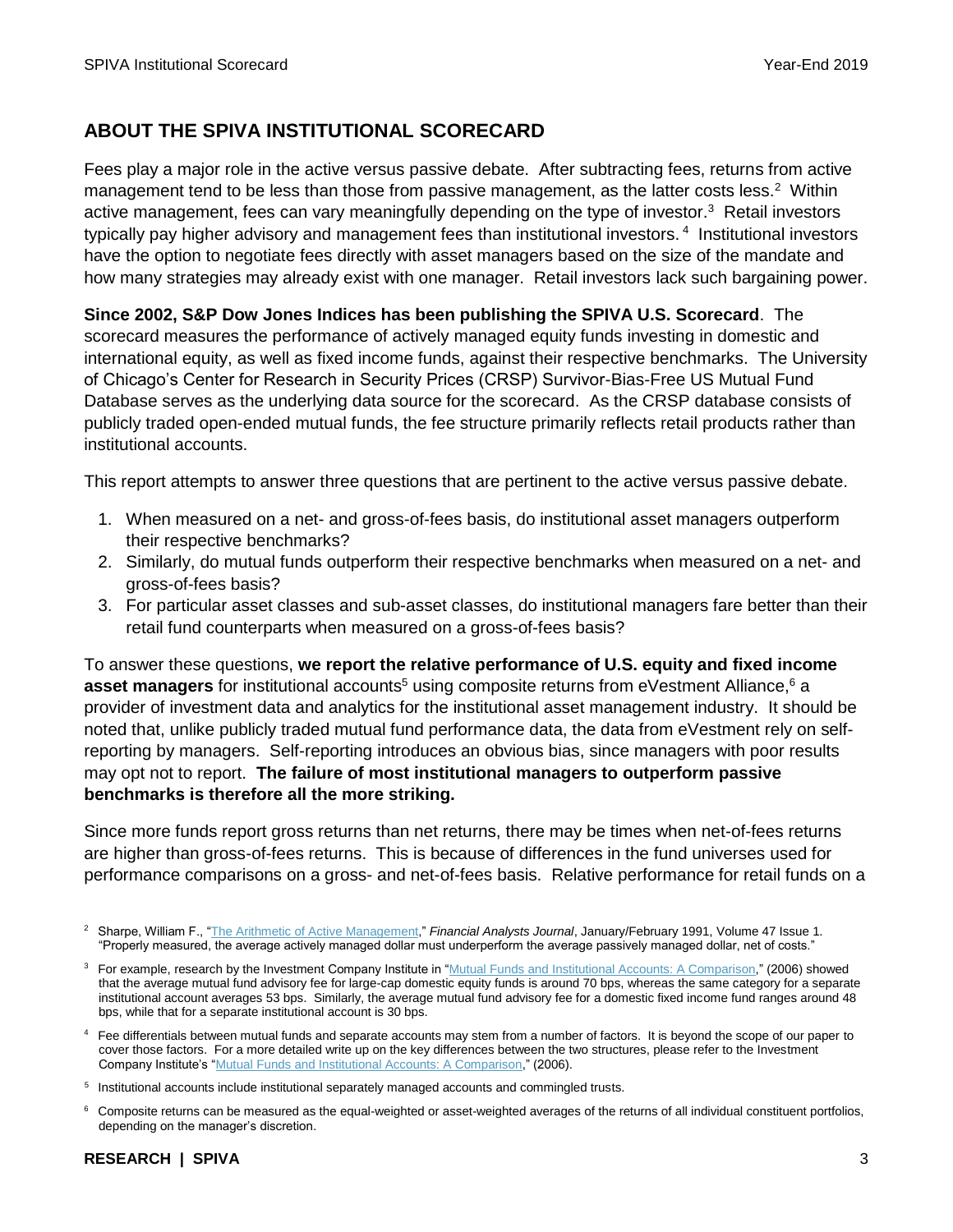gross-of-fees basis is computed by adding back the annual expense ratio to the net-of-fees returns. Appendix A contains detailed mapping of various investment strategies to their groups.

In addition, **we compare the relative performance of open-ended mutual funds, using net- and gross-of-fees returns, against similar peer groupings composed of institutional accounts**. We report the figures for domestic equity, international equity, and fixed income categories.

This report provides the institutional community with the ability to judge managers' true skills without the possible distortions that fees may create on performance comparisons. Including mutual funds—on both a net- and gross-of-fees performance basis—with institutional accounts also allows readers to see whether fees make a meaningful difference in a particular asset class for a certain type of market participant.

We also address the notion that benchmarks are not directly investable and do not incur costs, thereby making any performance comparison of active funds against their benchmarks not "apples-to-apples." **By comparing retail mutual funds and institutional accounts on a gross-of-fees basis against their respective benchmarks, we eliminate any possibility that fees are the sole contributor to a given manager's underperformance**.

In Section I, we highlight the relative performance of retail funds and institutional accounts against their respective benchmarks for the equity and fixed income categories. Section II replicates the headline SPIVA U.S. Scorecard using only institutional accounts, detailing related metrics such as survivorship, asset-weighted versus equal-weighted performance figures, and quartile breakpoints.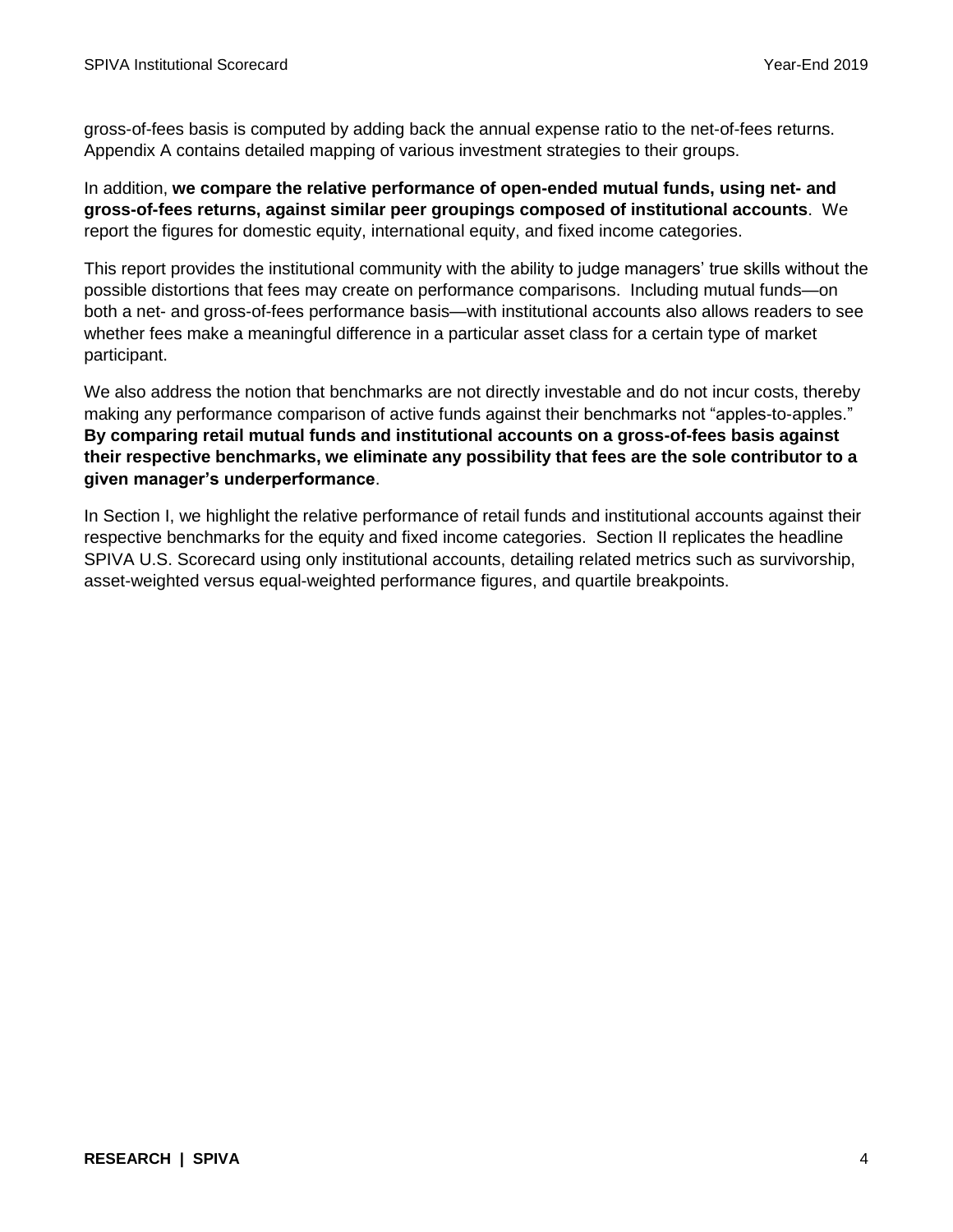# **SECTION I: PERCENTAGE OF MUTUAL FUNDS AND INSTITUTIONAL ACCOUNTS UNDERPERFORMING THEIR BENCHMARKS**

#### **Equity – Institutional Accounts**

Institutional account data relies on self-reporting by active managers and, typically, fewer institutional managers report net-of-fees returns compared with gross-of-fees returns. Although the underlying universes of institutional accounts differ on a net- and gross-of-fees basis, **overall findings suggest that both U.S. and international equities pose meaningful challenges for active managers to overcome**. Exhibit 2 shows that the majority of domestically focused institutional equity managers lagged in each category.

| Exhibit 2: Equity – Percentage of Institutional Managers Underperforming over 10 Years |                                   |                                                                   |                                                                     |                                        |                                                                     |  |
|----------------------------------------------------------------------------------------|-----------------------------------|-------------------------------------------------------------------|---------------------------------------------------------------------|----------------------------------------|---------------------------------------------------------------------|--|
| <b>CATEGORY</b>                                                                        | <b>BENCHMARK</b>                  | <b>INSTITUTIONAL</b><br><b>ACCOUNTS (%)</b><br><b>NET-OF-FEES</b> | <b>INSTITUTIONAL</b><br><b>ACCOUNTS (%)</b><br><b>GROSS-OF-FEES</b> | <b>NO. OF FUNDS</b><br><b>AT START</b> | <b>NO. OF FUNDS</b><br><b>AT START</b><br>NET-OF-FEES GROSS-OF-FEES |  |
| <b>All Domestic Funds</b>                                                              | S&P Composite 1500 <sup>®</sup>   | 85.67                                                             | 78.07                                                               | 2484                                   | 3274                                                                |  |
| All Large-Cap Funds                                                                    | S&P 500                           | 86.04                                                             | 78.91                                                               | 1046                                   | 1427                                                                |  |
| All Mid-Cap Funds                                                                      | S&P MidCap 400                    | 73.99                                                             | 65.63                                                               | 296                                    | 387                                                                 |  |
| All Small-Cap Funds                                                                    | S&P SmallCap 600                  | 84.04                                                             | 75.48                                                               | 821                                    | 1048                                                                |  |
| All Multi-Cap Funds                                                                    | S&P Composite 1500                | 86.60                                                             | 80.58                                                               | 321                                    | 412                                                                 |  |
| Large-Cap Growth Funds                                                                 | S&P 500 Growth                    | 87.50                                                             | 76.37                                                               | 384                                    | 474                                                                 |  |
| Large-Cap Core Funds                                                                   | <b>S&amp;P 500</b>                | 92.73                                                             | 80.56                                                               | 275                                    | 432                                                                 |  |
| Large-Cap Value Funds                                                                  | <b>S&amp;P 500 Value</b>          | 82.43                                                             | 69.10                                                               | 387                                    | 521                                                                 |  |
| Mid-Cap Growth Funds                                                                   | S&P MidCap 400 Growth             | 70.08                                                             | 59.38                                                               | 127                                    | 160                                                                 |  |
| Mid-Cap Core Funds                                                                     | S&P MidCap 400                    | 79.31                                                             | 65.88                                                               | 58                                     | 85                                                                  |  |
| Mid-Cap Value Funds                                                                    | S&P MidCap 400 Value              | 79.28                                                             | 65.49                                                               | 111                                    | 142                                                                 |  |
| Small-Cap Growth Funds                                                                 | S&P SmallCap 600 Growth           | 80.13                                                             | 70.83                                                               | 312                                    | 384                                                                 |  |
| Small-Cap Core Funds                                                                   | S&P SmallCap 600                  | 85.80                                                             | 76.56                                                               | 176                                    | 256                                                                 |  |
| Small-Cap Value Funds                                                                  | S&P SmallCap 600 Value            | 89.79                                                             | 75.49                                                               | 333                                    | 408                                                                 |  |
| Multi-Cap Growth Funds                                                                 | S&P Composite 1500 Growth         | 85.32                                                             | 74.81                                                               | 109                                    | 135                                                                 |  |
| Multi-Cap Core Funds                                                                   | S&P Composite 1500                | 90.00                                                             | 86.99                                                               | 80                                     | 123                                                                 |  |
| Multi-Cap Value Funds                                                                  | S&P Composite 1500 Value          | 80.30                                                             | 70.13                                                               | 132                                    | 154                                                                 |  |
| <b>Emerging Markets Funds</b>                                                          | S&P/IFCI Composite                | 69.75                                                             | 52.79                                                               | 119                                    | 233                                                                 |  |
| <b>Global Funds</b>                                                                    | S&P Global 1200                   | 76.77                                                             | 69.51                                                               | 99                                     | 246                                                                 |  |
| <b>International Funds</b>                                                             | S&P International 700             | 64.13                                                             | 59.52                                                               | 92                                     | 210                                                                 |  |
| <b>International Small-Cap</b><br><b>Funds</b>                                         | S&P Developed Ex-U.S.<br>SmallCap | 60.00                                                             | 52.17                                                               | 30                                     | 69                                                                  |  |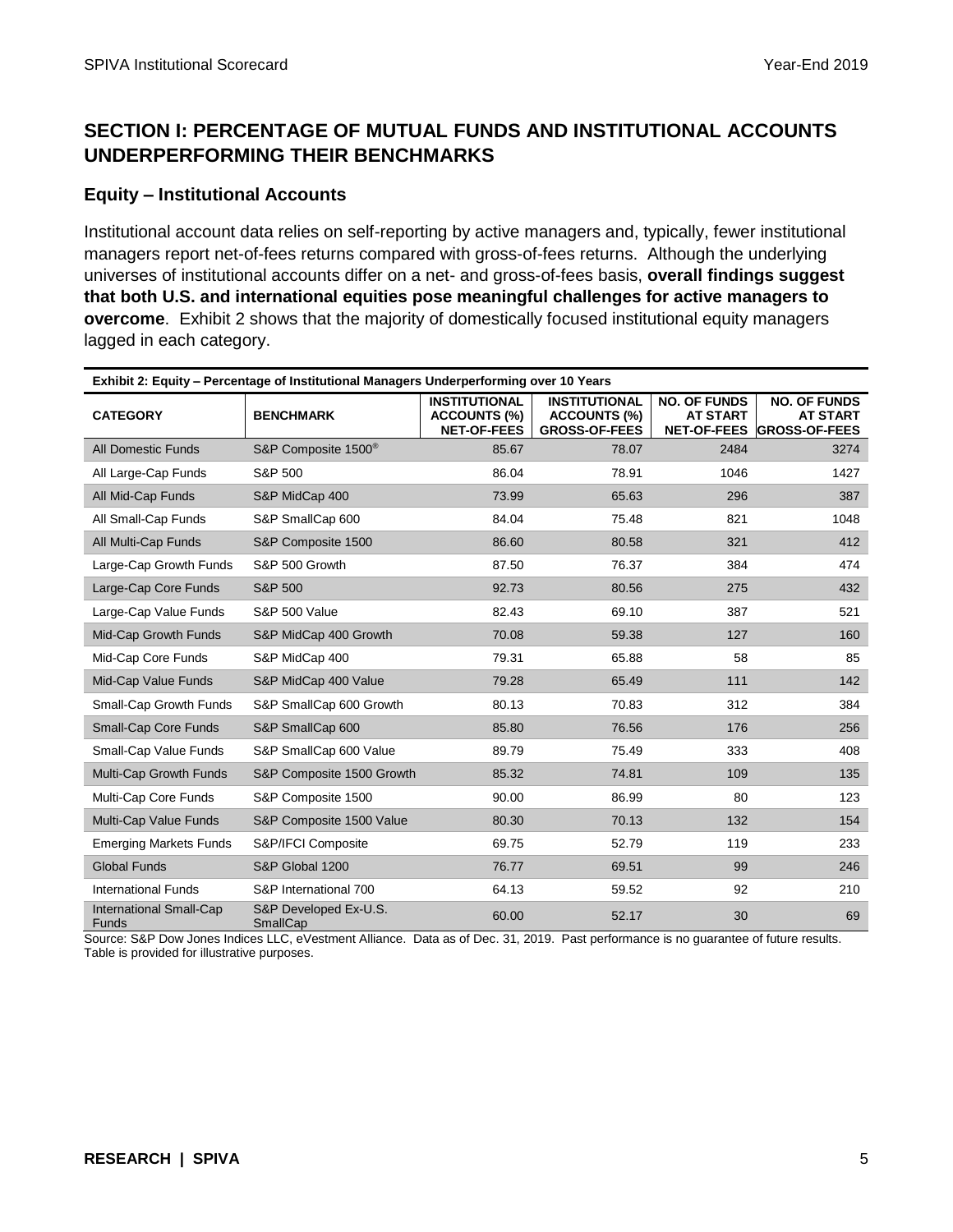## **Equity – Mutual Funds**

Mutual fund analysis is based on CRSP data, and the same fund universe is used for net-of-fees and gross-of-fees comparisons. Exhibit 3 shows that **the majority of active U.S. equity mutual funds underperformed their benchmarks over the 10-year period, even before accounting for fees**. This underperformance included those areas that are sometimes argued to be more suited to active management, such as emerging markets and international small caps. In other words, Exhibit 3 highlights how challenging it can be to outperform benchmarks, especially over longer horizons.

| Exhibit 3: Equity - Percentage of Mutual Funds Underperforming over 10 Years |                                   |                                                  |                                                    |                                                              |                                                                |  |
|------------------------------------------------------------------------------|-----------------------------------|--------------------------------------------------|----------------------------------------------------|--------------------------------------------------------------|----------------------------------------------------------------|--|
| <b>CATEGORY</b>                                                              | <b>BENCHMARK</b>                  | <b>MUTUAL</b><br>FUNDS (%)<br><b>NET-OF-FEES</b> | <b>MUTUAL</b><br>FUNDS (%)<br><b>GROSS-OF-FEES</b> | <b>NO. OF FUNDS</b><br><b>AT START</b><br><b>NET-OF-FEES</b> | <b>NO. OF FUNDS</b><br><b>AT START</b><br><b>GROSS-OF-FEES</b> |  |
| <b>All Domestic Funds</b>                                                    | S&P Composite 1500                | 89.33                                            | 81.94                                              | 2680                                                         | 2680                                                           |  |
| All Large-Cap Funds                                                          | S&P 500                           | 88.99                                            | 82.30                                              | 972                                                          | 972                                                            |  |
| All Mid-Cap Funds                                                            | S&P MidCap 400                    | 84.22                                            | 74.48                                              | 431                                                          | 431                                                            |  |
| All Small-Cap Funds                                                          | S&P SmallCap 600                  | 88.61                                            | 79.08                                              | 588                                                          | 588                                                            |  |
| All Multi-Cap Funds                                                          | S&P Composite 1500                | 89.02                                            | 82.08                                              | 692                                                          | 692                                                            |  |
| Large-Cap Growth Funds                                                       | S&P 500 Growth                    | 89.46                                            | 78.92                                              | 332                                                          | 332                                                            |  |
| Large-Cap Core Funds                                                         | S&P 500                           | 97.38                                            | 88.95                                              | 344                                                          | 344                                                            |  |
| Large-Cap Value Funds                                                        | <b>S&amp;P 500 Value</b>          | 91.89                                            | 81.08                                              | 296                                                          | 296                                                            |  |
| Mid-Cap Growth Funds                                                         | S&P MidCap 400 Growth             | 78.28                                            | 66.16                                              | 198                                                          | 198                                                            |  |
| Mid-Cap Core Funds                                                           | S&P MidCap 400                    | 92.09                                            | 79.86                                              | 139                                                          | 139                                                            |  |
| Mid-Cap Value Funds                                                          | S&P MidCap 400 Value              | 88.30                                            | 75.53                                              | 94                                                           | 94                                                             |  |
| Small-Cap Growth Funds                                                       | S&P SmallCap 600 Growth           | 82.35                                            | 69.23                                              | 221                                                          | 221                                                            |  |
| Small-Cap Core Funds                                                         | S&P SmallCap 600                  | 96.72                                            | 88.11                                              | 244                                                          | 244                                                            |  |
| Small-Cap Value Funds                                                        | S&P SmallCap 600 Value            | 96.77                                            | 84.68                                              | 124                                                          | 124                                                            |  |
| Multi-Cap Growth Funds                                                       | S&P Composite 1500 Growth         | 87.80                                            | 79.51                                              | 205                                                          | 205                                                            |  |
| Multi-Cap Core Funds                                                         | S&P Composite 1500                | 93.12                                            | 87.11                                              | 349                                                          | 349                                                            |  |
| Multi-Cap Value Funds                                                        | S&P Composite 1500 Value          | 96.38                                            | 86.23                                              | 138                                                          | 138                                                            |  |
| <b>Emerging Markets Funds</b>                                                | S&P/IFCI Composite                | 77.05                                            | 59.84                                              | 122                                                          | 122                                                            |  |
| <b>Global Funds</b>                                                          | S&P Global 1200                   | 82.61                                            | 70.29                                              | 138                                                          | 138                                                            |  |
| <b>International Funds</b>                                                   | S&P International 700             | 77.78                                            | 55.20                                              | 279                                                          | 279                                                            |  |
| <b>International Small-Cap</b><br><b>Funds</b>                               | S&P Developed Ex-U.S.<br>SmallCap | 62.79                                            | 41.86                                              | 43                                                           | 43                                                             |  |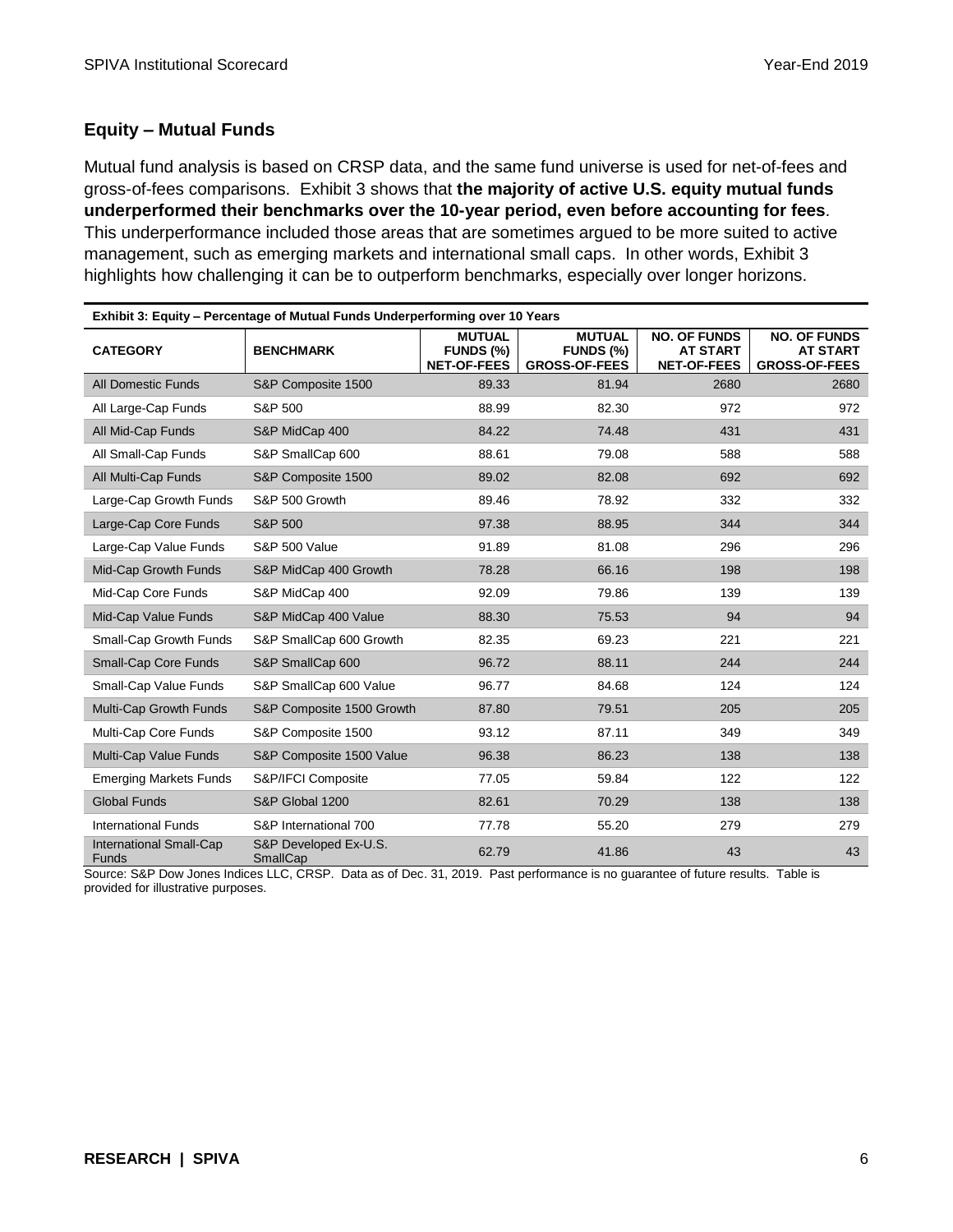## **Fixed Income – Mutual Funds**

For fixed income, we present the performance of retail funds separate from institutional accounts, due to classification nuances. Our source for mutual fund data, the CRSP Survivor-Bias-Free US Mutual Funds Database, adopted style and objective codes from the Lipper objective codes after 1998. Lipper objective codes classify funds by sector, maturity, and credit quality. Our source for institutional SMA data, the eVestment Universe, groups fixed income strategies mostly by sector.

While it is reasonably straightforward to map sector funds between CRSP and eVestment, a degree of judgment is required in mapping them for composites and composites with various maturity slices. In some sectors, such as government and investment grade, it is challenging to make a direct comparison between the performance of mutual funds and institutional accounts, due to maturity slices.

| Exhibit 4: Fixed Income - Percentage of Mutual Fund Managers Underperforming over 10 Years |                                                                        |                                  |                                                               |                                        |                                                                     |
|--------------------------------------------------------------------------------------------|------------------------------------------------------------------------|----------------------------------|---------------------------------------------------------------|----------------------------------------|---------------------------------------------------------------------|
| <b>CATEGORY</b>                                                                            | <b>BENCHMARK</b>                                                       | <b>MUTUAL</b><br><b>FUND (%)</b> | <b>MUTUAL</b><br><b>FUND (%)</b><br>NET-OF-FEES GROSS-OF-FEES | <b>NO. OF FUNDS</b><br><b>AT START</b> | <b>NO. OF FUNDS</b><br><b>AT START</b><br>NET-OF-FEES GROSS-OF-FEES |
| Government Long<br><b>Funds</b>                                                            | <b>Bloomberg Barclays Long</b><br>Government Bond Index                | 98.73                            | 96.20                                                         | 79                                     | 79                                                                  |
| Government<br>Intermediate Funds                                                           | Bloomberg Barclays Intermediate<br>Government Bond Index               | 80.00                            | 54.29                                                         | 35                                     | 35                                                                  |
| <b>Government Short</b><br><b>Funds</b>                                                    | Bloomberg Barclays 1-3 Year<br>Government Bond Index                   | 69.70                            | 27.27                                                         | 33                                     | 33                                                                  |
| Investment-Grade Long<br>Funds                                                             | <b>Bloomberg Barclays Long</b><br>Government/Credit Bond Index         | 97.58                            | 95.16                                                         | 124                                    | 124                                                                 |
| Investment-Grade<br>Intermediate Funds                                                     | <b>Bloomberg Barclays Intermediate</b><br>Government/Credit Bond Index | 53.39                            | 38.98                                                         | 236                                    | 236                                                                 |
| Investment-Grade Short<br><b>Funds</b>                                                     | Bloomberg Barclays 1-3 Year US<br>Government/Credit Bond Index         | 45.16                            | 22.58                                                         | 62                                     | 62                                                                  |
| High-Yield Funds                                                                           | Bloomberg Barclays U.S.<br>Corporate High Yield Bond Index             | 97.13                            | 73.56                                                         | 174                                    | 174                                                                 |
| Mortgage-Backed<br><b>Securities Funds</b>                                                 | Bloomberg Barclays U.S. MBS<br>Index                                   | 78.57                            | 39.29                                                         | 56                                     | 56                                                                  |
| Global Income Funds                                                                        | <b>Bloomberg Barclays Global</b><br>Aggregate Bond Index               | 55.81                            | 38.37                                                         | 86                                     | 86                                                                  |
| <b>Emerging Markets Debt</b><br><b>Funds</b>                                               | <b>Bloomberg Barclays Emerging</b><br>Markets USD Aggregate Index      | 100.00                           | 57.14                                                         | 21                                     | 21                                                                  |
| General Municipal Debt<br><b>Funds</b>                                                     | <b>S&amp;P National AMT-Free Municipal</b><br><b>Bond Index</b>        | 52.44                            | 36.59                                                         | 82                                     | 82                                                                  |
| California Municipal<br>Debt Funds                                                         | S&P California AMT-Free<br>Municipal Bond Index                        | 44.44                            | 19.44                                                         | 36                                     | 36                                                                  |
| <b>New York Municipal</b><br>Debt Funds                                                    | S&P New York AMT-Free<br><b>Municipal Bond Index</b>                   | 54.84                            | 29.03                                                         | 31                                     | 31                                                                  |
| Loan Participation<br>Funds                                                                | S&P/LSTA U.S. Leveraged Loan<br>100 Index                              | 78.95                            | 21.05                                                         | 19                                     | 19                                                                  |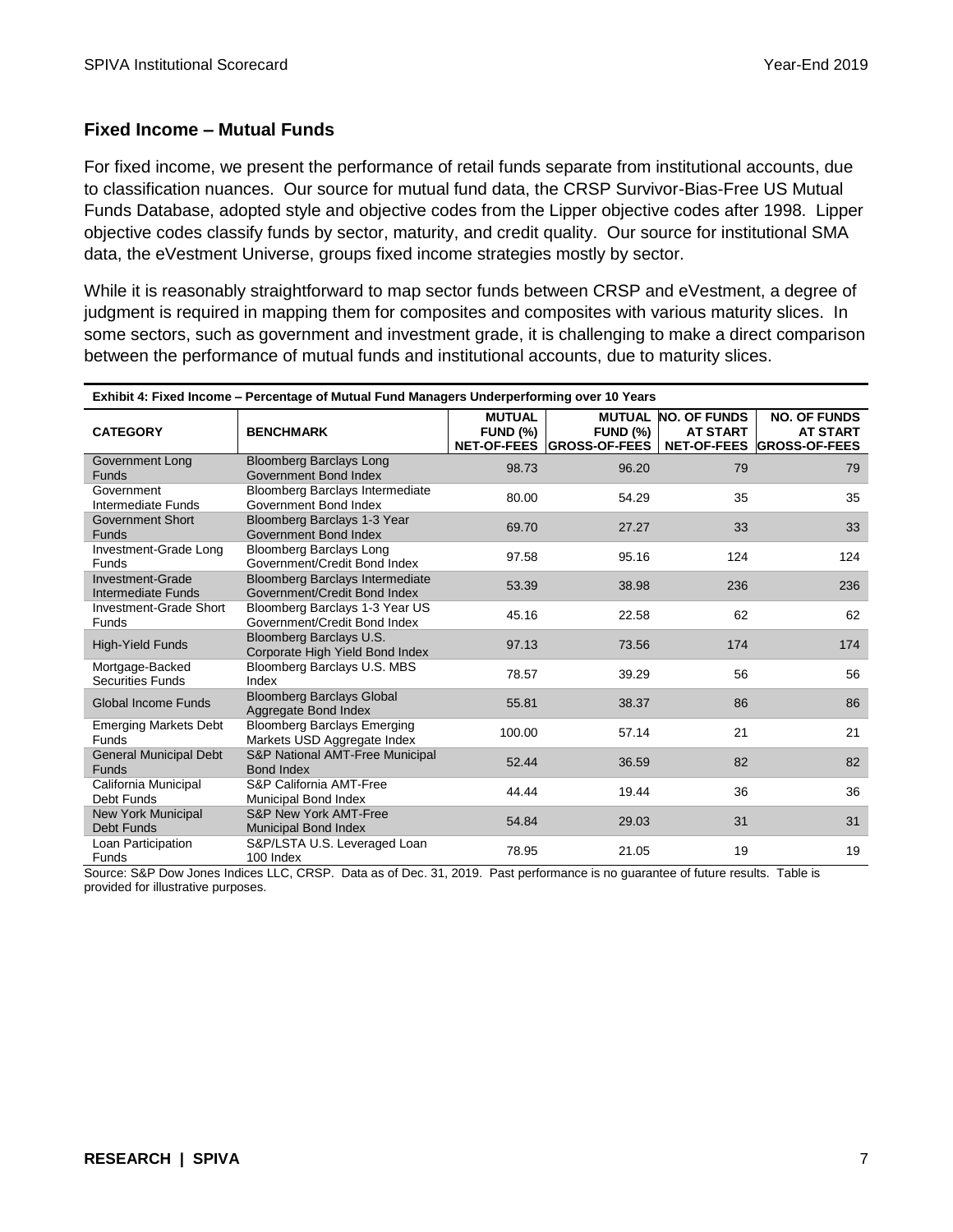#### **Fixed Income – Institutional Accounts**

We report only gross-of-fees returns for institutional fixed income funds in the global corporate investment-grade category since only five funds posted a complete history of net returns and assets under management over the past 10 years.

| Exhibit 5: Fixed Income - Percentage of Institutional Managers Underperforming over 10 Years |                                                                                         |                                             |                                                                          |                                        |                                                                     |
|----------------------------------------------------------------------------------------------|-----------------------------------------------------------------------------------------|---------------------------------------------|--------------------------------------------------------------------------|----------------------------------------|---------------------------------------------------------------------|
| <b>CATEGORY</b>                                                                              | <b>BENCHMARK</b>                                                                        | <b>INSTITUTIONAL</b><br><b>ACCOUNTS (%)</b> | <b>INSTITUTIONAL</b><br><b>ACCOUNTS (%)</b><br>NET-OF-FEES GROSS-OF-FEES | <b>NO. OF FUNDS</b><br><b>AT START</b> | <b>NO. OF FUNDS</b><br><b>AT START</b><br>NET-OF-FEES GROSS-OF-FEES |
| U.S. Agg. / (Gov't +<br>Credit) Funds                                                        | Bloomberg Barclays U.S.<br>Aggregate Index                                              | 64.90                                       | 61.47                                                                    | 359                                    | 937                                                                 |
| Core Funds                                                                                   | Bloomberg Barclays U.S.<br>Aggregate Index                                              | 75.87                                       | 68.03                                                                    | 344                                    | 757                                                                 |
| Core Plus Funds                                                                              | Bloomberg Barclays U.S.<br>Aggregate Index                                              | 32.35                                       | 33.70                                                                    | 102                                    | 184                                                                 |
| Cash Funds                                                                                   | Bloomberg Barclays U.S. Short<br><b>Treasury Index</b>                                  | 56.00                                       | 40.12                                                                    | 75                                     | 162                                                                 |
| <b>Government Funds</b>                                                                      | Bloomberg Barclays U.S.<br>Government Index                                             | 75.00                                       | 75.82                                                                    | 40                                     | 91                                                                  |
| Inflation-Linked Funds                                                                       | Bloomberg Barclays U.S.<br><b>Treasury Inflation Notes Index</b>                        | 84.62                                       | 66.13                                                                    | 26                                     | 62                                                                  |
| Investment-Grade Corp<br><b>Funds</b>                                                        | Bloomberg Barclays U.S.<br>Corporate Index                                              | 62.86                                       | 40.00                                                                    | 35                                     | 85                                                                  |
| <b>High-Yield Corp Funds</b>                                                                 | Bloomberg Barclays U.S.<br>Corporate High Yield Bond<br>Index                           | 89.83                                       | 58.90                                                                    | 59                                     | 146                                                                 |
| <b>Agency MBS Funds</b>                                                                      | Bloomberg Barclays U.S. MBS<br>Index                                                    | 44.44                                       | 41.54                                                                    | 27                                     | 65                                                                  |
| <b>Municipal Funds</b>                                                                       | <b>S&amp;P National AMT-Free</b><br>Municipal Bond Index                                | 76.47                                       | 75.44                                                                    | 85                                     | 228                                                                 |
| <b>Emerging Markets Hard</b><br><b>Currency Funds</b>                                        | <b>Bloomberg Barclays Emerging</b><br>Markets USD Aggregate Index                       | 68.18                                       | 36.92                                                                    | 22                                     | 65                                                                  |
| <b>Emerging Markets</b><br><b>Blended Currency Funds</b>                                     | 50% Barclays EM USD Agg +<br>50% Barclays EM Local Gov                                  | 41.67                                       | 45.45                                                                    | 12                                     | 33                                                                  |
| <b>Emerging Markets Local</b><br><b>Currency Funds</b>                                       | <b>Bloomberg Barclays Emerging</b><br><b>Markets Local Currency</b><br>Government Index | 100.00                                      | 84.09                                                                    | 12                                     | 44                                                                  |
| <b>Global Government</b><br>Funds                                                            | <b>Bloomberg Barclays Global</b><br><b>Treasury Index</b>                               | 46.67                                       | 55.36                                                                    | 15                                     | 56                                                                  |
| Global Aggregate Funds                                                                       | <b>Bloomberg Barclays Global</b><br>Aggregate Bond Index                                | 51.22                                       | 36.56                                                                    | 41                                     | 93                                                                  |
| Global Corporate<br><b>Investment Grade Funds</b>                                            | Bloomberg Barclays Global<br>Aggregate Corporate Index                                  |                                             | 9.09                                                                     | 5                                      | 11                                                                  |
| Global Corporate High-<br><b>Yield Funds</b>                                                 | <b>Bloomberg Barclays Global</b><br><b>High Yield Index</b>                             | 68.75                                       | 44.44                                                                    | 16                                     | 27                                                                  |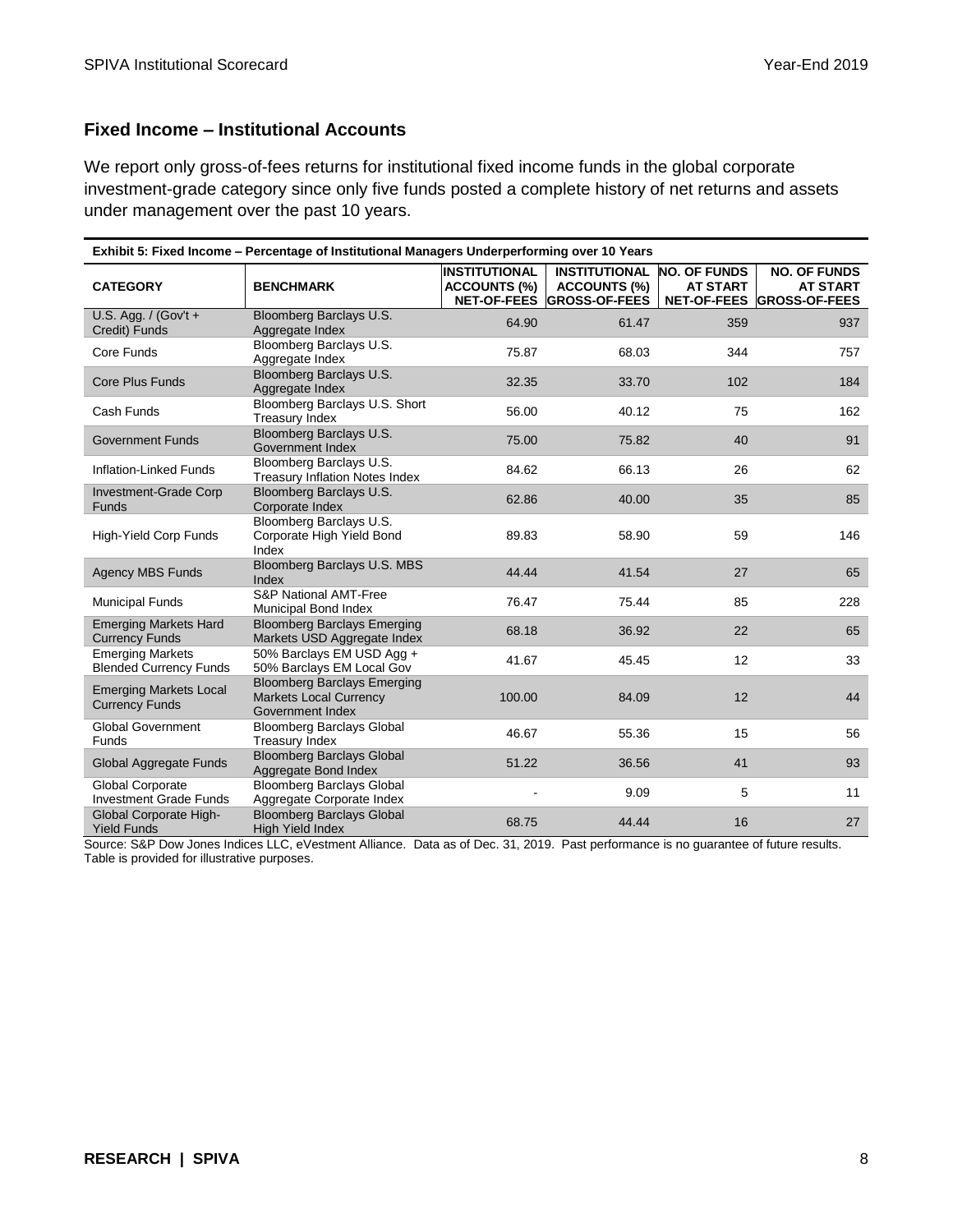# **SECTION II: INSTITUTIONAL ACCOUNTS – SPIVA U.S. SCORECARD (GROSS-OF-FEES)**

| Report 1: Percentage of U.S. Equity Funds Underperforming Benchmarks |                           |            |            |            |             |
|----------------------------------------------------------------------|---------------------------|------------|------------|------------|-------------|
| <b>FUND CATEGORY</b>                                                 | <b>BENCHMARK</b>          | 1-YEAR (%) | 3-YEAR (%) | 5-YEAR (%) | 10-YEAR (%) |
| <b>All Domestic Funds</b>                                            | S&P Composite 1500        | 65.18      | 69.19      | 77.21      | 78.07       |
| All Large-Cap Funds                                                  | S&P 500                   | 62.85      | 65.60      | 72.71      | 78.91       |
| All Mid-Cap Funds                                                    | S&P MidCap 400            | 28.68      | 42.63      | 55.94      | 65.63       |
| All Small-Cap Funds                                                  | S&P SmallCap 600          | 30.75      | 51.78      | 68.15      | 75.48       |
| All Multi-Cap Funds                                                  | S&P Composite 1500        | 62.76      | 66.84      | 78.07      | 80.58       |
| Large-Cap Growth Funds                                               | S&P 500 Growth            | 27.76      | 49.13      | 64.06      | 76.37       |
| Large-Cap Core Funds                                                 | S&P 500                   | 65.42      | 67.31      | 73.10      | 80.56       |
| Large-Cap Value Funds                                                | <b>S&amp;P 500 Value</b>  | 87.38      | 61.56      | 67.70      | 69.10       |
| Mid-Cap Growth Funds                                                 | S&P MidCap 400 Growth     | 14.68      | 22.83      | 43.45      | 59.38       |
| Mid-Cap Core Funds                                                   | S&P MidCap 400            | 31.37      | 37.10      | 62.69      | 65.88       |
| Mid-Cap Value Funds                                                  | S&P MidCap 400 Value      | 40.18      | 43.90      | 57.14      | 65.49       |
| Small-Cap Growth Funds                                               | S&P SmallCap 600 Growth   | 15.79      | 27.36      | 60.73      | 70.83       |
| Small-Cap Core Funds                                                 | S&P SmallCap 600          | 33.63      | 48.96      | 65.46      | 76.56       |
| Small-Cap Value Funds                                                | S&P SmallCap 600 Value    | 51.60      | 58.93      | 71.18      | 75.49       |
| Multi-Cap Growth Funds                                               | S&P Composite 1500 Growth | 36.89      | 54.87      | 71.64      | 74.81       |
| Multi-Cap Core Funds                                                 | S&P Composite 1500        | 66.02      | 67.83      | 82.20      | 86.99       |
| Multi-Cap Value Funds                                                | S&P Composite 1500 Value  | 79.26      | 67.12      | 73.62      | 70.13       |

Source: S&P Dow Jones Indices LLC, eVestment Alliance. Data as of Dec. 31, 2019. Past performance is no guarantee of future results. Table is provided for illustrative purposes.

| Report 2: Survivorship of U.S. Equity Funds |                              |                         |  |  |
|---------------------------------------------|------------------------------|-------------------------|--|--|
| <b>FUND CATEGORY</b>                        | <b>NO. OF FUNDS AT START</b> | <b>SURVIVORSHIP (%)</b> |  |  |
| 1-YEAR                                      |                              |                         |  |  |
| <b>All Domestic Funds</b>                   | 2536                         | 96.49                   |  |  |
| All Large-Cap Funds                         | 1058                         | 96.69                   |  |  |
| All Mid-Cap Funds                           | 272                          | 94.85                   |  |  |
| All Small-Cap Funds                         | 865                          | 96.53                   |  |  |
| All Multi-Cap Funds                         | 341                          | 97.07                   |  |  |
| Large-Cap Growth Funds                      | 317                          | 96.21                   |  |  |
| Large-Cap Core Funds                        | 321                          | 96.88                   |  |  |
| Large-Cap Value Funds                       | 420                          | 96.90                   |  |  |
| Mid-Cap Growth Funds                        | 109                          | 94.50                   |  |  |
| Mid-Cap Core Funds                          | 51                           | 94.12                   |  |  |
| Mid-Cap Value Funds                         | 112                          | 95.54                   |  |  |
| Small-Cap Growth Funds                      | 266                          | 98.12                   |  |  |
| Small-Cap Core Funds                        | 223                          | 95.07                   |  |  |
| Small-Cap Value Funds                       | 376                          | 96.28                   |  |  |
| Multi-Cap Growth Funds                      | 103                          | 99.03                   |  |  |
| Multi-Cap Core Funds                        | 103                          | 96.12                   |  |  |
| Multi-Cap Value Funds                       | 135                          | 96.30                   |  |  |

Source: S&P Dow Jones Indices LLC, eVestment Alliance. Data as of Dec. 31, 2019. Past performance is no guarantee of future results. Table is provided for illustrative purposes.

### **RESEARCH | SPIVA** 9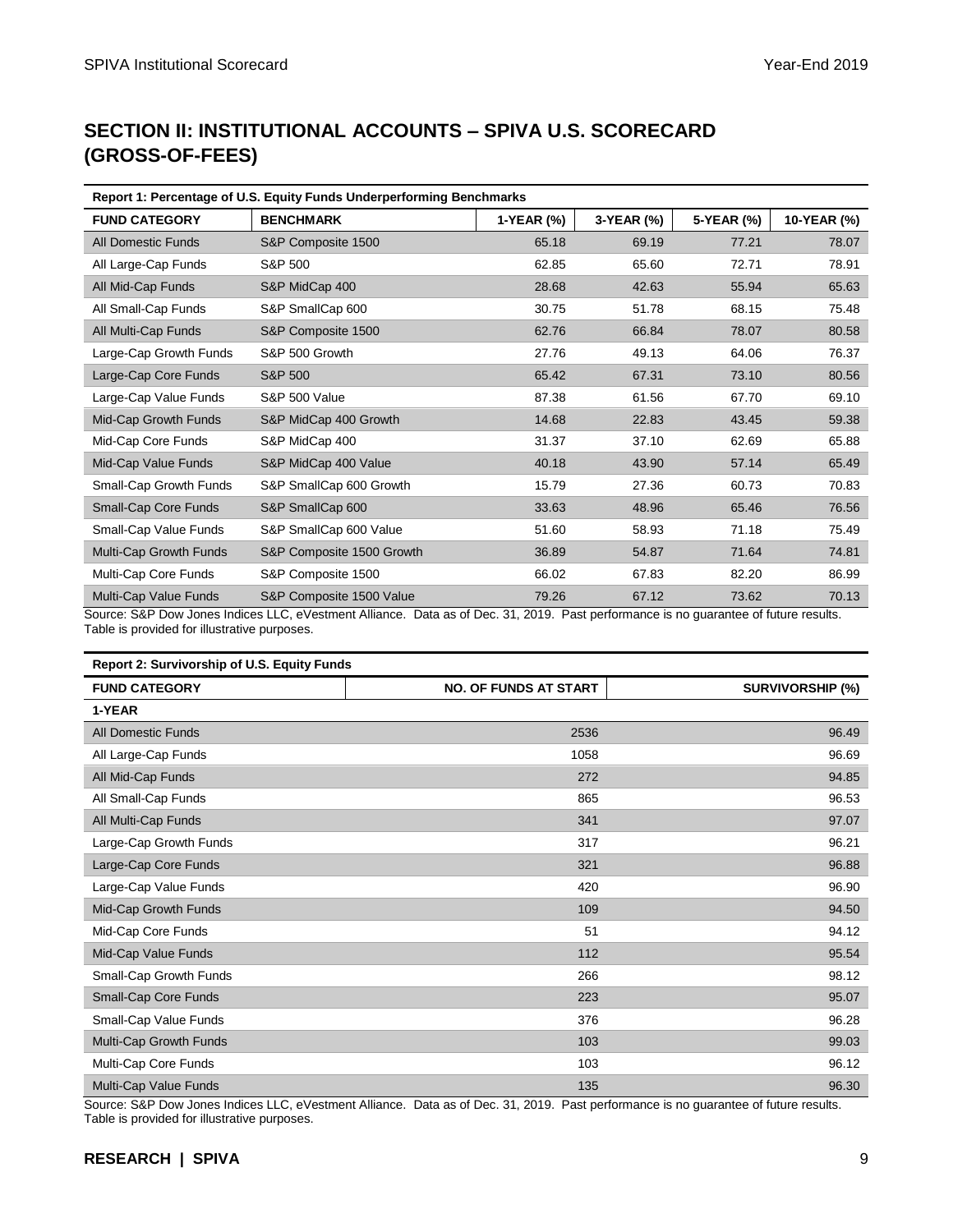| Report 2: Survivorship of U.S. Equity Funds (cont.) |                              |                         |  |  |
|-----------------------------------------------------|------------------------------|-------------------------|--|--|
| <b>FUND CATEGORY</b>                                | <b>NO. OF FUNDS AT START</b> | <b>SURVIVORSHIP (%)</b> |  |  |
| 3-YEAR                                              |                              |                         |  |  |
| <b>All Domestic Funds</b>                           | 2775                         | 85.62                   |  |  |
| All Large-Cap Funds                                 | 1160                         | 85.95                   |  |  |
| All Mid-Cap Funds                                   | 312                          | 82.37                   |  |  |
| All Small-Cap Funds                                 | 929                          | 86.22                   |  |  |
| All Multi-Cap Funds                                 | 374                          | 85.83                   |  |  |
| Large-Cap Growth Funds                              | 346                          | 86.42                   |  |  |
| Large-Cap Core Funds                                | 364                          | 81.32                   |  |  |
| Large-Cap Value Funds                               | 450                          | 89.33                   |  |  |
| Mid-Cap Growth Funds                                | 127                          | 81.10                   |  |  |
| Mid-Cap Core Funds                                  | 62                           | 77.42                   |  |  |
| Mid-Cap Value Funds                                 | 123                          | 86.18                   |  |  |
| Small-Cap Growth Funds                              | 296                          | 85.14                   |  |  |
| Small-Cap Core Funds                                | 241                          | 82.99                   |  |  |
| Small-Cap Value Funds                               | 392                          | 89.03                   |  |  |
| Multi-Cap Growth Funds                              | 113                          | 86.73                   |  |  |
| Multi-Cap Core Funds                                | 115                          | 82.61                   |  |  |
| Multi-Cap Value Funds                               | 146                          | 87.67                   |  |  |
| 5-YEAR                                              |                              |                         |  |  |
| <b>All Domestic Funds</b>                           | 3010                         | 74.52                   |  |  |
| All Large-Cap Funds                                 | 1264                         | 74.92                   |  |  |
| All Mid-Cap Funds                                   | 345                          | 71.88                   |  |  |
| All Small-Cap Funds                                 | 986                          | 75.56                   |  |  |
| All Multi-Cap Funds                                 | 415                          | 73.01                   |  |  |
| Large-Cap Growth Funds                              | 384                          | 74.48                   |  |  |
| Large-Cap Core Funds                                | 394                          | 70.05                   |  |  |
| Large-Cap Value Funds                               | 486                          | 79.22                   |  |  |
| Mid-Cap Growth Funds                                | 145                          | 67.59                   |  |  |
| Mid-Cap Core Funds                                  | 67                           | 68.66                   |  |  |
| Mid-Cap Value Funds                                 | 133                          | 78.20                   |  |  |
| Small-Cap Growth Funds                              | 331                          | 70.69                   |  |  |
| Small-Cap Core Funds                                | 249                          | 73.49                   |  |  |
| Small-Cap Value Funds                               | 406                          | 80.79                   |  |  |
| Multi-Cap Growth Funds                              | 134                          | 73.13                   |  |  |
| Multi-Cap Core Funds                                | 118                          | 72.03                   |  |  |
| Multi-Cap Value Funds                               | 163                          | 73.62                   |  |  |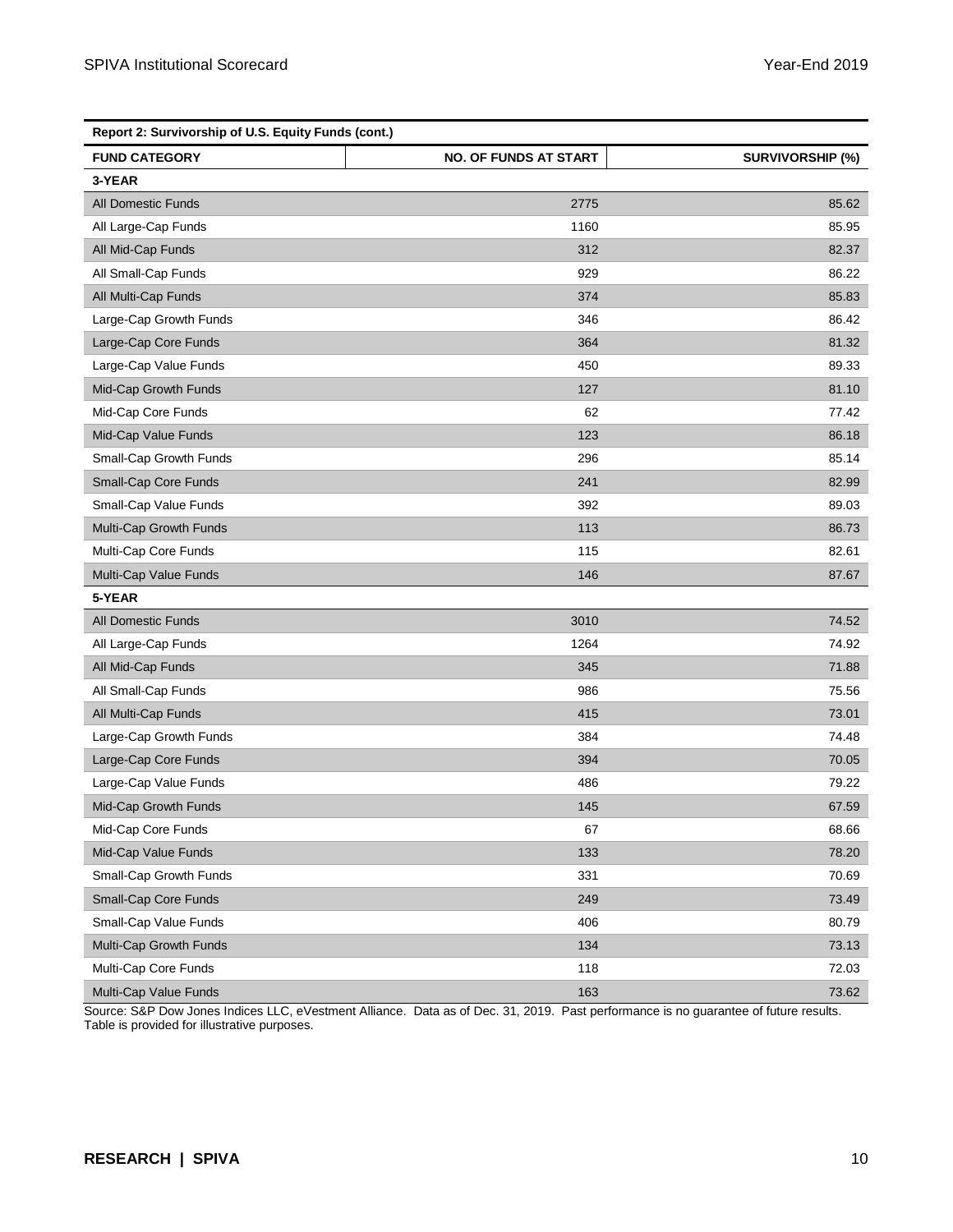| Report 2: Survivorship of U.S. Equity Funds (cont.) |                              |                         |  |  |
|-----------------------------------------------------|------------------------------|-------------------------|--|--|
| <b>FUND CATEGORY</b>                                | <b>NO. OF FUNDS AT START</b> | <b>SURVIVORSHIP (%)</b> |  |  |
| 10-YEAR                                             |                              |                         |  |  |
| <b>All Domestic Funds</b>                           | 3274                         | 56.60                   |  |  |
| All Large-Cap Funds                                 | 1427                         | 54.94                   |  |  |
| All Mid-Cap Funds                                   | 387                          | 52.45                   |  |  |
| All Small-Cap Funds                                 | 1048                         | 58.59                   |  |  |
| All Multi-Cap Funds                                 | 412                          | 61.17                   |  |  |
| Large-Cap Growth Funds                              | 474                          | 53.38                   |  |  |
| Large-Cap Core Funds                                | 432                          | 47.69                   |  |  |
| Large-Cap Value Funds                               | 521                          | 62.38                   |  |  |
| Mid-Cap Growth Funds                                | 160                          | 50.00                   |  |  |
| Mid-Cap Core Funds                                  | 85                           | 40.00                   |  |  |
| Mid-Cap Value Funds                                 | 142                          | 62.68                   |  |  |
| Small-Cap Growth Funds                              | 384                          | 51.82                   |  |  |
| Small-Cap Core Funds                                | 256                          | 53.91                   |  |  |
| Small-Cap Value Funds                               | 408                          | 67.89                   |  |  |
| Multi-Cap Growth Funds                              | 135                          | 62.96                   |  |  |
| Multi-Cap Core Funds                                | 123                          | 52.85                   |  |  |
| Multi-Cap Value Funds                               | 154                          | 66.23                   |  |  |

| Report 3: Average U.S. Equity Fund Performance (Equal-Weighted) |                           |                           |                           |                            |  |
|-----------------------------------------------------------------|---------------------------|---------------------------|---------------------------|----------------------------|--|
| <b>CATEGORY</b>                                                 | 1-YEAR<br>(ANNUALIZED, %) | 3-YEAR<br>(ANNUALIZED, %) | 5-YEAR<br>(ANNUALIZED, %) | 10-YEAR<br>(ANNUALIZED, %) |  |
| S&P Composite 1500                                              | 30.90                     | 14.65                     | 11.46                     | 13.52                      |  |
| <b>All Domestic Funds</b>                                       | 28.66                     | 12.66                     | 9.89                      | 12.75                      |  |
| S&P 500                                                         | 31.49                     | 15.27                     | 11.70                     | 13.56                      |  |
| All Large-Cap Funds                                             | 29.92                     | 14.63                     | 10.81                     | 12.90                      |  |
| S&P MidCap 400                                                  | 26.20                     | 9.26                      | 9.03                      | 12.72                      |  |
| All Mid-Cap Funds                                               | 30.53                     | 12.65                     | 9.56                      | 12.66                      |  |
| S&P SmallCap 600                                                | 22.78                     | 8.36                      | 9.56                      | 13.35                      |  |
| All Small-Cap Funds                                             | 26.61                     | 10.12                     | 8.99                      | 12.75                      |  |
| S&P Composite 1500                                              | 30.90                     | 14.65                     | 11.46                     | 13.52                      |  |
| All Multi-Cap Funds                                             | 28.63                     | 13.21                     | 9.74                      | 12.41                      |  |
| <b>LARGE-CAP</b>                                                |                           |                           |                           |                            |  |
| S&P 500 Growth                                                  | 31.13                     | 18.66                     | 13.52                     | 14.78                      |  |
| Large-Cap Growth Funds                                          | 33.67                     | 19.19                     | 13.19                     | 14.17                      |  |
| S&P 500                                                         | 31.49                     | 15.27                     | 11.70                     | 13.56                      |  |
| Large-Cap Core Funds                                            | 29.54                     | 14.60                     | 10.89                     | 12.89                      |  |
| <b>S&amp;P 500 Value</b>                                        | 31.93                     | 11.49                     | 9.52                      | 12.16                      |  |
| Large-Cap Value Funds                                           | 27.29                     | 11.16                     | 8.90                      | 11.91                      |  |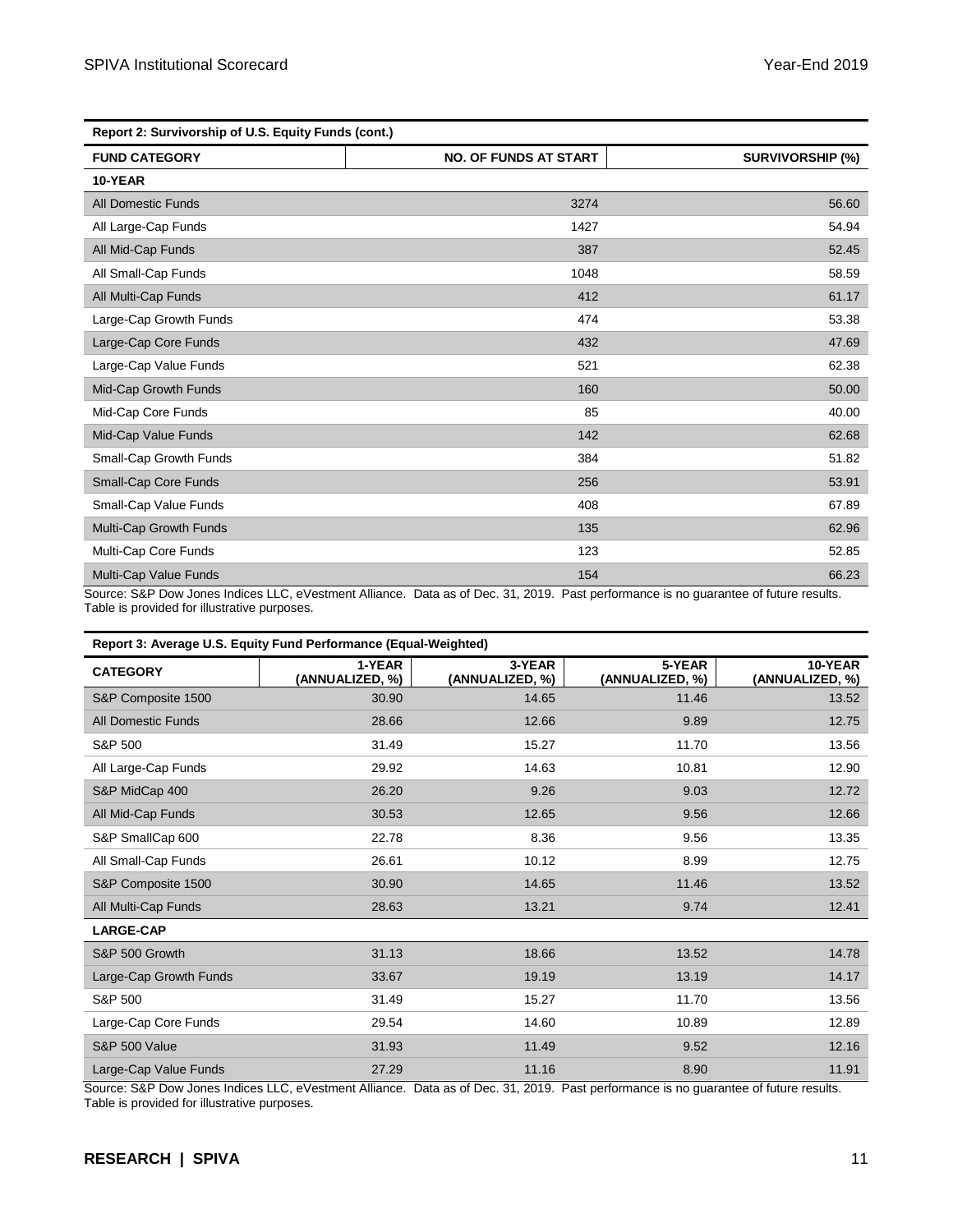| Report 3: Average U.S. Equity Fund Performance (Equal-Weighted) (cont.) |                           |                           |                           |                            |  |
|-------------------------------------------------------------------------|---------------------------|---------------------------|---------------------------|----------------------------|--|
| <b>CATEGORY</b>                                                         | 1-YEAR<br>(ANNUALIZED, %) | 3-YEAR<br>(ANNUALIZED, %) | 5-YEAR<br>(ANNUALIZED, %) | 10-YEAR<br>(ANNUALIZED, %) |  |
| <b>MID-CAP</b>                                                          |                           |                           |                           |                            |  |
| S&P MidCap 400 Growth                                                   | 26.29                     | 10.74                     | 9.72                      | 13.16                      |  |
| Mid-Cap Growth Funds                                                    | 33.91                     | 17.18                     | 11.30                     | 13.66                      |  |
| S&P MidCap 400                                                          | 26.20                     | 9.26                      | 9.03                      | 12.72                      |  |
| Mid-Cap Core Funds                                                      | 29.36                     | 12.13                     | 9.63                      | 11.86                      |  |
| S&P MidCap 400 Value                                                    | 26.08                     | 7.66                      | 8.07                      | 12.16                      |  |
| Mid-Cap Value Funds                                                     | 27.83                     | 8.67                      | 7.85                      | 12.08                      |  |
| <b>SMALL-CAP</b>                                                        |                           |                           |                           |                            |  |
| S&P SmallCap 600 Growth                                                 | 21.13                     | 10.08                     | 10.87                     | 14.20                      |  |
| Small-Cap Growth Funds                                                  | 29.67                     | 15.53                     | 11.01                     | 13.96                      |  |
| S&P SmallCap 600                                                        | 22.78                     | 8.36                      | 9.56                      | 13.35                      |  |
| Small-Cap Core Funds                                                    | 26.11                     | 9.46                      | 8.91                      | 12.78                      |  |
| S&P SmallCap 600 Value                                                  | 24.54                     | 6.65                      | 8.26                      | 12.52                      |  |
| Small-Cap Value Funds                                                   | 24.75                     | 6.57                      | 7.56                      | 11.80                      |  |
| <b>MULTI-CAP</b>                                                        |                           |                           |                           |                            |  |
| S&P Composite 1500 Growth                                               | 30.56                     | 17.88                     | 13.21                     | 14.69                      |  |
| Multi-Cap Growth Funds                                                  | 31.83                     | 18.45                     | 12.40                     | 14.05                      |  |
| S&P Composite 1500                                                      | 30.90                     | 14.65                     | 11.46                     | 13.52                      |  |
| Multi-Cap Core Funds                                                    | 29.20                     | 13.03                     | 9.56                      | 12.27                      |  |
| S&P Composite 1500 Value                                                | 31.31                     | 11.06                     | 9.38                      | 12.19                      |  |
| Multi-Cap Value Funds                                                   | 25.85                     | 9.62                      | 7.93                      | 11.33                      |  |

|  | Report 4: Average U.S. Equity Fund Performance (Asset-Weighted) |  |
|--|-----------------------------------------------------------------|--|
|  |                                                                 |  |

| <b>CATEGORY</b>           | 1-YEAR<br>(ANNUALIZED, %) | 3-YEAR<br>(ANNUALIZED, %) | 5-YEAR<br>(ANNUALIZED, %) | 10-YEAR<br>(ANNUALIZED, %) |
|---------------------------|---------------------------|---------------------------|---------------------------|----------------------------|
| S&P Composite 1500        | 30.90                     | 14.65                     | 11.46                     | 13.52                      |
| <b>All Domestic Funds</b> | 29.90                     | 14.00                     | 10.53                     | 12.78                      |
| S&P 500                   | 31.49                     | 15.27                     | 11.70                     | 13.56                      |
| All Large-Cap Funds       | 30.09                     | 15.11                     | 11.06                     | 12.86                      |
| S&P MidCap 400            | 26.20                     | 9.26                      | 9.03                      | 12.72                      |
| All Mid-Cap Funds         | 32.06                     | 12.64                     | 9.52                      | 12.85                      |
| S&P SmallCap 600          | 22.78                     | 8.36                      | 9.56                      | 13.35                      |
| All Small-Cap Funds       | 27.98                     | 10.71                     | 9.37                      | 12.82                      |
| S&P Composite 1500        | 30.90                     | 14.65                     | 11.46                     | 13.52                      |
| All Multi-Cap Funds       | 29.98                     | 13.87                     | 10.06                     | 12.30                      |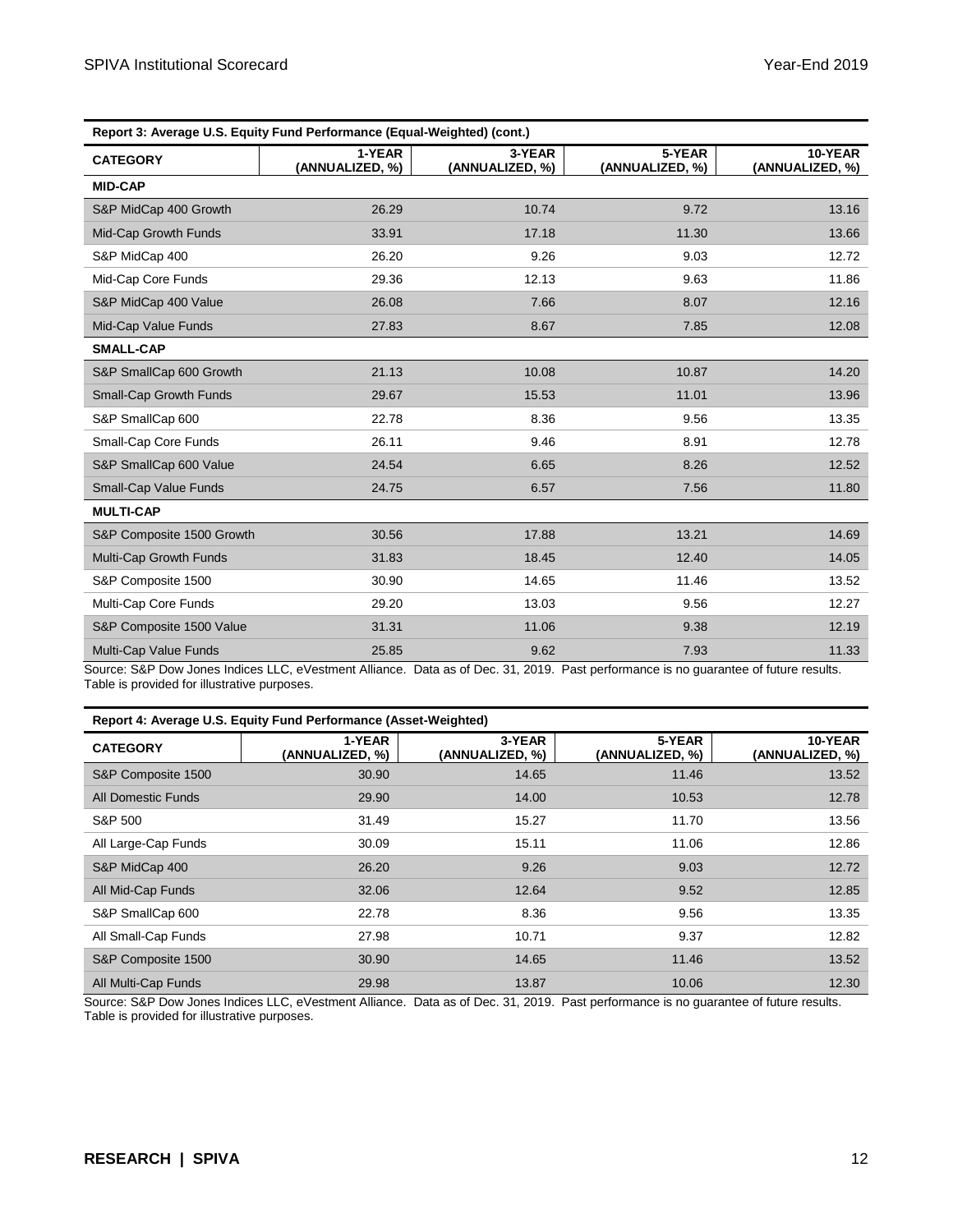| Report 4: Average U.S. Equity Fund Performance (Asset-Weighted) (cont.) |                           |                           |                           |                            |  |
|-------------------------------------------------------------------------|---------------------------|---------------------------|---------------------------|----------------------------|--|
| <b>CATEGORY</b>                                                         | 1-YEAR<br>(ANNUALIZED, %) | 3-YEAR<br>(ANNUALIZED, %) | 5-YEAR<br>(ANNUALIZED, %) | 10-YEAR<br>(ANNUALIZED, %) |  |
| <b>LARGE-CAP</b>                                                        |                           |                           |                           |                            |  |
| S&P 500 Growth                                                          | 31.13                     | 18.66                     | 13.52                     | 14.78                      |  |
| Large-Cap Growth Funds                                                  | 33.43                     | 20.77                     | 14.03                     | 14.58                      |  |
| S&P 500                                                                 | 31.49                     | 15.27                     | 11.70                     | 13.56                      |  |
| Large-Cap Core Funds                                                    | 30.25                     | 14.77                     | 10.83                     | 12.59                      |  |
| <b>S&amp;P 500 Value</b>                                                | 31.93                     | 11.49                     | 9.52                      | 12.16                      |  |
| Large-Cap Value Funds                                                   | 27.30                     | 11.22                     | 9.14                      | 11.87                      |  |
| <b>MID-CAP</b>                                                          |                           |                           |                           |                            |  |
| S&P MidCap 400 Growth                                                   | 26.29                     | 10.74                     | 9.72                      | 13.16                      |  |
| Mid-Cap Growth Funds                                                    | 35.62                     | 18.01                     | 11.76                     | 13.74                      |  |
| S&P MidCap 400                                                          | 26.20                     | 9.26                      | 9.03                      | 12.72                      |  |
| Mid-Cap Core Funds                                                      | 31.95                     | 13.96                     | 10.77                     | 13.85                      |  |
| S&P MidCap 400 Value                                                    | 26.08                     | 7.66                      | 8.07                      | 12.16                      |  |
| Mid-Cap Value Funds                                                     | 29.20                     | 8.79                      | 7.48                      | 11.93                      |  |
| <b>SMALL-CAP</b>                                                        |                           |                           |                           |                            |  |
| S&P SmallCap 600 Growth                                                 | 21.13                     | 10.08                     | 10.87                     | 14.20                      |  |
| Small-Cap Growth Funds                                                  | 32.07                     | 16.97                     | 11.57                     | 14.31                      |  |
| S&P SmallCap 600                                                        | 22.78                     | 8.36                      | 9.56                      | 13.35                      |  |
| Small-Cap Core Funds                                                    | 27.33                     | 9.63                      | 9.46                      | 13.10                      |  |
| S&P SmallCap 600 Value                                                  | 24.54                     | 6.65                      | 8.26                      | 12.52                      |  |
| Small-Cap Value Funds                                                   | 25.08                     | 6.62                      | 7.57                      | 11.44                      |  |
| <b>MULTI-CAP</b>                                                        |                           |                           |                           |                            |  |
| S&P Composite 1500 Growth                                               | 30.56                     | 17.88                     | 13.21                     | 14.69                      |  |
| Multi-Cap Growth Funds                                                  | 31.71                     | 17.24                     | 11.58                     | 13.39                      |  |
| S&P Composite 1500                                                      | 30.90                     | 14.65                     | 11.46                     | 13.52                      |  |
| Multi-Cap Core Funds                                                    | 30.27                     | 13.23                     | 9.88                      | 11.96                      |  |
| S&P Composite 1500 Value                                                | 31.31                     | 11.06                     | 9.38                      | 12.19                      |  |
| Multi-Cap Value Funds                                                   | 27.57                     | 10.73                     | 8.57                      | 11.43                      |  |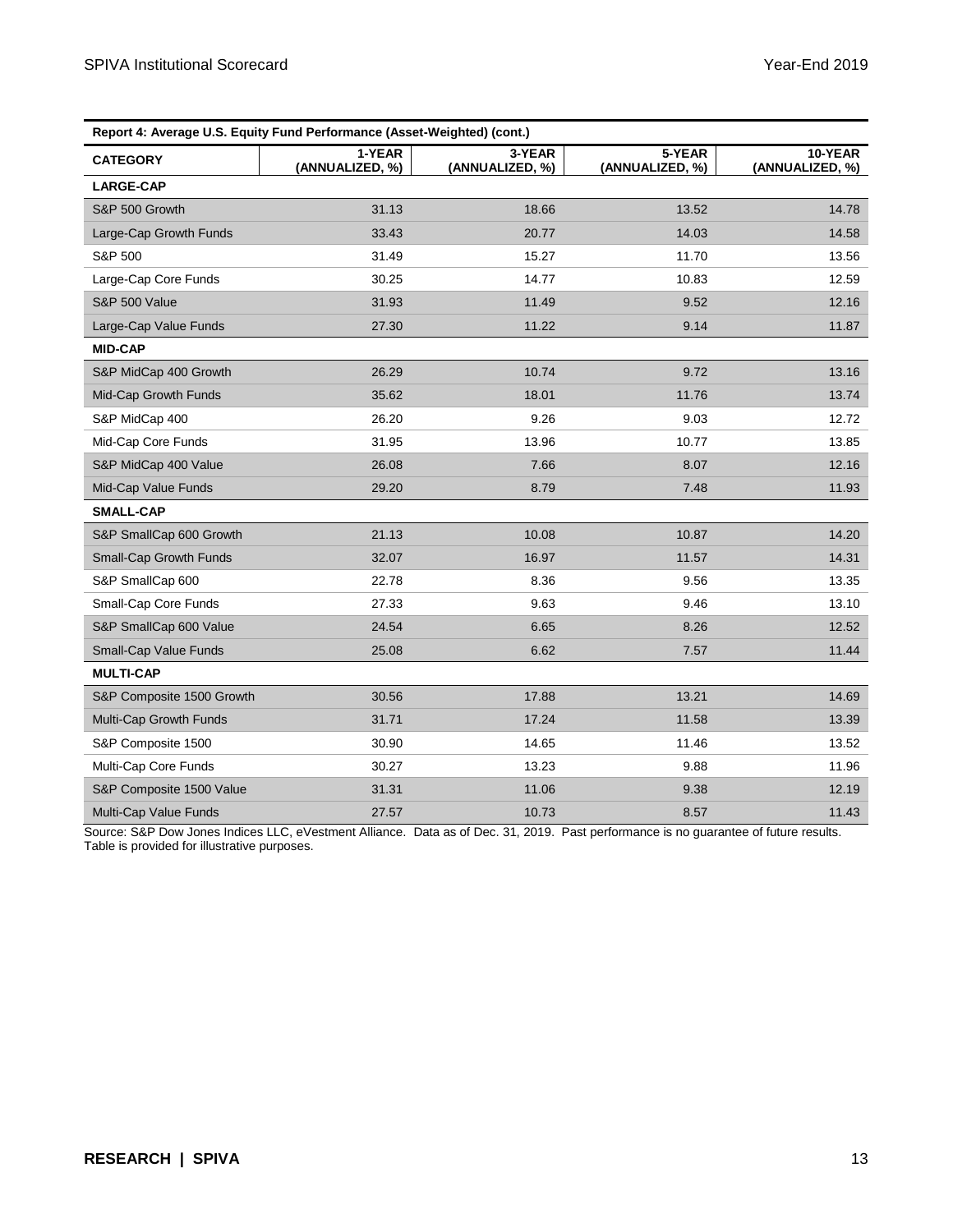| <b>Report 5: Quartile Breakpoints of U.S. Equity Funds</b> |                |                        |                       |  |  |
|------------------------------------------------------------|----------------|------------------------|-----------------------|--|--|
| <b>FUND CATEGORY</b>                                       | THIRD QUARTILE | <b>SECOND QUARTILE</b> | <b>FIRST QUARTILE</b> |  |  |
| 1-YEAR                                                     |                |                        |                       |  |  |
| <b>All Domestic Funds</b>                                  | 24.76          | 28.82                  | 33.00                 |  |  |
| All Large-Cap Funds                                        | 26.36          | 30.04                  | 33.64                 |  |  |
| All Mid-Cap Funds                                          | 27.26          | 31.00                  | 34.90                 |  |  |
| All Small-Cap Funds                                        | 22.60          | 26.44                  | 30.80                 |  |  |
| All Multi-Cap Funds                                        | 25.15          | 29.11                  | 33.10                 |  |  |
| Large-Cap Growth Funds                                     | 31.33          | 33.94                  | 36.90                 |  |  |
| Large-Cap Core Funds                                       | 27.29          | 30.17                  | 32.54                 |  |  |
| Large-Cap Value Funds                                      | 24.58          | 27.12                  | 29.72                 |  |  |
| Mid-Cap Growth Funds                                       | 31.18          | 34.78                  | 39.37                 |  |  |
| Mid-Cap Core Funds                                         | 27.24          | 29.12                  | 33.73                 |  |  |
| Mid-Cap Value Funds                                        | 24.99          | 28.46                  | 31.29                 |  |  |
| Small-Cap Growth Funds                                     | 25.02          | 29.61                  | 35.89                 |  |  |
| Small-Cap Core Funds                                       | 22.61          | 26.52                  | 29.97                 |  |  |
| Small-Cap Value Funds                                      | 21.59          | 24.72                  | 28.17                 |  |  |
| Multi-Cap Growth Funds                                     | 28.29          | 32.47                  | 35.94                 |  |  |
| Multi-Cap Core Funds                                       | 26.70          | 29.10                  | 32.90                 |  |  |
| Multi-Cap Value Funds                                      | 22.79          | 26.81                  | 30.71                 |  |  |
| 3-YEAR                                                     |                |                        |                       |  |  |
| <b>All Domestic Funds</b>                                  | 8.94           | 12.65                  | 16.55                 |  |  |
| All Large-Cap Funds                                        | 11.45          | 14.35                  | 17.77                 |  |  |
| All Mid-Cap Funds                                          | 9.03           | 12.54                  | 16.88                 |  |  |
| All Small-Cap Funds                                        | 5.95           | 9.21                   | 13.77                 |  |  |
| All Multi-Cap Funds                                        | 9.86           | 13.25                  | 16.57                 |  |  |
| Large-Cap Growth Funds                                     | 17.42          | 19.35                  | 21.95                 |  |  |
| Large-Cap Core Funds                                       | 13.31          | 14.84                  | 16.27                 |  |  |
| Large-Cap Value Funds                                      | 9.44           | 11.13                  | 12.93                 |  |  |
| Mid-Cap Growth Funds                                       | 15.54          | 17.37                  | 20.59                 |  |  |
| Mid-Cap Core Funds                                         | 10.20          | 11.95                  | 15.16                 |  |  |
| Mid-Cap Value Funds                                        | 7.29           | 8.72                   | 10.70                 |  |  |
| Small-Cap Growth Funds                                     | 12.14          | 15.68                  | 19.39                 |  |  |
| Small-Cap Core Funds                                       | 7.27           | 9.60                   | 11.63                 |  |  |
| Small-Cap Value Funds                                      | 4.40           | 6.30                   | 8.42                  |  |  |
| Multi-Cap Growth Funds                                     | 14.74          | 18.40                  | 21.58                 |  |  |
| Multi-Cap Core Funds                                       | 11.03          | 13.63                  | 15.55                 |  |  |
| Multi-Cap Value Funds                                      | 7.97           | 9.95                   | 12.42                 |  |  |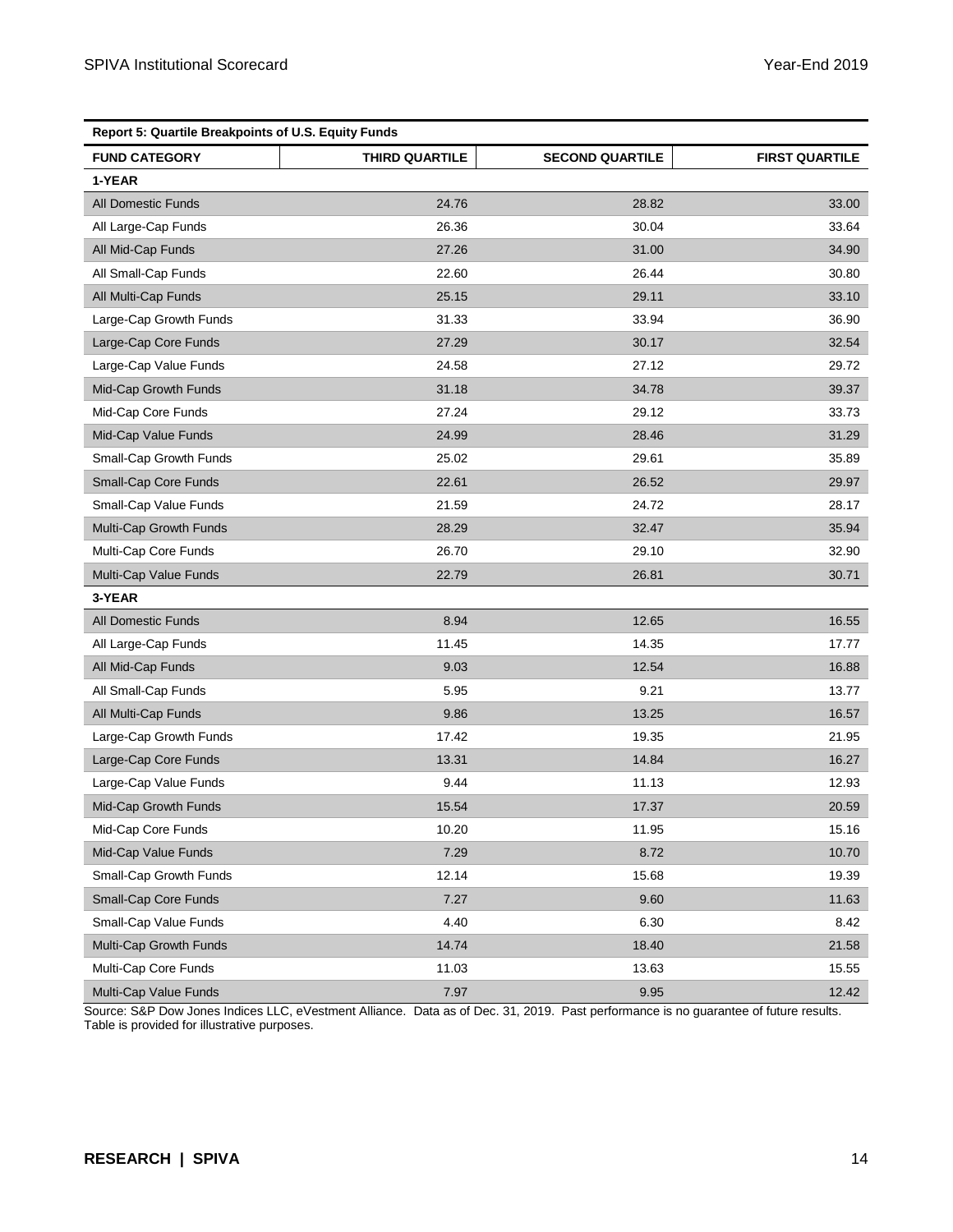| Report 5: Quartile Breakpoints of U.S. Equity Funds (cont.) |                       |                        |                       |  |  |
|-------------------------------------------------------------|-----------------------|------------------------|-----------------------|--|--|
| <b>FUND CATEGORY</b>                                        | <b>THIRD QUARTILE</b> | <b>SECOND QUARTILE</b> | <b>FIRST QUARTILE</b> |  |  |
| 5-YEAR                                                      |                       |                        |                       |  |  |
| <b>All Domestic Funds</b>                                   | 8.12                  | 10.20                  | 12.03                 |  |  |
| All Large-Cap Funds                                         | 9.12                  | 10.93                  | 12.62                 |  |  |
| All Mid-Cap Funds                                           | 8.12                  | 10.01                  | 11.81                 |  |  |
| All Small-Cap Funds                                         | 7.17                  | 8.94                   | 11.07                 |  |  |
| All Multi-Cap Funds                                         | 7.85                  | 10.08                  | 12.02                 |  |  |
| Large-Cap Growth Funds                                      | 12.14                 | 13.49                  | 14.82                 |  |  |
| Large-Cap Core Funds                                        | 10.38                 | 11.30                  | 12.18                 |  |  |
| Large-Cap Value Funds                                       | 7.99                  | 9.10                   | 10.39                 |  |  |
| Mid-Cap Growth Funds                                        | 10.21                 | 11.85                  | 13.48                 |  |  |
| Mid-Cap Core Funds                                          | 8.24                  | 10.41                  | 11.64                 |  |  |
| Mid-Cap Value Funds                                         | 6.84                  | 8.42                   | 9.58                  |  |  |
| Small-Cap Growth Funds                                      | 9.49                  | 11.33                  | 12.88                 |  |  |
| Small-Cap Core Funds                                        | 7.80                  | 9.33                   | 10.73                 |  |  |
| Small-Cap Value Funds                                       | 6.30                  | 7.67                   | 8.87                  |  |  |
| Multi-Cap Growth Funds                                      | 10.60                 | 12.60                  | 14.53                 |  |  |
| Multi-Cap Core Funds                                        | 7.70                  | 10.24                  | 11.68                 |  |  |
| Multi-Cap Value Funds                                       | 6.78                  | 8.81                   | 9.84                  |  |  |
| 10-YEAR                                                     |                       |                        |                       |  |  |
| All Domestic Funds                                          | 11.94                 | 13.09                  | 14.36                 |  |  |
| All Large-Cap Funds                                         | 12.05                 | 13.22                  | 14.36                 |  |  |
| All Mid-Cap Funds                                           | 12.22                 | 13.38                  | 14.45                 |  |  |
| All Small-Cap Funds                                         | 11.88                 | 12.94                  | 14.33                 |  |  |
| All Multi-Cap Funds                                         | 11.27                 | 12.80                  | 14.13                 |  |  |
| Large-Cap Growth Funds                                      | 13.53                 | 14.63                  | 15.40                 |  |  |
| Large-Cap Core Funds                                        | 12.80                 | 13.40                  | 14.01                 |  |  |
| Large-Cap Value Funds                                       | 11.42                 | 12.24                  | 12.97                 |  |  |
| Mid-Cap Growth Funds                                        | 13.45                 | 14.28                  | 15.15                 |  |  |
| Mid-Cap Core Funds                                          | 12.86                 | 13.47                  | 14.72                 |  |  |
| Mid-Cap Value Funds                                         | 11.64                 | 12.24                  | 13.36                 |  |  |
| Small-Cap Growth Funds                                      | 13.25                 | 14.41                  | 15.63                 |  |  |
| Small-Cap Core Funds                                        | 12.28                 | 12.92                  | 14.33                 |  |  |
| Small-Cap Value Funds                                       | 11.23                 | 12.17                  | 13.02                 |  |  |
| Multi-Cap Growth Funds                                      | 12.61                 | 14.29                  | 15.61                 |  |  |
| Multi-Cap Core Funds                                        | 11.01                 | 12.57                  | 13.70                 |  |  |
| Multi-Cap Value Funds                                       | 10.44                 | 12.02                  | 13.24                 |  |  |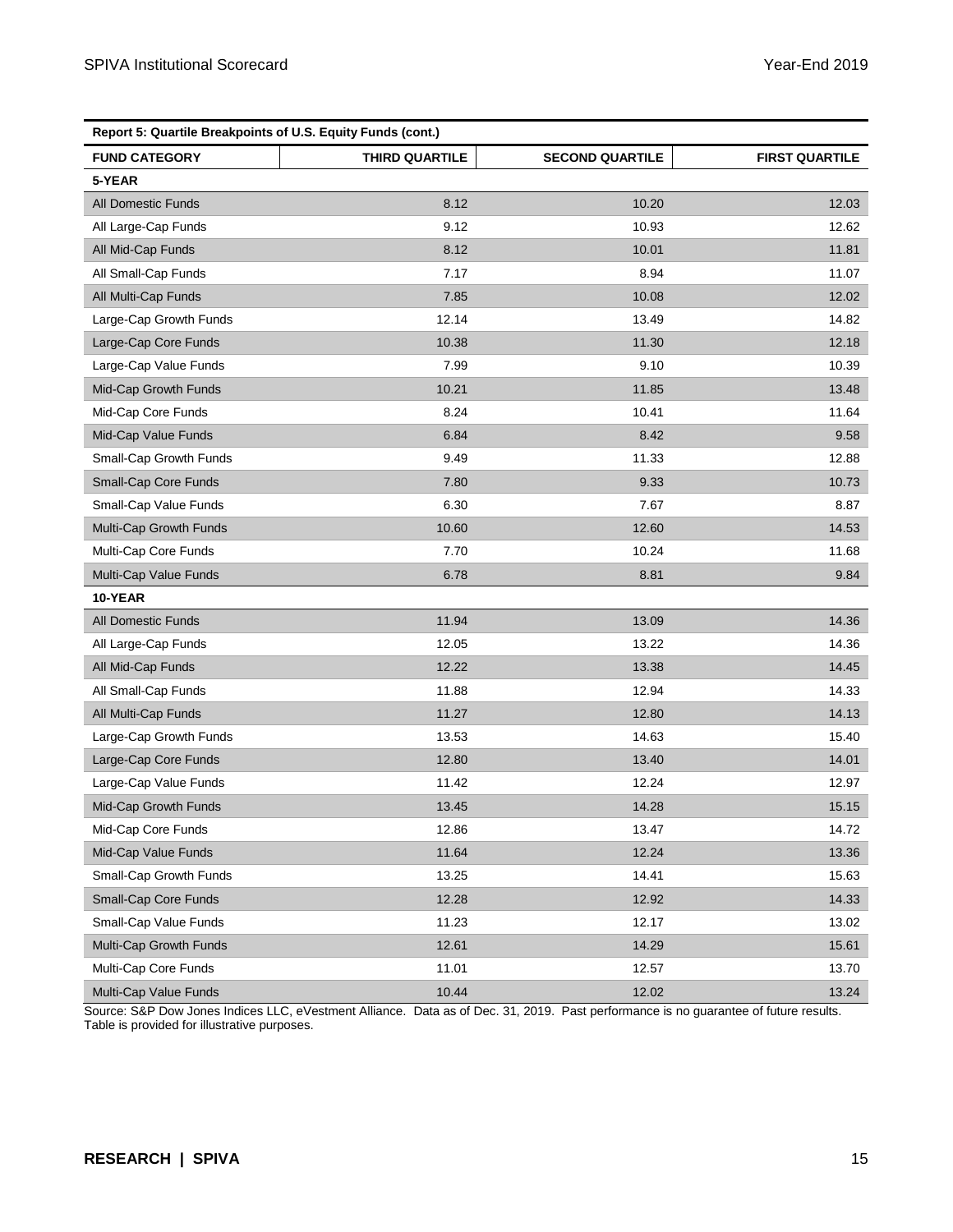| Report 6: Percentage of International Equity Funds Underperforming Benchmarks |                                |        |        |        |         |
|-------------------------------------------------------------------------------|--------------------------------|--------|--------|--------|---------|
| <b>FUND CATEGORY</b>                                                          | <b>COMPARISON INDEX</b>        | 1-YEAR | 3-YEAR | 5-YEAR | 10-YEAR |
| <b>Emerging Markets Funds</b>                                                 | S&P/IFCI Composite             | 35.92  | 53.90  | 55.30  | 52.79   |
| Global Funds                                                                  | S&P Global 1200                | 56.57  | 62.97  | 69.31  | 69.51   |
| International Funds                                                           | S&P International 700          | 58.38  | 73.40  | 69.04  | 59.52   |
| International Small-Cap Funds                                                 | S&P Developed Ex-U.S. SmallCap | 48.28  | 50.56  | 46.75  | 52.17   |

| Report 7: Survivorship of International Equity Funds |                              |                         |  |  |  |
|------------------------------------------------------|------------------------------|-------------------------|--|--|--|
| <b>FUND CATEGORY</b>                                 | <b>NO. OF FUNDS AT START</b> | <b>SURVIVORSHIP (%)</b> |  |  |  |
| 1-YEAR                                               |                              |                         |  |  |  |
| <b>Emerging Markets Funds</b>                        | 412                          | 96.84                   |  |  |  |
| <b>Global Funds</b>                                  | 297                          | 95.62                   |  |  |  |
| <b>International Funds</b>                           | 173                          | 97.11                   |  |  |  |
| International Small-Cap Funds                        | 87                           | 91.95                   |  |  |  |
| 3-YEAR                                               |                              |                         |  |  |  |
| <b>Emerging Markets Funds</b>                        | 423                          | 86.29                   |  |  |  |
| <b>Global Funds</b>                                  | 316                          | 84.18                   |  |  |  |
| <b>International Funds</b>                           | 188                          | 86.70                   |  |  |  |
| International Small-Cap Funds                        | 89                           | 82.02                   |  |  |  |
| 5-YEAR                                               |                              |                         |  |  |  |
| <b>Emerging Markets Funds</b>                        | 396                          | 80.81                   |  |  |  |
| <b>Global Funds</b>                                  | 303                          | 75.91                   |  |  |  |
| <b>International Funds</b>                           | 197                          | 74.11                   |  |  |  |
| International Small-Cap Funds                        | 77                           | 71.43                   |  |  |  |
| 10-YEAR                                              |                              |                         |  |  |  |
| <b>Emerging Markets Funds</b>                        | 233                          | 66.95                   |  |  |  |
| <b>Global Funds</b>                                  | 246                          | 53.66                   |  |  |  |
| <b>International Funds</b>                           | 210                          | 56.67                   |  |  |  |
| International Small-Cap Funds                        | 69                           | 49.28                   |  |  |  |

Source: S&P Dow Jones Indices LLC, eVestment Alliance. Data as of Dec. 31, 2019. Past performance is no guarantee of future results. Table is provided for illustrative purposes.

| Report 8: Average International Equity Fund Performance (Equal-Weighted) |  |  |
|--------------------------------------------------------------------------|--|--|
|                                                                          |  |  |

| <b>CATEGORY</b>                 | 1-YEAR<br>(ANNUALIZED, %) | 3-YEAR<br>(ANNUALIZED. %) | 5-YEAR<br>(ANNUALIZED, %) | 10-YEAR<br>(ANNUALIZED, %) |  |  |  |  |
|---------------------------------|---------------------------|---------------------------|---------------------------|----------------------------|--|--|--|--|
| S&P/IFCI Composite              | 18.09                     | 11.78                     | 6.28                      | 4.47                       |  |  |  |  |
| <b>Emerging Markets Funds</b>   | 20.67                     | 12.13                     | 6.34                      | 5.21                       |  |  |  |  |
| S&P Global 1200                 | 28.22                     | 13.40                     | 9.50                      | 9.99                       |  |  |  |  |
| Global Funds                    | 27.58                     | 13.60                     | 9.37                      | 10.20                      |  |  |  |  |
| S&P International 700           | 23.47                     | 10.71                     | 6.48                      | 5.94                       |  |  |  |  |
| International Funds             | 23.39                     | 10.08                     | 6.28                      | 6.44                       |  |  |  |  |
| S&P Developed Ex-U.S. Small-Cap | 24.66                     | 10.42                     | 8.16                      | 8.34                       |  |  |  |  |
| International Small-Cap Funds   | 25.57                     | 11.23                     | 9.23                      | 9.94                       |  |  |  |  |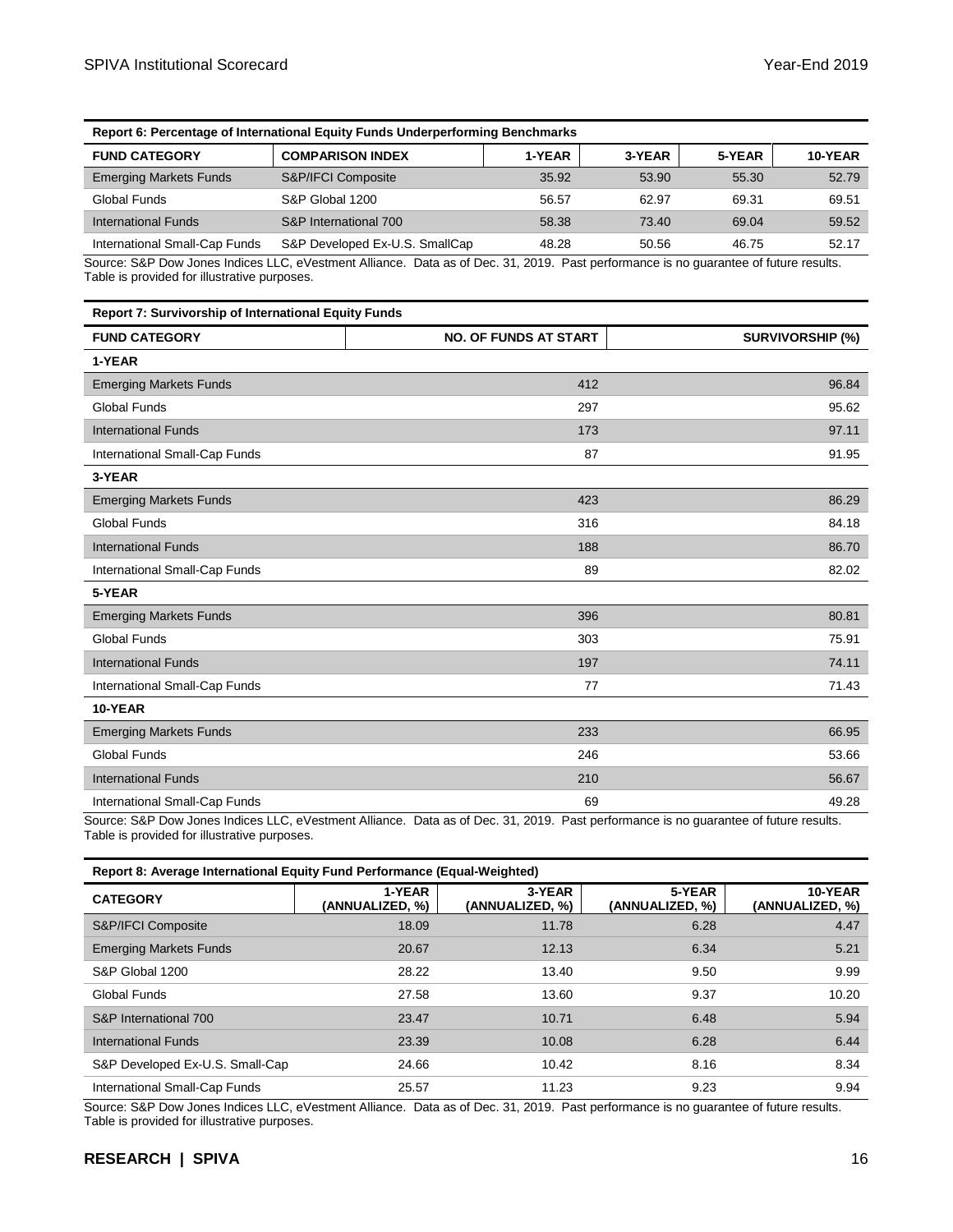| Report 9: Average International Equity Fund Performance (Asset-Weighted) |                           |                           |                            |  |  |
|--------------------------------------------------------------------------|---------------------------|---------------------------|----------------------------|--|--|
| 1-YEAR<br>(ANNUALIZED, %)                                                | 3-YEAR<br>(ANNUALIZED, %) | 5-YEAR<br>(ANNUALIZED, %) | 10-YEAR<br>(ANNUALIZED, %) |  |  |
| 18.09                                                                    | 11.78                     | 6.28                      | 4.47                       |  |  |
| 21.76                                                                    | 12.47                     | 6.54                      | 4.94                       |  |  |
| 28.22                                                                    | 13.40                     | 9.50                      | 9.99                       |  |  |
| 27.92                                                                    | 13.31                     | 9.24                      | 10.07                      |  |  |
| 23.47                                                                    | 10.71                     | 6.48                      | 5.94                       |  |  |
| 23.71                                                                    | 9.82                      | 6.01                      | 6.11                       |  |  |
| 24.66                                                                    | 10.42                     | 8.16                      | 8.34                       |  |  |
| 24.69                                                                    | 9.59                      | 8.01                      | 8.85                       |  |  |
|                                                                          |                           |                           |                            |  |  |

| Report 10: Quartile Breakpoints of International Equity Funds |                |                        |                       |  |  |
|---------------------------------------------------------------|----------------|------------------------|-----------------------|--|--|
| <b>FUND CATEGORY</b>                                          | THIRD QUARTILE | <b>SECOND QUARTILE</b> | <b>FIRST QUARTILE</b> |  |  |
| 1-YEAR                                                        |                |                        |                       |  |  |
| <b>Emerging Markets Funds</b>                                 | 16.68          | 20.80                  | 25.00                 |  |  |
| <b>Global Funds</b>                                           | 23.70          | 27.56                  | 31.13                 |  |  |
| <b>International Funds</b>                                    | 19.99          | 22.39                  | 26.47                 |  |  |
| International Small-Cap Funds                                 | 22.81          | 24.99                  | 27.70                 |  |  |
| 3-YEAR                                                        |                |                        |                       |  |  |
| <b>Emerging Markets Funds</b>                                 | 10.02          | 12.08                  | 14.35                 |  |  |
| <b>Global Funds</b>                                           | 11.31          | 12.93                  | 16.41                 |  |  |
| <b>International Funds</b>                                    | 8.26           | 9.64                   | 11.77                 |  |  |
| International Small-Cap Funds                                 | 9.72           | 11.06                  | 12.82                 |  |  |
| 5-YEAR                                                        |                |                        |                       |  |  |
| <b>Emerging Markets Funds</b>                                 | 5.22           | 6.51                   | 7.88                  |  |  |
| <b>Global Funds</b>                                           | 8.08           | 9.02                   | 11.02                 |  |  |
| <b>International Funds</b>                                    | 5.41           | 6.15                   | 7.35                  |  |  |
| International Small-Cap Funds                                 | 8.00           | 8.98                   | 10.12                 |  |  |
| 10-YEAR                                                       |                |                        |                       |  |  |
| <b>Emerging Markets Funds</b>                                 | 4.10           | 5.17                   | 6.36                  |  |  |
| <b>Global Funds</b>                                           | 9.22           | 10.18                  | 11.10                 |  |  |
| <b>International Funds</b>                                    | 5.66           | 6.65                   | 7.43                  |  |  |
| International Small-Cap Funds                                 | 8.97           | 9.99                   | 11.24                 |  |  |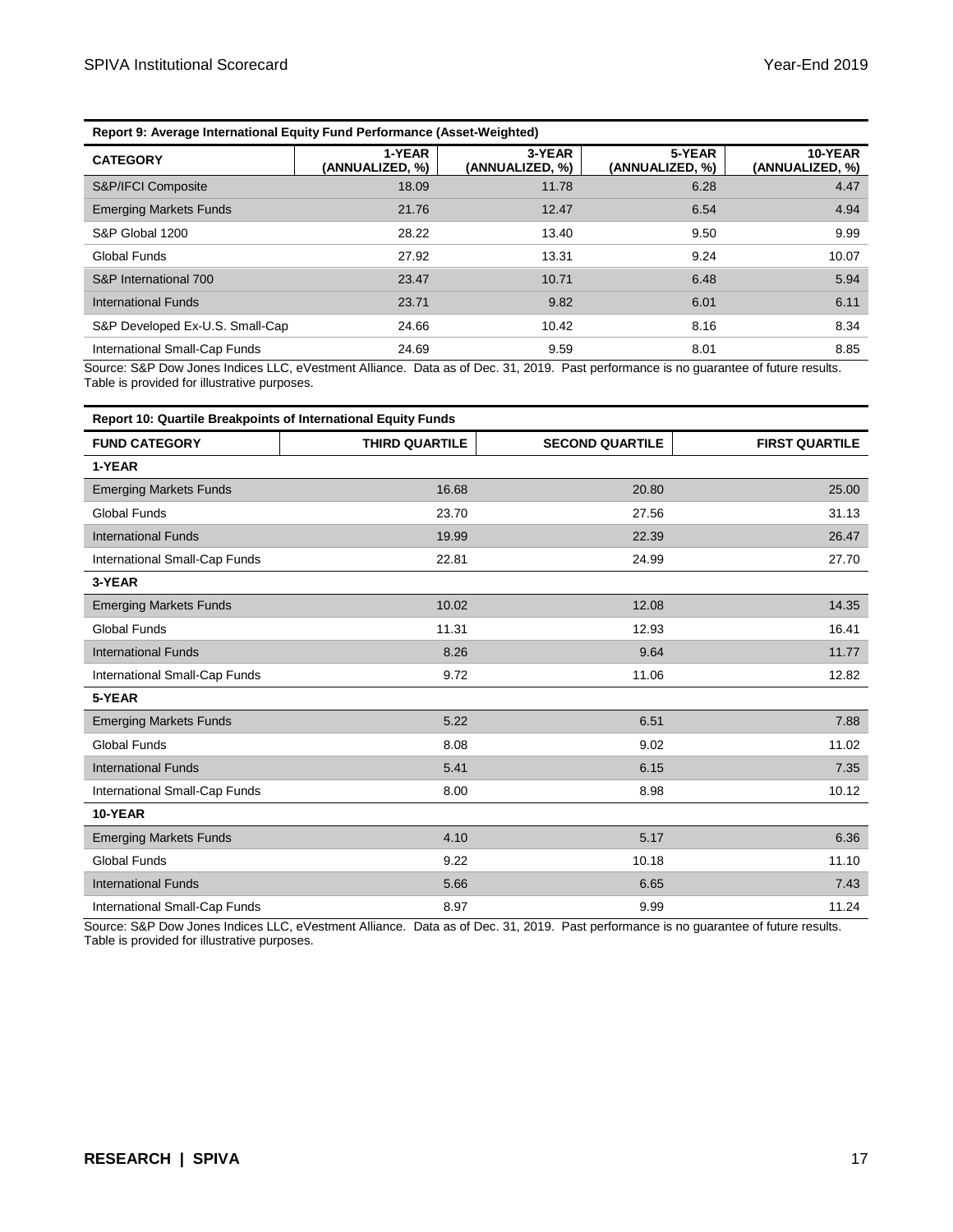| Report TT. Fercentage of Fixed income Funds Onderpenorming Benchmarks |                                                                                         |        |        |        |         |
|-----------------------------------------------------------------------|-----------------------------------------------------------------------------------------|--------|--------|--------|---------|
| <b>FUND CATEGORY</b>                                                  | <b>COMPARISON INDEX</b>                                                                 | 1-YEAR | 3-YEAR | 5-YEAR | 10-YEAR |
| U.S. Agg. / $(Gov't + Credit)$<br><b>Funds</b>                        | Bloomberg Barclays U.S. Aggregate<br>Index                                              | 56.73  | 55.06  | 53.67  | 61.47   |
| Core Funds                                                            | Bloomberg Barclays U.S. Aggregate<br>Index                                              | 64.51  | 63.14  | 60.95  | 68.03   |
| <b>Core Plus Funds</b>                                                | Bloomberg Barclays U.S. Aggregate<br>Index                                              | 27.57  | 24.19  | 25.00  | 33.70   |
| Cash Funds                                                            | Bloomberg Barclays U.S. Short<br>Treasury Index                                         | 26.76  | 18.18  | 22.45  | 40.12   |
| <b>Government Funds</b>                                               | Bloomberg Barclays U.S. Government<br>Index                                             | 69.01  | 67.57  | 58.97  | 75.82   |
| Inflation-Linked Funds                                                | Bloomberg Barclays U.S. Treasury<br>Inflation Notes Index                               | 48.89  | 46.94  | 51.85  | 66.13   |
| Investment-Grade Corp<br><b>Funds</b>                                 | Bloomberg Barclays U.S. Corporate<br>Index                                              | 46.30  | 42.24  | 39.29  | 40.00   |
| High-Yield Corp Funds                                                 | Bloomberg Barclays U.S. Corporate<br><b>High Yield Bond Index</b>                       | 49.14  | 44.63  | 60.22  | 58.90   |
| <b>Agency MBS Funds</b>                                               | Bloomberg Barclays U.S. MBS Index                                                       | 39.62  | 37.93  | 32.76  | 41.54   |
| <b>Municipal Funds</b>                                                | S&P National AMT-Free Municipal<br>Bond Index                                           | 71.82  | 69.83  | 72.53  | 75.44   |
| <b>Emerging Markets Hard</b><br><b>Currency Funds</b>                 | <b>Bloomberg Barclays Emerging</b><br>Markets USD Aggregate Index                       | 20.00  | 29.00  | 31.52  | 36.92   |
| <b>Emerging Markets Blended</b><br><b>Currency Funds</b>              | 50% Barclays EM USD Agg + 50%<br>Barclays EM Local Gov                                  | 19.78  | 38.37  | 41.67  | 45.45   |
| <b>Emerging Markets Local</b><br><b>Currency Funds</b>                | <b>Bloomberg Barclays Emerging</b><br><b>Markets Local Currency Government</b><br>Index | 12.33  | 40.26  | 48.75  | 84.09   |
| <b>Global Government Funds</b>                                        | <b>Bloomberg Barclays Global Treasury</b><br>Index                                      | 30.23  | 51.02  | 56.60  | 55.36   |
| Global Aggregate Funds                                                | Bloomberg Barclays Global Aggregate<br><b>Bond Index</b>                                | 16.19  | 25.74  | 34.29  | 36.56   |
| Global Corporate Investment-<br><b>Grade Funds</b>                    | Bloomberg Barclays Global Aggregate<br>Corporate Index                                  | 13.89  | 23.08  | 20.00  | 9.09    |
| Global Corporate High-Yield<br><b>Funds</b>                           | Bloomberg Barclays Global High Yield<br>Index                                           | 13.56  | 30.65  | 44.64  | 44.44   |

| <b>Report 11: Percentage of Fixed Income Funds Underperforming Benchmarks</b> |  |  |
|-------------------------------------------------------------------------------|--|--|
|                                                                               |  |  |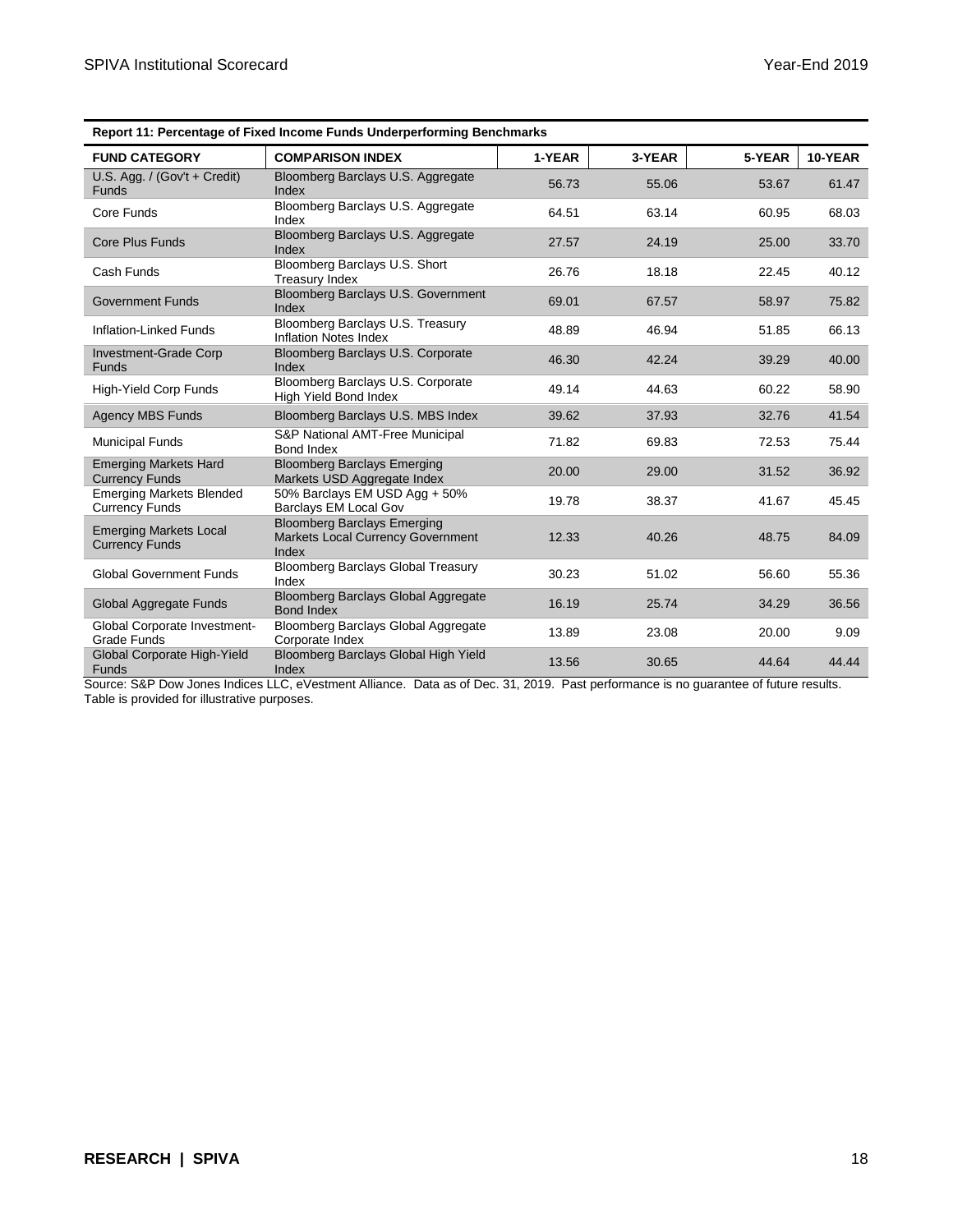| <b>Report 12: Survivorship of Fixed Income Funds</b> |                              |                         |  |  |
|------------------------------------------------------|------------------------------|-------------------------|--|--|
| <b>FUND CATEGORY</b>                                 | <b>NO. OF FUNDS AT START</b> | <b>SURVIVORSHIP (%)</b> |  |  |
| 1-YEAR                                               |                              |                         |  |  |
| U.S. Agg. / (Gov't + Credit) Funds                   | 825                          | 97.33                   |  |  |
| Core Funds                                           | 648                          | 97.53                   |  |  |
| Core Plus Funds                                      | 185                          | 96.22                   |  |  |
| Cash Funds                                           | 142                          | 98.59                   |  |  |
| <b>Government Funds</b>                              | 71                           | 95.77                   |  |  |
| Inflation-Linked Funds                               | 45                           | 91.11                   |  |  |
| Investment-Grade Corp Funds                          | 108                          | 98.15                   |  |  |
| High-Yield Corp Funds                                | 175                          | 99.43                   |  |  |
| <b>Agency MBS Funds</b>                              | 53                           | 92.45                   |  |  |
| <b>Municipal Funds</b>                               | 220                          | 99.09                   |  |  |
| <b>Emerging Markets Hard Currency Funds</b>          | 100                          | 97.00                   |  |  |
| <b>Emerging Markets Blended Currency Funds</b>       | 91                           | 97.80                   |  |  |
| <b>Emerging Markets Local Currency Funds</b>         | 73                           | 97.26                   |  |  |
| <b>Global Government Funds</b>                       | 43                           | 95.35                   |  |  |
| Global Aggregate Funds                               | 105                          | 98.10                   |  |  |
| Global Corporate Investment-Grade Funds              | 36                           | 100.00                  |  |  |
| Global Corporate High-Yield Funds                    | 59                           | 100.00                  |  |  |
| 3-YEAR                                               |                              |                         |  |  |
| U.S. Agg. / (Gov't + Credit) Funds                   | 859                          | 91.85                   |  |  |
| Core Funds                                           | 681                          | 91.78                   |  |  |
| Core Plus Funds                                      | 186                          | 91.40                   |  |  |
| Cash Funds                                           | 143                          | 96.50                   |  |  |
| <b>Government Funds</b>                              | 74                           | 89.19                   |  |  |
| Inflation-Linked Funds                               | 49                           | 85.71                   |  |  |
| Investment-Grade Corp Funds                          | 116                          | 89.66                   |  |  |
| High-Yield Corp Funds                                | 177                          | 92.66                   |  |  |
| <b>Agency MBS Funds</b>                              | 58                           | 82.76                   |  |  |
| <b>Municipal Funds</b>                               | 232                          | 93.10                   |  |  |
| <b>Emerging Markets Hard Currency Funds</b>          | 100                          | 92.00                   |  |  |
| <b>Emerging Markets Blended Currency Funds</b>       | 86                           | 90.70                   |  |  |
| <b>Emerging Markets Local Currency Funds</b>         | 77                           | 92.21                   |  |  |
| <b>Global Government Funds</b>                       | 49                           | 83.67                   |  |  |
| Global Aggregate Funds                               | 101                          | 93.07                   |  |  |
| Global Corporate Investment-Grade Funds              | 39                           | 87.18                   |  |  |
| Global Corporate High-Yield Funds                    | 62                           | 88.71                   |  |  |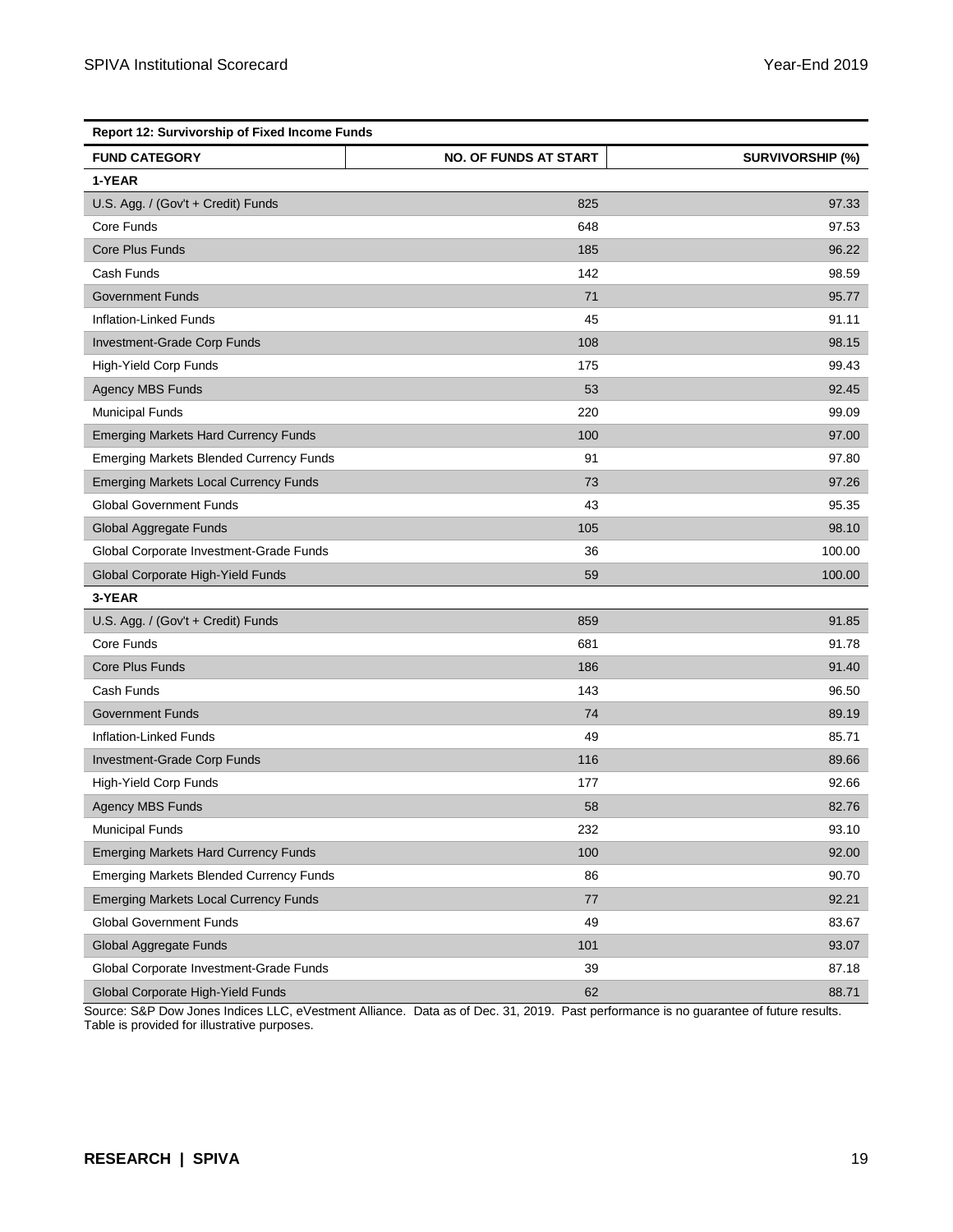| Report 12: Survivorship of Fixed Income Funds (cont.) |                              |                         |  |  |
|-------------------------------------------------------|------------------------------|-------------------------|--|--|
| <b>FUND CATEGORY</b>                                  | <b>NO. OF FUNDS AT START</b> | <b>SURVIVORSHIP (%)</b> |  |  |
| 5-YEAR                                                |                              |                         |  |  |
| U.S. Agg. / (Gov't + Credit) Funds                    | 898                          | 85.08                   |  |  |
| Core Funds                                            | 717                          | 84.66                   |  |  |
| Core Plus Funds                                       | 188                          | 86.17                   |  |  |
| Cash Funds                                            | 147                          | 90.48                   |  |  |
| <b>Government Funds</b>                               | 78                           | 80.77                   |  |  |
| Inflation-Linked Funds                                | 54                           | 74.07                   |  |  |
| Investment-Grade Corp Funds                           | 112                          | 86.61                   |  |  |
| High-Yield Corp Funds                                 | 181                          | 83.98                   |  |  |
| <b>Agency MBS Funds</b>                               | 58                           | 79.31                   |  |  |
| <b>Municipal Funds</b>                                | 233                          | 88.41                   |  |  |
| <b>Emerging Markets Hard Currency Funds</b>           | 92                           | 86.96                   |  |  |
| <b>Emerging Markets Blended Currency Funds</b>        | 72                           | 87.50                   |  |  |
| <b>Emerging Markets Local Currency Funds</b>          | 80                           | 81.25                   |  |  |
| <b>Global Government Funds</b>                        | 53                           | 69.81                   |  |  |
| Global Aggregate Funds                                | 105                          | 83.81                   |  |  |
| Global Corporate Investment-Grade Funds               | 35                           | 85.71                   |  |  |
| Global Corporate High-Yield Funds                     | 56                           | 80.36                   |  |  |
| 10-YEAR                                               |                              |                         |  |  |
| U.S. Agg. / (Gov't + Credit) Funds                    | 937                          | 69.90                   |  |  |
| Core Funds                                            | 757                          | 69.48                   |  |  |
| Core Plus Funds                                       | 184                          | 71.74                   |  |  |
| Cash Funds                                            | 162                          | 69.75                   |  |  |
| <b>Government Funds</b>                               | 91                           | 63.74                   |  |  |
| Inflation-Linked Funds                                | 62                           | 54.84                   |  |  |
| Investment-Grade Corp Funds                           | 85                           | 81.18                   |  |  |
| High-Yield Corp Funds                                 | 146                          | 74.66                   |  |  |
| <b>Agency MBS Funds</b>                               | 65                           | 66.15                   |  |  |
| <b>Municipal Funds</b>                                | 228                          | 75.00                   |  |  |
| <b>Emerging Markets Hard Currency Funds</b>           | 65                           | 73.85                   |  |  |
| <b>Emerging Markets Blended Currency Funds</b>        | 33                           | 87.88                   |  |  |
| <b>Emerging Markets Local Currency Funds</b>          | 44                           | 72.73                   |  |  |
| <b>Global Government Funds</b>                        | 56                           | 53.57                   |  |  |
| Global Aggregate Funds                                | 93                           | 68.82                   |  |  |
| Global Corporate Investment-Grade Funds               | 11                           | 100.00                  |  |  |
| Global Corporate High-Yield Funds                     | 27                           | 77.78                   |  |  |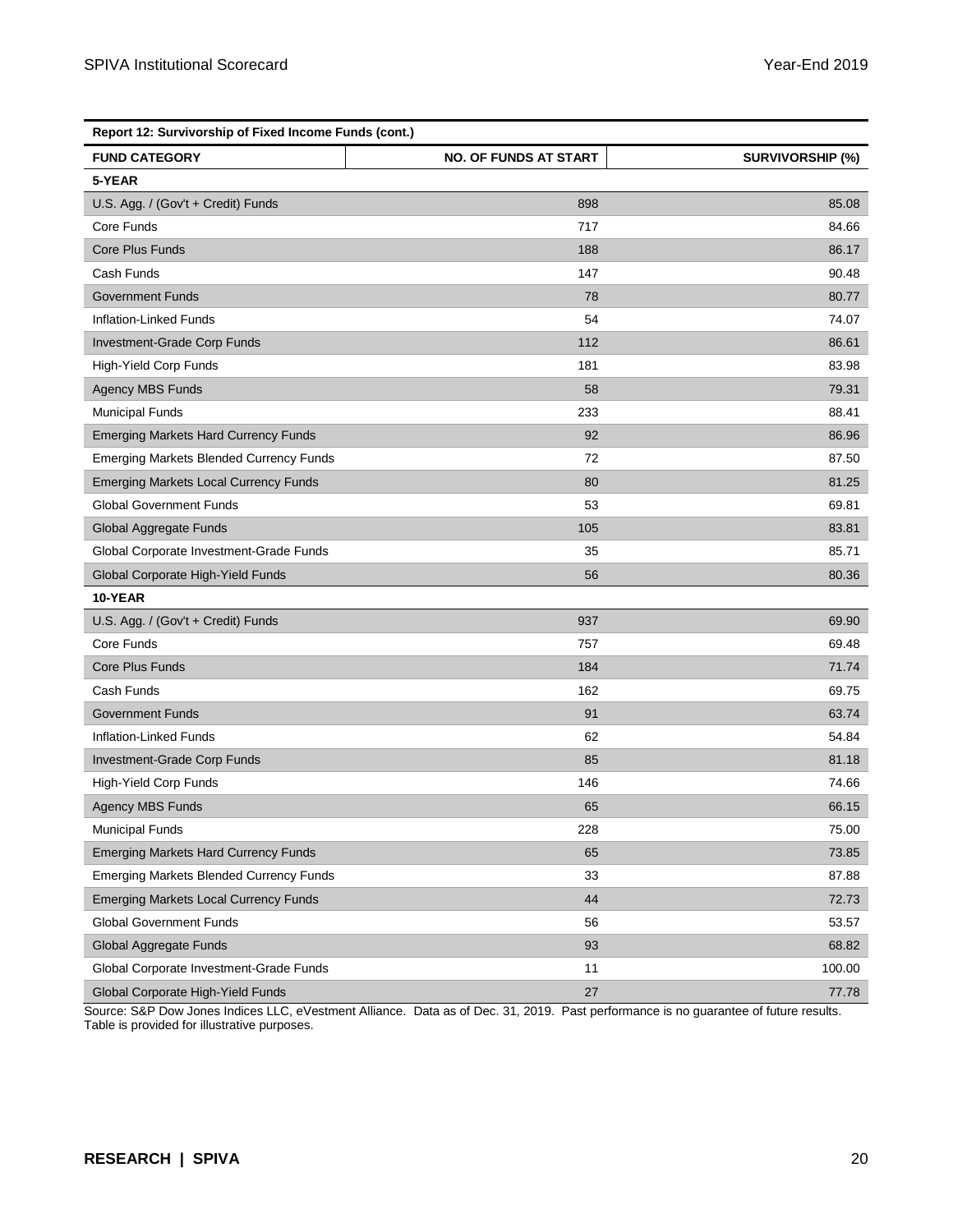| Report 13: Average Fixed Income Fund Performance (Equal-Weighted)                    |                           |                           |                           |                            |  |
|--------------------------------------------------------------------------------------|---------------------------|---------------------------|---------------------------|----------------------------|--|
| <b>CATEGORY</b>                                                                      | 1-YEAR<br>(ANNUALIZED, %) | 3-YEAR<br>(ANNUALIZED, %) | 5-YEAR<br>(ANNUALIZED, %) | 10-YEAR<br>(ANNUALIZED, %) |  |
| Bloomberg Barclays U.S. Aggregate Index                                              | 8.72                      | 4.03                      | 3.05                      | 3.75                       |  |
| U.S. Agg. / (Gov't + Credit) Funds                                                   | 8.26                      | 4.05                      | 3.22                      | 4.04                       |  |
| Bloomberg Barclays U.S. Aggregate Index                                              | 8.72                      | 4.03                      | 3.05                      | 3.75                       |  |
| Core Funds                                                                           | 7.86                      | 3.88                      | 3.07                      | 3.81                       |  |
| Bloomberg Barclays U.S. Aggregate Index                                              | 8.72                      | 4.03                      | 3.05                      | 3.75                       |  |
| <b>Core Plus Funds</b>                                                               | 9.91                      | 4.75                      | 3.80                      | 4.96                       |  |
| Bloomberg Barclays U.S. Short Treasury Index                                         | 2.46                      | 1.71                      | 1.16                      | 0.67                       |  |
| Cash Funds                                                                           | 2.98                      | 2.10                      | 1.58                      | 1.22                       |  |
| Bloomberg Barclays U.S. Government Index                                             | 6.83                      | 3.31                      | 2.36                      | 3.03                       |  |
| <b>Government Funds</b>                                                              | 6.66                      | 3.37                      | 2.47                      | 3.01                       |  |
| Bloomberg Barclays U.S. Treasury Inflation Notes<br>Index                            | 8.43                      | 3.32                      | 2.62                      | 3.36                       |  |
| Inflation-Linked Funds                                                               | 8.38                      | 3.44                      | 2.73                      | 3.39                       |  |
| Bloomberg Barclays U.S. Corporate Index                                              | 14.54                     | 5.92                      | 4.60                      | 5.54                       |  |
| <b>Investment-Grade Corp Funds</b>                                                   | 15.31                     | 6.38                      | 5.01                      | 6.47                       |  |
| Bloomberg Barclays U.S. Corporate High Yield<br>Bond Index                           | 14.32                     | 6.37                      | 6.13                      | 7.57                       |  |
| <b>High-Yield Corp Funds</b>                                                         | 13.58                     | 6.32                      | 5.95                      | 7.44                       |  |
| Bloomberg Barclays U.S. MBS Index                                                    | 6.35                      | 3.25                      | 2.58                      | 3.15                       |  |
| <b>Agency MBS Funds</b>                                                              | 6.03                      | 3.75                      | 3.22                      | 4.28                       |  |
| S&P National AMT-Free Municipal Bond Index                                           | 7.42                      | 4.47                      | 3.40                      | 4.17                       |  |
| <b>Municipal Funds</b>                                                               | 6.01                      | 3.82                      | 2.92                      | 3.50                       |  |
| Bloomberg Barclays Emerging Markets USD<br>Aggregate Index                           | 13.11                     | 6.07                      | 5.84                      | 6.62                       |  |
| <b>Emerging Markets Hard Currency Funds</b>                                          | 14.70                     | 6.90                      | 6.41                      | 7.18                       |  |
| 50% Barclays EM USD Agg + 50% Barclays EM<br>Local Gov                               | 11.30                     | 6.32                      | 4.34                      | 5.05                       |  |
| <b>Emerging Markets Blended Currency Funds</b>                                       | 13.46                     | 6.47                      | 5.14                      | 5.73                       |  |
| <b>Bloomberg Barclays Emerging Markets Local</b><br><b>Currency Government Index</b> | 9.47                      | 6.51                      | 2.77                      | 3.41                       |  |
| <b>Emerging Markets Local Currency Funds</b>                                         | 13.36                     | 6.80                      | 2.99                      | 3.00                       |  |
| Bloomberg Barclays Global Treasury Index                                             | 5.59                      | 4.12                      | 2.10                      | 1.91                       |  |
| Global Government Funds                                                              | 6.92                      | 4.27                      | 2.51                      | 2.96                       |  |
| Bloomberg Barclays Global Aggregate Bond<br>Index                                    | 6.84                      | 4.27                      | 2.31                      | 2.48                       |  |
| Global Aggregate Funds                                                               | 8.51                      | 4.86                      | 3.14                      | 3.80                       |  |
| Bloomberg Barclays Global Aggregate Corporate<br>Index                               | 11.51                     | 5.47                      | 3.36                      | 4.13                       |  |
| Global Corporate Investment-Grade Funds                                              | 13.14                     | 6.01                      | 4.66                      | 5.81                       |  |
| Bloomberg Barclays Global High Yield Index                                           | 12.56                     | 6.05                      | 5.80                      | 7.26                       |  |
| Global Corporate High-Yield Funds                                                    | 14.58                     | 6.66                      | 6.18                      | 7.68                       |  |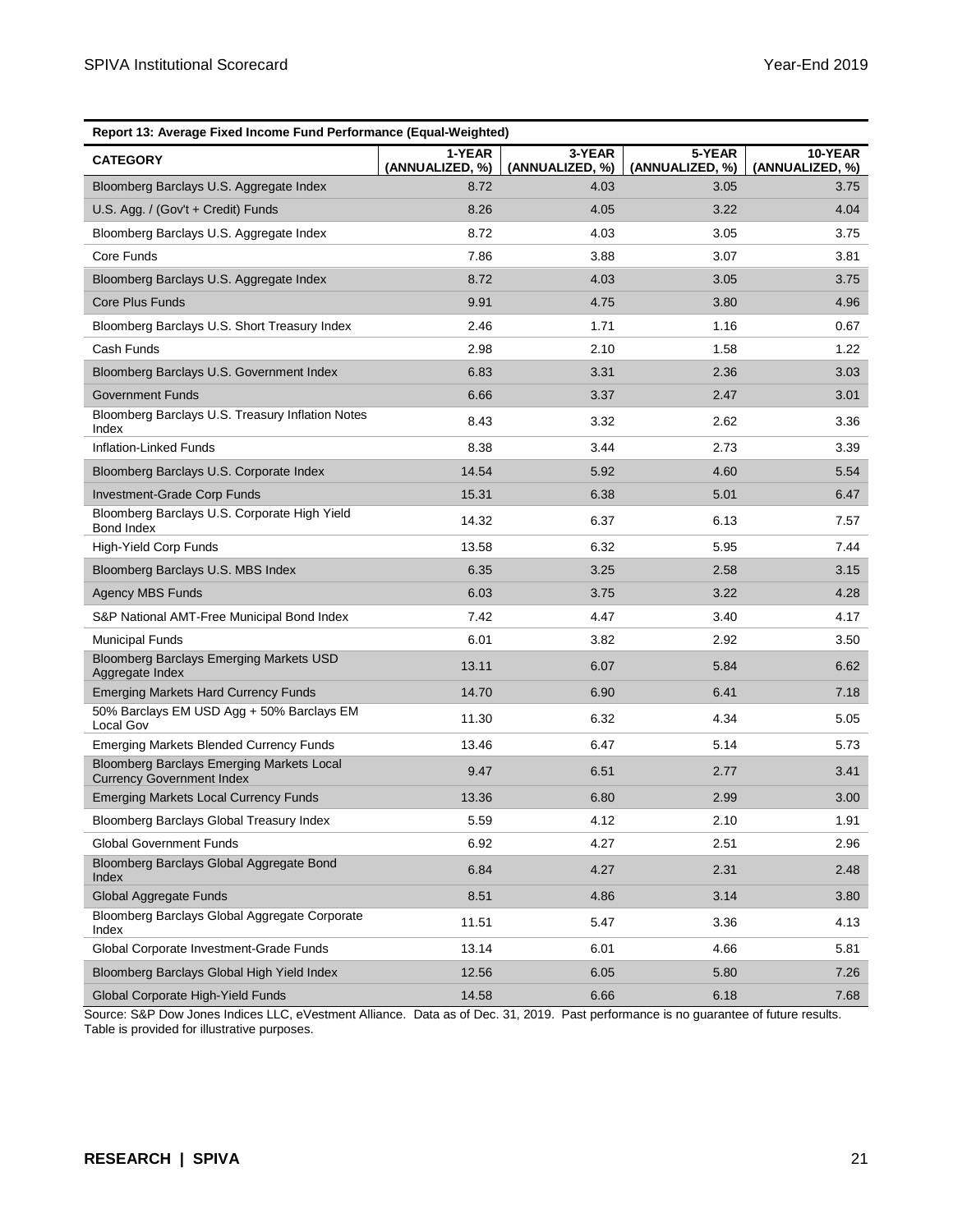| Report 14: Average Fixed Income Fund Performance (Asset-Weighted)             |                           |                           |                           |                            |  |
|-------------------------------------------------------------------------------|---------------------------|---------------------------|---------------------------|----------------------------|--|
| <b>CATEGORY</b>                                                               | 1-YEAR<br>(ANNUALIZED, %) | 3-YEAR<br>(ANNUALIZED, %) | 5-YEAR<br>(ANNUALIZED, %) | 10-YEAR<br>(ANNUALIZED, %) |  |
| Bloomberg Barclays U.S. Aggregate Index                                       | 8.72                      | 4.03                      | 3.05                      | 3.75                       |  |
| U.S. Agg. / (Gov't + Credit) Funds                                            | 9.00                      | 4.38                      | 3.47                      | 4.32                       |  |
| Bloomberg Barclays U.S. Aggregate Index                                       | 8.72                      | 4.03                      | 3.05                      | 3.75                       |  |
| Core Funds                                                                    | 8.52                      | 4.20                      | 3.32                      | 4.08                       |  |
| Bloomberg Barclays U.S. Aggregate Index                                       | 8.72                      | 4.03                      | 3.05                      | 3.75                       |  |
| <b>Core Plus Funds</b>                                                        | 10.06                     | 4.78                      | 3.79                      | 4.70                       |  |
| Bloomberg Barclays U.S. Short Treasury Index                                  | 2.46                      | 1.71                      | 1.16                      | 0.67                       |  |
| Cash Funds                                                                    | 2.58                      | 1.96                      | 1.40                      | 0.90                       |  |
| Bloomberg Barclays U.S. Government Index                                      | 6.83                      | 3.31                      | 2.36                      | 3.03                       |  |
| <b>Government Funds</b>                                                       | 8.67                      | 4.35                      | 3.18                      | 3.69                       |  |
| Bloomberg Barclays U.S. Treasury Inflation Notes<br>Index                     | 8.43                      | 3.32                      | 2.62                      | 3.36                       |  |
| Inflation-Linked Funds                                                        | 8.24                      | 3.40                      | 2.67                      | 3.50                       |  |
| Bloomberg Barclays U.S. Corporate Index                                       | 14.54                     | 5.92                      | 4.60                      | 5.54                       |  |
| <b>Investment-Grade Corp Funds</b>                                            | 17.63                     | 7.07                      | 5.42                      | 6.75                       |  |
| Bloomberg Barclays U.S. Corporate High Yield<br>Bond Index                    | 14.32                     | 6.37                      | 6.13                      | 7.57                       |  |
| <b>High-Yield Corp Funds</b>                                                  | 14.32                     | 6.45                      | 6.01                      | 7.53                       |  |
| Bloomberg Barclays U.S. MBS Index                                             | 6.35                      | 3.25                      | 2.58                      | 3.15                       |  |
| <b>Agency MBS Funds</b>                                                       | 6.57                      | 3.65                      | 3.00                      | 3.97                       |  |
| S&P National AMT-Free Municipal Bond Index                                    | 7.42                      | 4.47                      | 3.40                      | 4.17                       |  |
| <b>Municipal Funds</b>                                                        | 6.59                      | 4.10                      | 3.09                      | 3.72                       |  |
| Bloomberg Barclays Emerging Markets USD<br>Aggregate Index                    | 13.11                     | 6.07                      | 5.84                      | 6.62                       |  |
| <b>Emerging Markets Hard Currency Funds</b>                                   | 14.94                     | 6.86                      | 6.57                      | 7.25                       |  |
| 50% Barclays EM USD Agg + 50% Barclays EM<br>Local Gov                        | 11.30                     | 6.32                      | 4.34                      | 5.05                       |  |
| <b>Emerging Markets Blended Currency Funds</b>                                | 13.29                     | 6.51                      | 5.11                      | 5.42                       |  |
| Bloomberg Barclays Emerging Markets Local<br><b>Currency Government Index</b> | 9.47                      | 6.51                      | 2.77                      | 3.41                       |  |
| <b>Emerging Markets Local Currency Funds</b>                                  | 13.65                     | 6.94                      | 2.88                      | 2.76                       |  |
| Bloomberg Barclays Global Treasury Index                                      | 5.59                      | 4.12                      | 2.10                      | 1.91                       |  |
| Global Government Funds                                                       | 5.22                      | 3.64                      | 2.15                      | 3.30                       |  |
| Bloomberg Barclays Global Aggregate Bond<br>Index                             | 6.84                      | 4.27                      | 2.31                      | 2.48                       |  |
| Global Aggregate Funds                                                        | 7.89                      | 4.74                      | 3.07                      | 3.85                       |  |
| Bloomberg Barclays Global Aggregate Corporate<br>Index                        | 11.51                     | 5.47                      | 3.36                      | 4.13                       |  |
| Global Corporate Investment-Grade Funds                                       | 13.38                     | 6.16                      | 4.76                      | 5.80                       |  |
| Bloomberg Barclays Global High Yield Index                                    | 12.56                     | 6.05                      | 5.80                      | 7.26                       |  |
| Global Corporate High-Yield Funds                                             | 14.93                     | 6.58                      | 6.04                      | 7.60                       |  |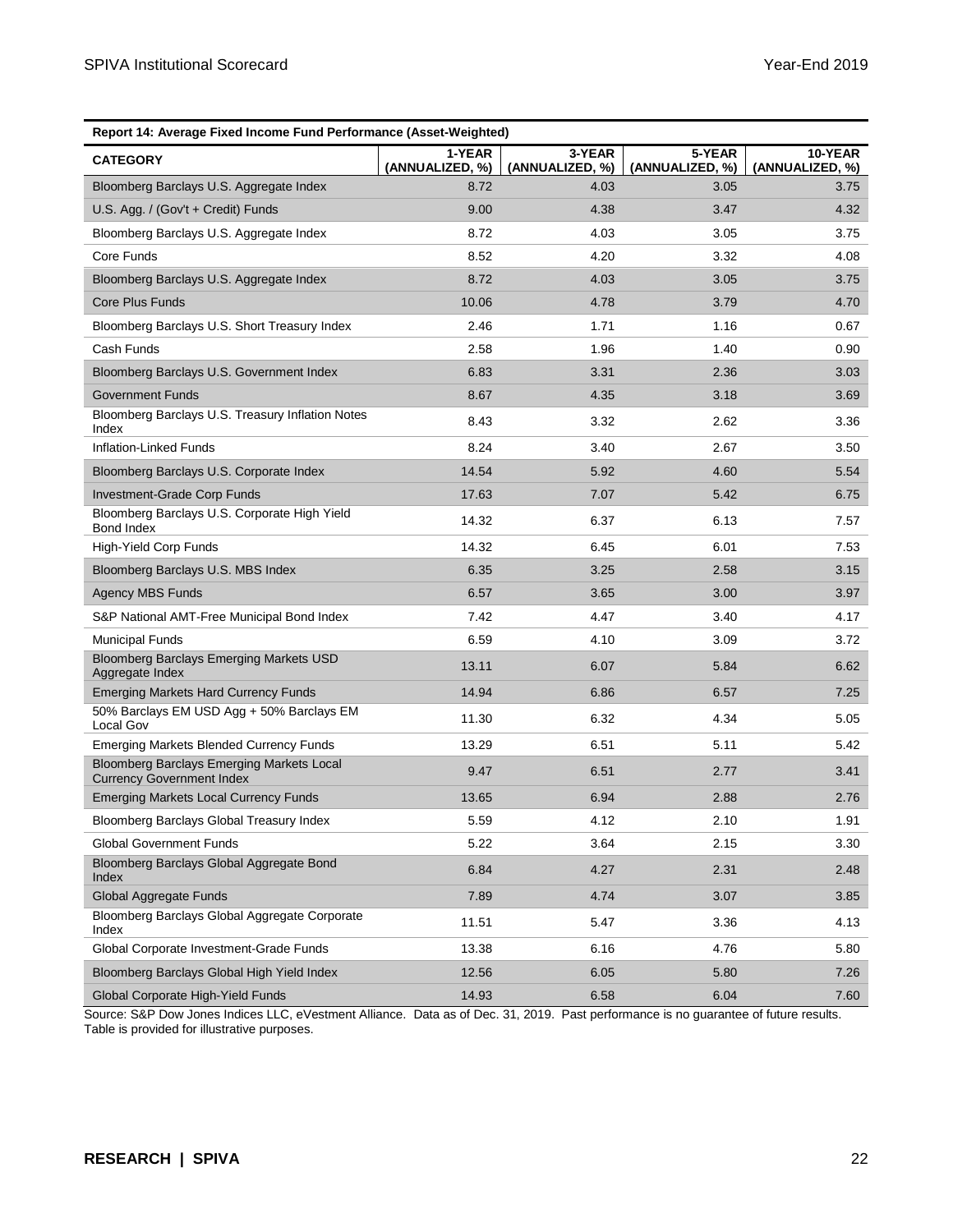| <b>Report 15: Quartile Breakpoints of Fixed Income Funds</b> |                |                        |                       |  |
|--------------------------------------------------------------|----------------|------------------------|-----------------------|--|
| <b>FUND CATEGORY</b>                                         | THIRD QUARTILE | <b>SECOND QUARTILE</b> | <b>FIRST QUARTILE</b> |  |
| 1-YEAR                                                       |                |                        |                       |  |
| U.S. Agg. / (Gov't + Credit) Funds                           | 5.89           | 8.25                   | 9.71                  |  |
| Core Funds                                                   | 5.34           | 7.40                   | 9.32                  |  |
| Core Plus Funds                                              | 8.91           | 9.92                   | 10.94                 |  |
| Cash Funds                                                   | 2.46           | 2.89                   | 3.33                  |  |
| <b>Government Funds</b>                                      | 4.27           | 5.67                   | 7.07                  |  |
| Inflation-Linked Funds                                       | 7.43           | 8.46                   | 8.97                  |  |
| Investment-Grade Corp Funds                                  | 11.14          | 15.01                  | 16.45                 |  |
| High-Yield Corp Funds                                        | 12.60          | 14.41                  | 15.74                 |  |
| <b>Agency MBS Funds</b>                                      | 5.66           | 6.58                   | 6.86                  |  |
| <b>Municipal Funds</b>                                       | 4.28           | 6.22                   | 7.57                  |  |
| <b>Emerging Markets Hard Currency Funds</b>                  | 13.90          | 15.31                  | 16.27                 |  |
| <b>Emerging Markets Blended Currency Funds</b>               | 12.16          | 14.54                  | 15.97                 |  |
| <b>Emerging Markets Local Currency Funds</b>                 | 12.63          | 13.90                  | 14.69                 |  |
| <b>Global Government Funds</b>                               | 5.53           | 7.12                   | 8.49                  |  |
| Global Aggregate Funds                                       | 7.67           | 8.83                   | 9.80                  |  |
| Global Corporate Investment-Grade Funds                      | 12.59          | 13.27                  | 14.19                 |  |
| Global Corporate High-Yield Funds                            | 13.66          | 15.15                  | 15.74                 |  |
| 3-YEAR                                                       |                |                        |                       |  |
| U.S. Agg. / (Gov't + Credit) Funds                           | 3.18           | 4.03                   | 4.62                  |  |
| Core Funds                                                   | 2.99           | 3.67                   | 4.42                  |  |
| Core Plus Funds                                              | 4.39           | 4.80                   | 5.20                  |  |
| Cash Funds                                                   | 1.88           | 2.03                   | 2.22                  |  |
| <b>Government Funds</b>                                      | 2.34           | 2.84                   | 3.57                  |  |
| Inflation-Linked Funds                                       | 3.13           | 3.40                   | 3.83                  |  |
| Investment-Grade Corp Funds                                  | 5.04           | 6.22                   | 6.99                  |  |
| High-Yield Corp Funds                                        | 5.97           | 6.52                   | 6.90                  |  |
| <b>Agency MBS Funds</b>                                      | 3.26           | 3.49                   | 4.19                  |  |
| <b>Municipal Funds</b>                                       | 2.70           | 3.94                   | 4.70                  |  |
| <b>Emerging Markets Hard Currency Funds</b>                  | 6.25           | 6.89                   | 7.49                  |  |
| <b>Emerging Markets Blended Currency Funds</b>               | 5.90           | 6.89                   | 7.63                  |  |
| <b>Emerging Markets Local Currency Funds</b>                 | 6.28           | 7.08                   | 7.66                  |  |
| <b>Global Government Funds</b>                               | 3.58           | 4.51                   | 4.79                  |  |
| Global Aggregate Funds                                       | 4.42           | 4.81                   | 5.35                  |  |
| Global Corporate Investment-Grade Funds                      | 5.78           | 6.00                   | 6.33                  |  |
| Global Corporate High-Yield Funds                            | 6.27           | 6.77                   | 7.13                  |  |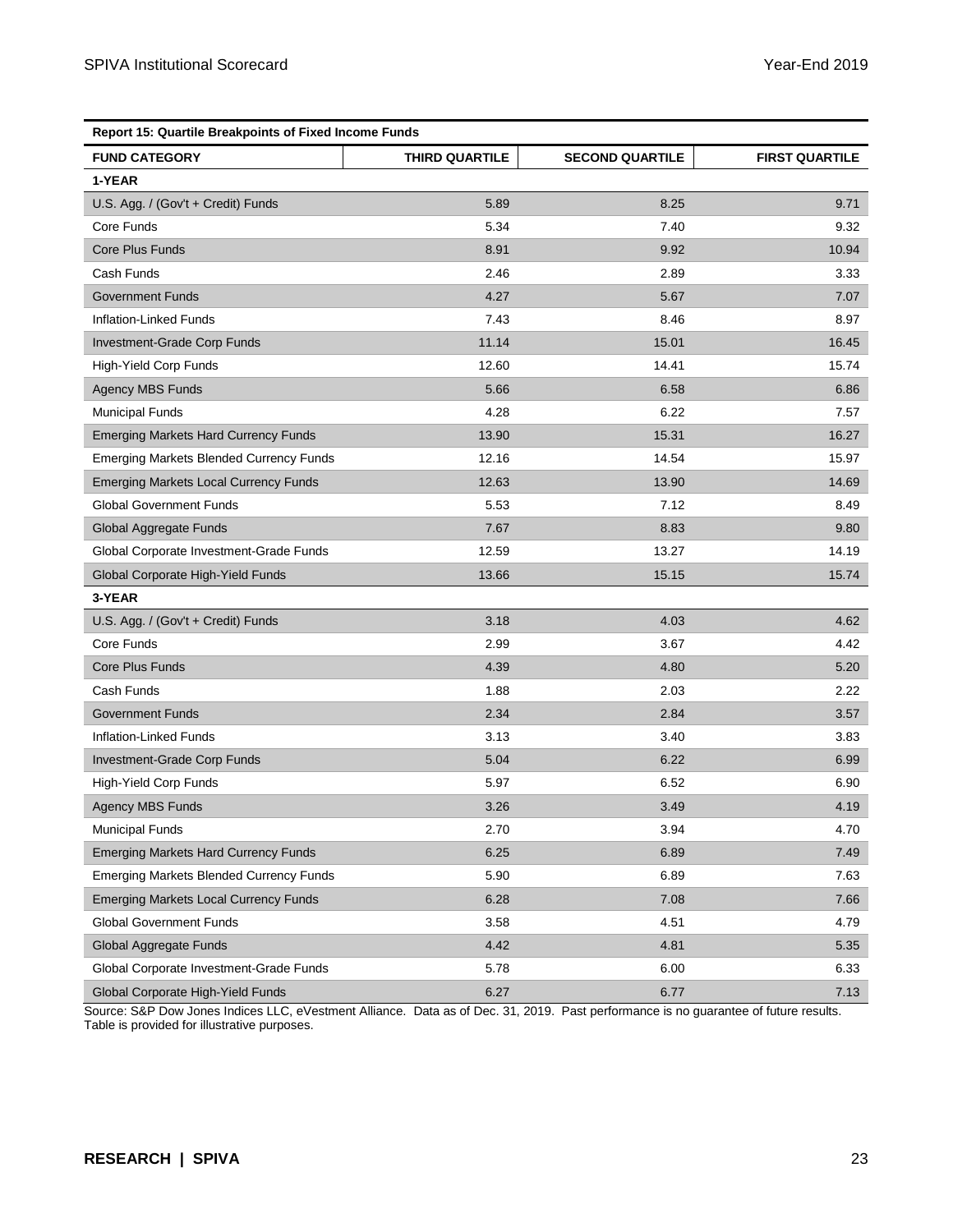| Report 15: Quartile Breakpoints of Fixed Income Funds (cont.) |                |                        |                       |
|---------------------------------------------------------------|----------------|------------------------|-----------------------|
| <b>FUND CATEGORY</b>                                          | THIRD QUARTILE | <b>SECOND QUARTILE</b> | <b>FIRST QUARTILE</b> |
| 5-YEAR                                                        |                |                        |                       |
| U.S. Agg. / (Gov't + Credit) Funds                            | 2.59           | 3.20                   | 3.68                  |
| Core Funds                                                    | 2.46           | 3.01                   | 3.48                  |
| Core Plus Funds                                               | 3.47           | 3.88                   | 4.25                  |
| Cash Funds                                                    | 1.32           | 1.51                   | 1.73                  |
| <b>Government Funds</b>                                       | 1.81           | 2.38                   | 2.72                  |
| Inflation-Linked Funds                                        | 2.55           | 2.71                   | 2.92                  |
| Investment-Grade Corp Funds                                   | 4.50           | 5.04                   | 5.62                  |
| High-Yield Corp Funds                                         | 5.63           | 6.09                   | 6.50                  |
| <b>Agency MBS Funds</b>                                       | 2.66           | 2.89                   | 3.52                  |
| <b>Municipal Funds</b>                                        | 1.95           | 2.85                   | 3.61                  |
| <b>Emerging Markets Hard Currency Funds</b>                   | 5.96           | 6.42                   | 6.93                  |
| <b>Emerging Markets Blended Currency Funds</b>                | 4.25           | 5.04                   | 6.17                  |
| <b>Emerging Markets Local Currency Funds</b>                  | 2.49           | 2.94                   | 3.70                  |
| <b>Global Government Funds</b>                                | 1.95           | 2.41                   | 2.97                  |
| Global Aggregate Funds                                        | 2.47           | 3.07                   | 3.85                  |
| Global Corporate Investment-Grade Funds                       | 4.11           | 4.91                   | 5.25                  |
| Global Corporate High-Yield Funds                             | 5.68           | 6.08                   | 6.61                  |
| 10-YEAR                                                       |                |                        |                       |
| U.S. Agg. / (Gov't + Credit) Funds                            | 3.12           | 3.98                   | 4.68                  |
| Core Funds                                                    | 2.90           | 3.66                   | 4.31                  |
| Core Plus Funds                                               | 4.60           | 4.93                   | 5.44                  |
| Cash Funds                                                    | 0.79           | 1.04                   | 1.42                  |
| <b>Government Funds</b>                                       | 1.83           | 2.68                   | 3.36                  |
| Inflation-Linked Funds                                        | 3.28           | 3.42                   | 3.58                  |
| Investment-Grade Corp Funds                                   | 5.60           | 6.19                   | 7.04                  |
| <b>High-Yield Corp Funds</b>                                  | 7.31           | 7.66                   | 8.00                  |
| <b>Agency MBS Funds</b>                                       | 3.42           | 3.93                   | 4.62                  |
| <b>Municipal Funds</b>                                        | 2.29           | 3.35                   | 4.48                  |
| <b>Emerging Markets Hard Currency Funds</b>                   | 6.77           | 7.17                   | 7.54                  |
| <b>Emerging Markets Blended Currency Funds</b>                | 4.65           | 5.99                   | 6.61                  |
| <b>Emerging Markets Local Currency Funds</b>                  | 2.49           | 2.89                   | 3.24                  |
| <b>Global Government Funds</b>                                | 2.40           | 2.62                   | 3.57                  |
| Global Aggregate Funds                                        | 2.96           | 3.67                   | 4.59                  |
| Global Corporate Investment-Grade Funds                       | 5.65           | 5.91                   | 6.19                  |
| Global Corporate High-Yield Funds                             | 7.25           | 7.53                   | 8.20                  |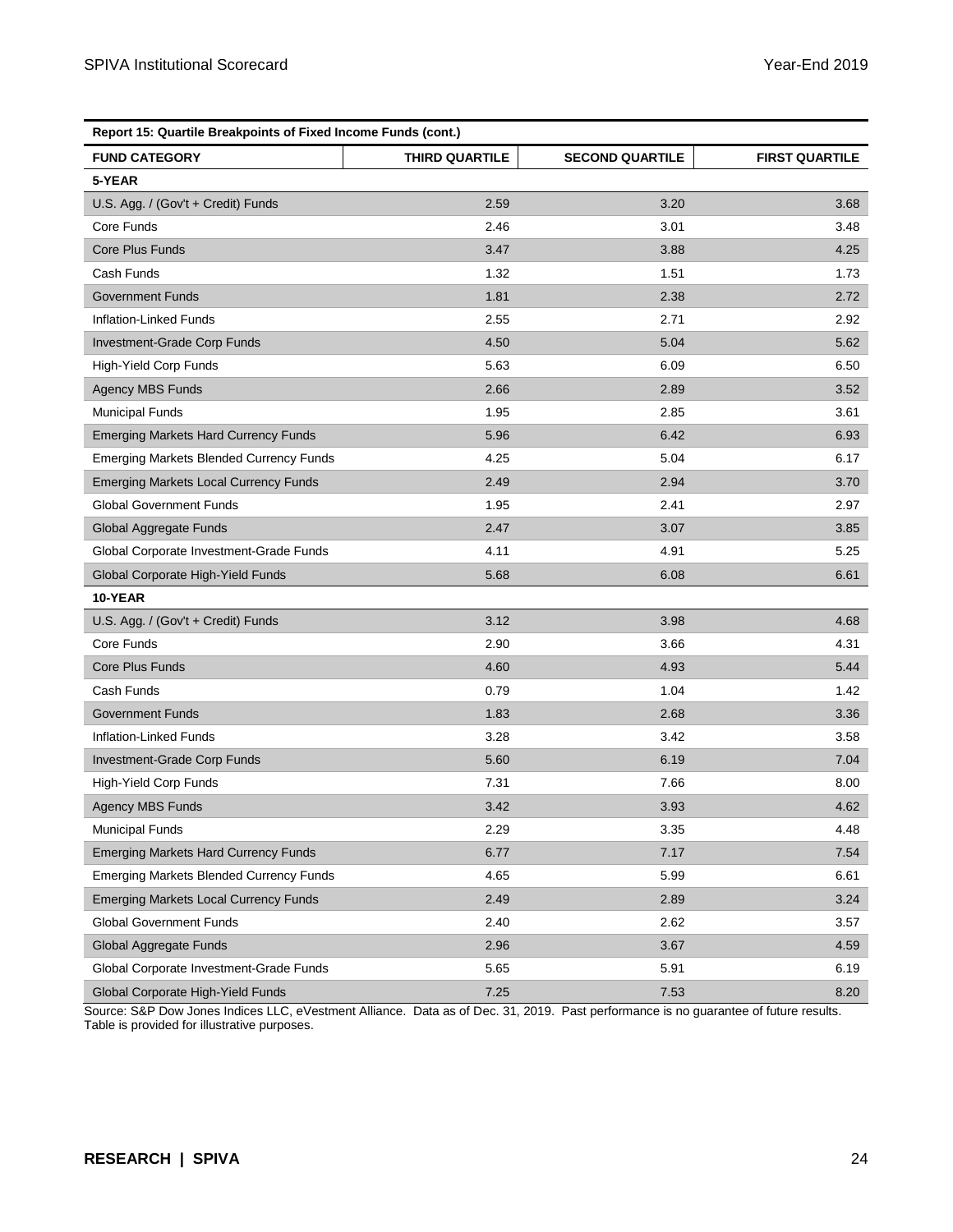# **APPENDIX A: MAPPING**

# **U.S. Equity**

While covering the U.S. equity markets, the SPIVA U.S. Scorecard reports on the nine traditional style boxes, as well as multi-cap core, growth, and value funds. Style classifications are based on fundamental characteristics such as the P/E ratio, return on equity (ROE), and earnings growth expectation. Growth and value characteristics are assigned based on a subjective method, with a large weighting on the median of the three statistics as well as the preferred benchmark. Market capitalization is subjective and based on the distribution of holdings as well as the preferred benchmark.

| <b>Exhibit A1: U.S. Equity Category Mappings</b> |                                        |                                              |  |  |
|--------------------------------------------------|----------------------------------------|----------------------------------------------|--|--|
|                                                  | <b>eVESTMENT CLASSIFICATION</b>        |                                              |  |  |
| <b>SPIVA INSTITUTIONAL CATEGORY</b>              | <b>MARKET CAPITALIZATION</b>           | <b>STYLE EMPHASIS</b>                        |  |  |
| Large-Cap Growth Equity                          | Mega Cap<br>Large Cap<br>Mid-Large Cap | Growth<br><b>GARP</b>                        |  |  |
| Large-Cap Core Equity                            | Mega Cap<br>Large Cap<br>Mid-Large Cap | Core                                         |  |  |
| Large-Cap Value Equity                           | Mega Cap<br>Large Cap<br>Mid-Large Cap | Value<br><b>Relative Value</b><br>Deep Value |  |  |
| Mid-Cap Growth Equity                            | Mid Cap                                | Growth<br>GARP                               |  |  |
| Mid-Cap Core Equity                              | Mid Cap                                | Core                                         |  |  |
| Mid-Cap Value Equity                             | Mid Cap                                | Value<br><b>Relative Value</b><br>Deep Value |  |  |
| Small-Cap Growth Equity                          | Small-Mid Cap<br>Small Cap             | Growth<br>GARP                               |  |  |
| Small-Cap Core Equity                            | Small-Mid Cap<br>Small Cap             | Core                                         |  |  |
| Small-Cap Value Equity                           | Small-Mid Cap<br>Small Cap             | Value<br><b>Relative Value</b><br>Deep Value |  |  |
| Multi-Cap Growth Equity                          | All Cap                                | Growth<br><b>GARP</b>                        |  |  |
| Multi-Cap Core Equity                            | All Cap                                | Core                                         |  |  |
| Multi-Cap Value Equity                           | All Cap                                | Value<br><b>Relative Value</b><br>Deep Value |  |  |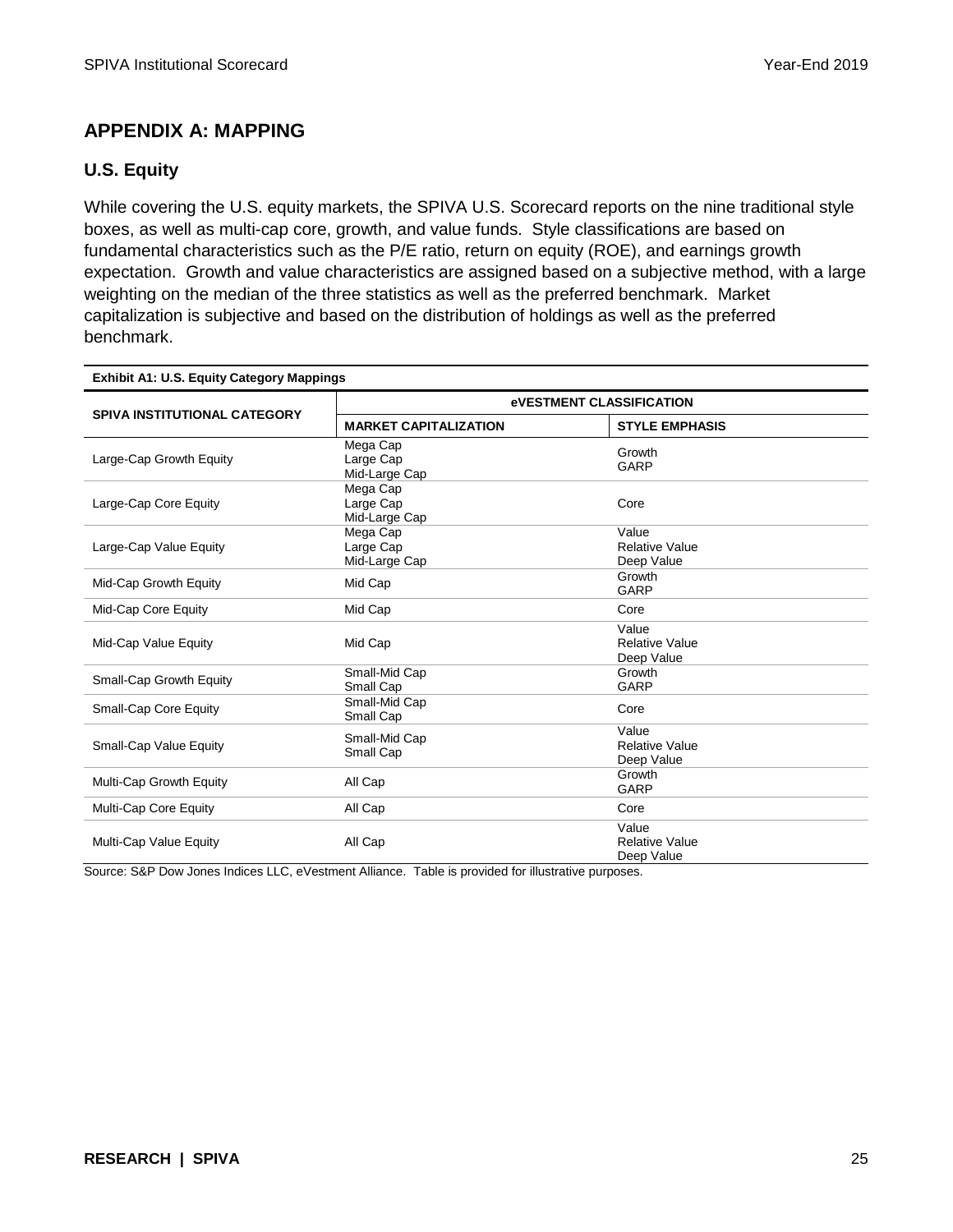# **International Equity**

For international equity, SPIVA reports on four major categories (global, international, international small-cap, and emerging markets funds) of interest to global asset allocators. These categories also include multiple eVestment market capitalization and style classifications.

| <b>Exhibit A2: International Equity Category Mappings</b> |                                 |               |                                        |                                              |  |
|-----------------------------------------------------------|---------------------------------|---------------|----------------------------------------|----------------------------------------------|--|
| <b>SPIVA INSTITUTIONAL</b>                                | <b>eVESTMENT CLASSIFICATION</b> |               |                                        |                                              |  |
| <b>CATEGORY</b>                                           | <b>eVESTMENT CATEGORY</b>       | <b>REGION</b> | <b>MARKET CAPITALIZATION</b>           | <b>STYLE EMPHASIS</b>                        |  |
| <b>Global Equity</b>                                      | Global Large Cap Value          | Global        | Mega Cap<br>Large Cap<br>Mid-Large Cap | Value<br><b>Relative Value</b><br>Deep Value |  |
|                                                           | Global Large Cap Growth         | Global        | Mega Cap<br>Large Cap<br>Mid-Large Cap | Growth<br>GARP                               |  |
|                                                           | Global Large Cap Core           | Global        | Mega Cap<br>Large Cap<br>Mid-Large Cap | Core                                         |  |
| <b>International Equity</b>                               | <b>EAFE Large Cap Value</b>     | <b>EAFA</b>   | Mega Cap<br>Large Cap<br>Mid-Large Cap | Value<br><b>Relative Value</b><br>Deep Value |  |
|                                                           | <b>EAFE Large Cap Growth</b>    | <b>EAFA</b>   | Mega Cap<br>Large Cap<br>Mid-Large Cap | Growth<br>GARP                               |  |
|                                                           | <b>EAFE Large Cap Core</b>      | <b>EAFA</b>   | Mega Cap<br>Large Cap<br>Mid-Large Cap | Core                                         |  |
| International Small-Cap Equity                            | <b>EAFE Small Cap Value</b>     | <b>EAFA</b>   | Small-Mid Cap<br>Small Cap             | Value<br><b>Relative Value</b><br>Deep Value |  |
|                                                           | <b>EAFE Small Cap Growth</b>    | <b>EAFA</b>   | Small-Mid Cap<br>Small Cap             | Growth<br>GARP                               |  |
|                                                           | <b>EAFE Small Cap Core</b>      | <b>EAFA</b>   | Small-Mid Cap<br>Small Cap             | Core                                         |  |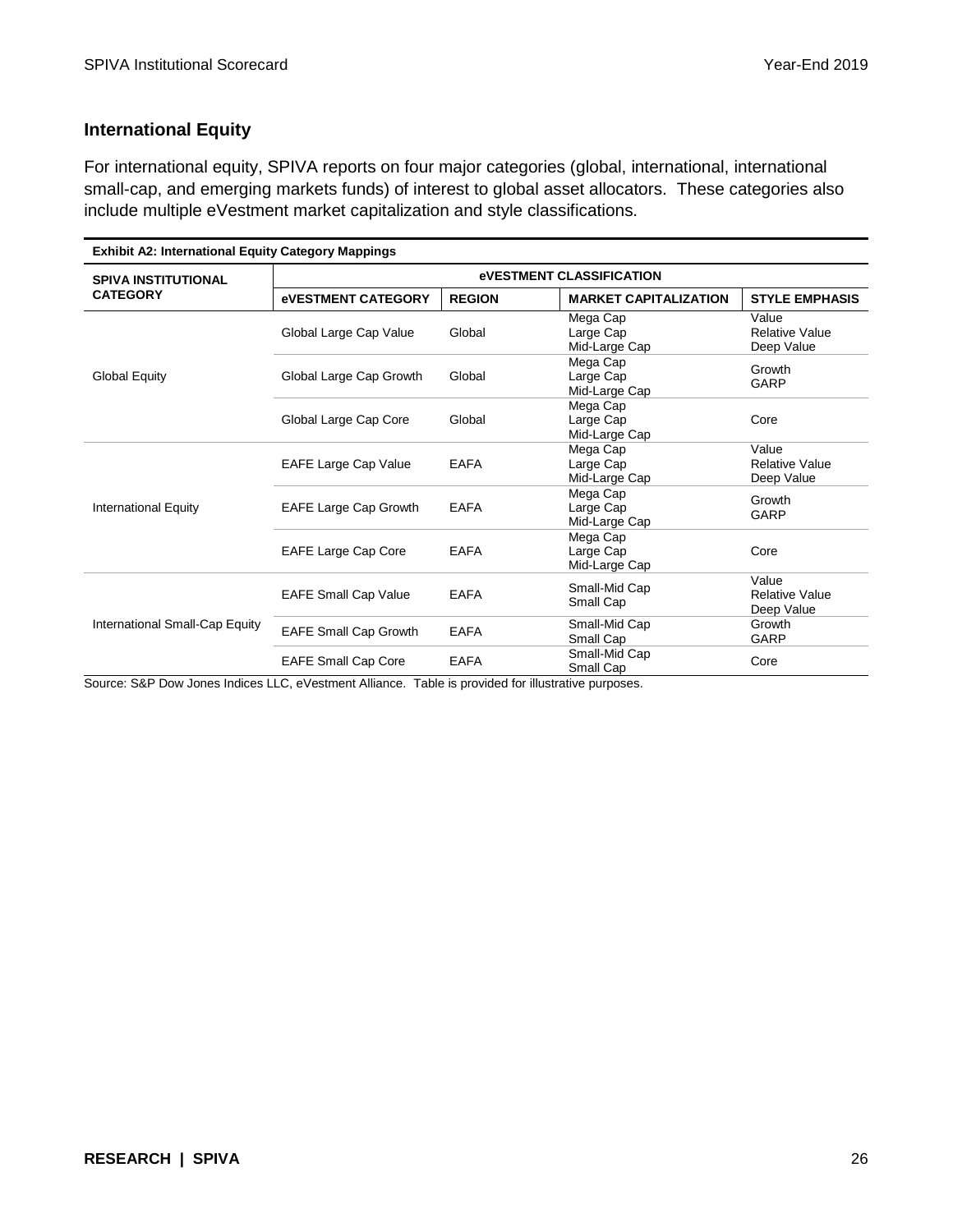|                            | <b>Exhibit A2: International Equity Category Mappings (cont.)</b> |                 |                                        |                                              |  |
|----------------------------|-------------------------------------------------------------------|-----------------|----------------------------------------|----------------------------------------------|--|
| <b>SPIVA INSTITUTIONAL</b> | <b><i><u>EVESTMENT CLASSIFICATION</u></i></b>                     |                 |                                        |                                              |  |
| <b>CATEGORY</b>            | <b>eVESTMENT CATEGORY</b>                                         | <b>REGION</b>   | <b>MARKET CAPITALIZATION</b>           | <b>STYLE EMPHASIS</b>                        |  |
|                            | Brazil Large Cap Value                                            | Brazil          | Mega Cap<br>Large Cap<br>Mid-Large Cap | Value<br><b>Relative Value</b><br>Deep Value |  |
|                            | <b>Brazil All Cap Value</b>                                       | Brazil          | All Cap                                | Value<br><b>Relative Value</b><br>Deep Value |  |
|                            | <b>Brazil All Cap Growth</b>                                      | Brazil          | All Cap                                | Growth<br>GARP                               |  |
|                            | <b>Brazil All Cap Core</b>                                        | Brazil          | All Cap                                | Core                                         |  |
|                            | Mexico All Cap Value                                              | Mexico          | All Cap                                | Value<br><b>Relative Value</b><br>Deep Value |  |
|                            | Mexico All Cap Growth                                             | Mexico          | All Cap                                | Growth<br>GARP                               |  |
|                            | Latin America Small Cap Value                                     | Latin America   | Small-Mid Cap<br>Small Cap             | Value<br><b>Relative Value</b><br>Deep Value |  |
|                            | Latin America Mid Cap Value                                       | Latin America   | Mid Cap                                | Value<br><b>Relative Value</b><br>Deep Value |  |
|                            | Latin America Large Cap Growth                                    | Latin America   | Mega Cap<br>Large Cap<br>Mid-Large Cap | Growth<br>GARP                               |  |
|                            | Latin America Large Cap Core                                      | Latin America   | Mega Cap<br>Large Cap<br>Mid-Large Cap | Core                                         |  |
|                            | Latin America All Cap Value                                       | Latin America   | All Cap                                | Value<br><b>Relative Value</b><br>Deep Value |  |
| <b>Emerging Markets</b>    | Latin America All Cap Growth                                      | Latin America   | All Cap                                | Growth<br>GARP                               |  |
| Equity                     | Latin America All Cap Core                                        | Latin America   | All Cap                                | Core                                         |  |
|                            | Global Emg Mkts Small Cap Value                                   | Global Emg Mkts | Small-Mid Cap<br>Small Cap             | Value<br><b>Relative Value</b><br>Deep Value |  |
|                            | Global Emg Mkts Small Cap Growth                                  | Global Emg Mkts | Small-Mid Cap<br>Small Cap             | Growth<br>GARP                               |  |
|                            | Global Emg Mkts Small Cap Core                                    | Global Emg Mkts | Small-Mid Cap<br>Small Cap             | Core                                         |  |
|                            | Global Emg Mkts Mid Cap Value                                     | Global Emg Mkts | Mid Cap                                | Value<br><b>Relative Value</b><br>Deep Value |  |
|                            | Global Emg Mkts Mid Cap Growth                                    | Global Emg Mkts | Mid Cap                                | Growth<br>GARP                               |  |
|                            | Global Emg Mkts Mid Cap Core                                      | Global Emg Mkts | Mid Cap                                | Core                                         |  |
|                            | Global Emg Mkts Large Cap Value                                   | Global Emg Mkts | Mega Cap<br>Large Cap<br>Mid-Large Cap | Value<br><b>Relative Value</b><br>Deep Value |  |
|                            | Global Emg Mkts Large Cap Growth                                  | Global Emg Mkts | Mega Cap<br>Large Cap<br>Mid-Large Cap | Growth<br>GARP                               |  |
|                            | Global Emg Mkts Large Cap Core                                    | Global Emg Mkts | Mega Cap<br>Large Cap<br>Mid-Large Cap | Core                                         |  |
|                            | Global Emg Mkts All Cap Value                                     |                 | All Cap                                | Value<br><b>Relative Value</b><br>Deep Value |  |
|                            | Global Emg Mkts All Cap Growth                                    | Global Emg Mkts | All Cap                                | Growth<br>GARP                               |  |
|                            | Global Emg Mkts All Cap Core                                      | Global Emg Mkts | All Cap                                | Core                                         |  |

**Exhibit A2: International Equity Category Mappings (cont.)**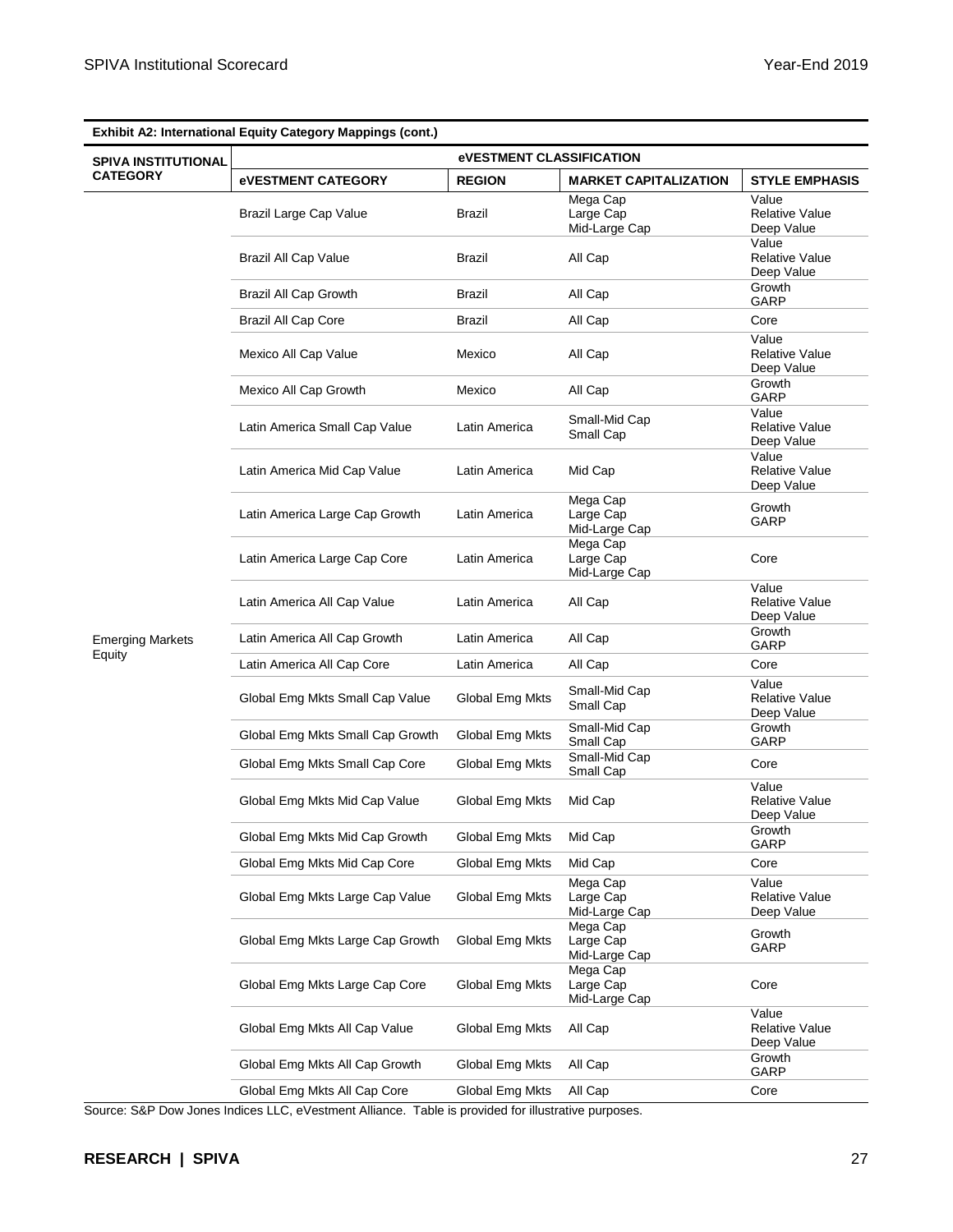# **Fixed Income**

SPIVA reports include 10 domestic and 8 global fixed income classifications. Global fixed income funds are split into emerging and global markets.

| <b>Exhibit A3: U.S. Fixed Income Category Mappings</b>   |                                                        |                               |                                            |                                |
|----------------------------------------------------------|--------------------------------------------------------|-------------------------------|--------------------------------------------|--------------------------------|
| <b>SPIVA INSTITUTIONAL</b>                               | <b><i><u>EVESTMENT ALLIANCE CLASSIFICATION</u></i></b> |                               |                                            |                                |
| <b>CATEGORY</b>                                          | <b>REGION</b>                                          | <b>INVESTMENT FOCUS</b>       | <b>STYLE EMPHASIS</b>                      | <b>CREDIT QUALITY/APPROACH</b> |
| <b>U.S. FUNDS</b>                                        |                                                        |                               |                                            |                                |
| U.S. Agg. / (Gov't + Credit)<br><b>Funds</b>             | U.S.                                                   | Aggregate                     | Aggregate<br>Gov/Credit                    |                                |
| Core                                                     | U.S.                                                   | $\overline{a}$                |                                            | Core                           |
| Core Plus                                                | U.S.                                                   |                               |                                            | Core Plus                      |
| Cash Funds                                               | U.S.                                                   | Cash Management               | Cash Pure<br>Cash Enhanced                 |                                |
| <b>Government Funds</b>                                  | U.S.                                                   | Government                    | ٠                                          | ä,                             |
| Inflation-Linked Funds                                   | U.S.                                                   | <b>Inflation Linked</b>       | ۰                                          |                                |
| Investment-Grade Corp<br><b>Funds</b>                    | U.S.                                                   | Credit                        | Corporate                                  | <b>Investment Grade</b>        |
| High-Yield Corp Funds                                    | U.S.                                                   | Credit                        | Corporate                                  | <b>High Yield</b>              |
| Agency MBS Funds                                         | U.S.                                                   | Securitized/Collateralized    | Agency Mortgage Backed<br>Securities (MBS) | ä,                             |
| <b>Municipal Funds</b>                                   | U.S.                                                   | <b>Municipals</b>             | <b>Tax Exempt Municipals</b>               | ä,                             |
| <b>GLOBAL/EMERGING MARKETS FUNDS</b>                     |                                                        |                               |                                            |                                |
| <b>Emerging Markets Hard</b><br><b>Currency Funds</b>    | Global                                                 | <b>Emerging Markets Debts</b> | <b>Hard Currency</b>                       | $\overline{a}$                 |
| <b>Emerging Markets Blended</b><br><b>Currency Funds</b> | Global                                                 | <b>Emerging Markets Debts</b> | <b>Blended Currency</b>                    | $\blacksquare$                 |
| <b>Emerging Markets Local</b><br><b>Currency Funds</b>   | Global                                                 | <b>Emerging Markets Debts</b> | <b>Local Currency</b>                      |                                |
| <b>Global Cash Funds</b>                                 | Global                                                 | Cash Management               | Cash Pure<br>Cash Enhanced                 | ä,                             |
| <b>Global Government Funds</b>                           | Global                                                 | Government                    |                                            | ä,                             |
| Global Aggregate Funds                                   | Global                                                 | Aggregate                     | Aggregate<br>Gov/Credit                    | $\blacksquare$                 |
| Global Corporate Investment-<br><b>Grade Funds</b>       | Global                                                 | Credit                        | Corporate                                  | <b>Investment Grade</b>        |
| Global Corporate High-Yield<br><b>Funds</b>              | Global                                                 | Credit                        | Corporate                                  | <b>High Yield</b>              |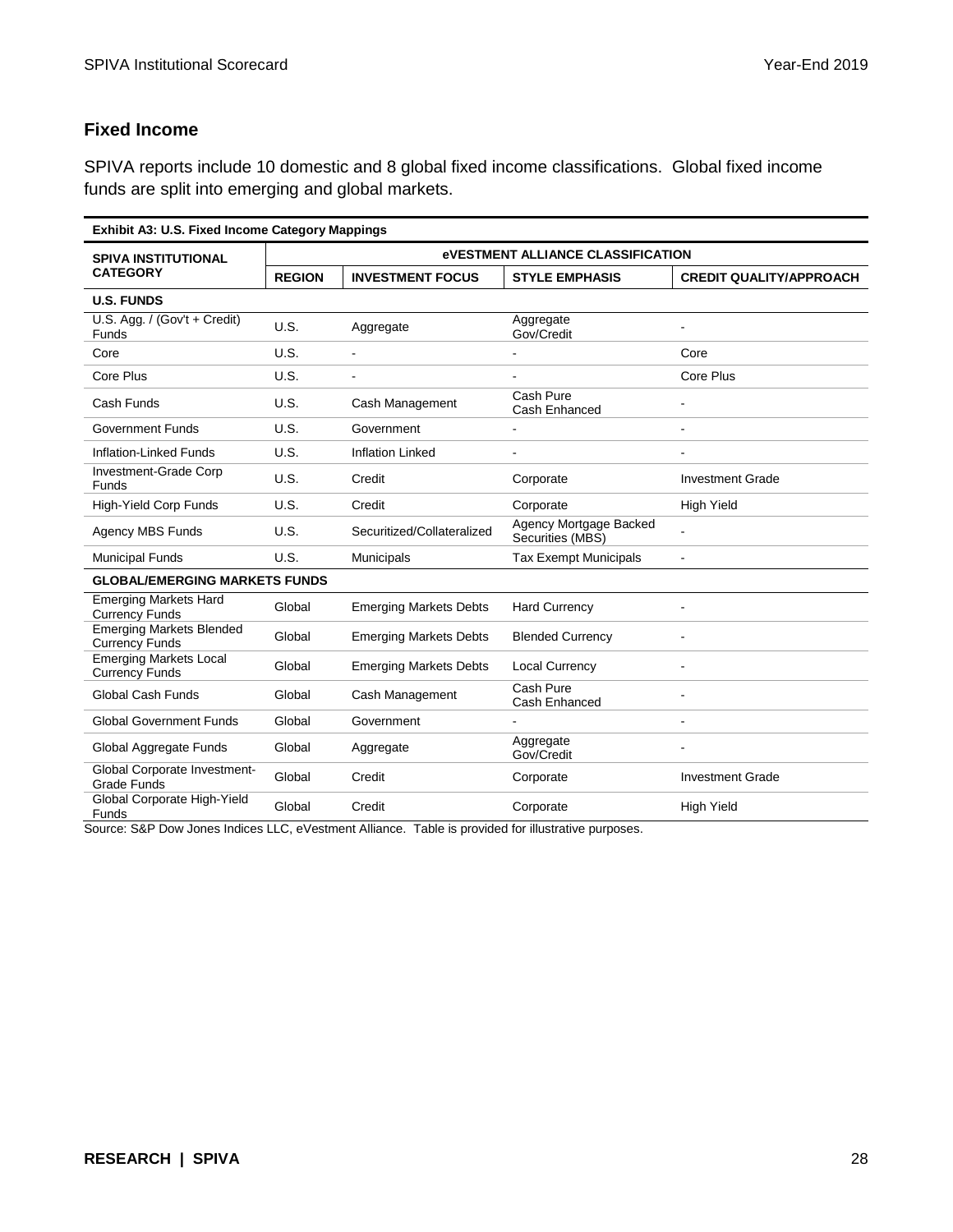# **APPENDIX B: GLOSSARY**

#### **Percentage of Managers Underperforming the Index**

To correct for survivorship bias, we use the opportunity set available at the beginning of the period as the denominator. We determine the count of products that have survived and beat the index. We then report the index outperformance percentage.

#### **Survivorship (%)**

This measure represents the percentage of products in existence at the beginning of the time period that are still active at the end of the time period.

#### **Equal-Weighted Performance**

Equal-weighted returns for a particular style category are determined by calculating a simple average return of all active managers in that category in a particular month.

#### **Asset-Weighted Performance**

Asset-weighted returns for a particular style category are determined by calculating the weighted average return of all managers in that category in a particular month, with each product's return weighted by its total net assets. Compared with equal-weighted returns, asset-weighted returns are a better indicator of manager category performance because they more accurately reflect the returns of the total money invested in that particular style category.

#### **Quartile Breakpoints**

The  $p<sup>th</sup>$  percentile for a set of data is the value that is greater than or equal to  $p\%$  of the data but is less than or equal to (100-p)% of the data. In other words, it is a value that divides the data into two parts: the lower p% of the values and the upper (100-p)% of the values. The first quartile is the  $75<sup>th</sup>$ percentile, the value separating the elements of a population into the lower 75% and the upper 25%. The second quartile is the  $50<sup>th</sup>$  percentile and the third quartile is the  $25<sup>th</sup>$  percentile.

#### **Indices**

A benchmark index provides an investment vehicle against which fund performance can be measured.

#### **U.S. Equity**

S&P 500

Widely regarded as the best single gauge of the U.S. equities market, this market-capitalizationweighted index includes a representative sample of 500 leading companies in the foremost industries of the U.S. economy and provides over 80% coverage of U.S. equities.

#### S&P MIDCAP 400

This index consists of 400 mid-sized companies and covers approximately 7% of the U.S. equities market.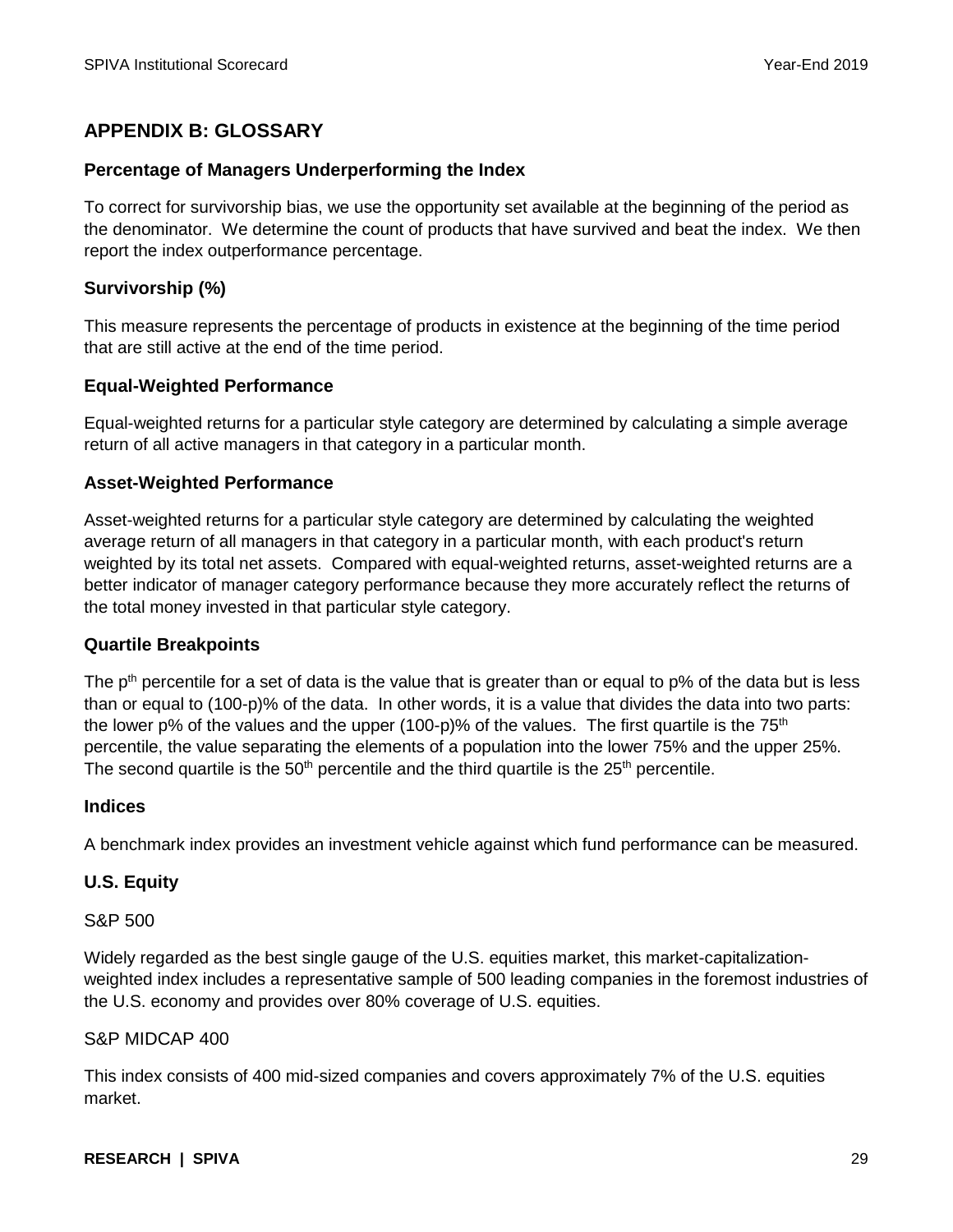# S&P SMALLCAP 600

This index consists of 600 small-cap stocks and covers approximately 3% of the U.S. equities market.

### S&P COMPOSITE 1500

This is a broad, market-capitalization-weighted index of 1500 stocks. This index is comprised of three size-based indices: the S&P 500, S&P MidCap 400, and S&P SmallCap 600, which are designed to measure the performance of large-, mid-, and small-cap stocks, respectively. This index represents approximately 90% of the market value of U.S. equities.

#### S&P 500 GROWTH AND VALUE INDICES

These indices form an exhaustive, multi-factor style series covering the entire market capitalization of the S&P 500. Constituents, weighted according to market capitalization, are classified as growth, value, or a mix of growth and value.

### S&P MIDCAP 400 GROWTH AND VALUE INDICES

These indices form an exhaustive, multi-factor style series covering the entire market capitalization of the S&P MidCap 400.

## S&P SMALLCAP 600 GROWTH AND VALUE INDICES

These indices form an exhaustive, multi-factor style series covering the entire market capitalization of the S&P SmallCap 600.

### S&P COMPOSITE 1500 GROWTH AND VALUE INDICES

These indices form an exhaustive, multi-factor style series covering the entire market capitalization of the S&P Composite 1500.

### **International Equity**

#### S&P GLOBAL 1200

Capturing approximately 70% of the market value of the world's capital markets, the [S&P Global 1200](https://www.spglobal.com/spdji/en/indices/equity/sp-global-1200/#overview) is a composite of seven headline indices, many of which are accepted leaders in their regions. It includes the S&P 500 (U.S.), [S&P Europe 350](https://www.spglobal.com/spdji/en/indices/equity/sp-europe-350/) (Europe), [S&P/TOPIX](http://spdji.com/indices/equity/sp-topix-150) 150 (Japan), [S&P/TSX 60](https://www.spglobal.com/spdji/en/indices/equity/sp-tsx-60-index/) (Canada), [S&P/ASX All Australian 50](https://www.spglobal.com/spdji/en/indices/equity/sp-asx-all-australian-50/) (Australia), [S&P Asia 50](https://www.spglobal.com/spdji/en/indices/equity/sp-asia-50/#overview) (Asia Ex-Japan), and [S&P Latin America](https://www.spglobal.com/spdji/en/indices/equity/sp-latin-america-40/#overview)  [40](https://www.spglobal.com/spdji/en/indices/equity/sp-latin-america-40/#overview) (Latin America).

### S&P INTERNATIONAL 700

This index is designed to measure the non-U.S. component of the global equity markets, covering all the regions included in the S&P Global 1200, excluding the U.S. (S&P 500).

### S&P DEVELOPED EX-U.S. SMALL CAP

This index represents the small-cap segment—the bottom 15%—of the world's universe of institutionally investable securities, excluding the U.S.

#### **RESEARCH | SPIVA** 30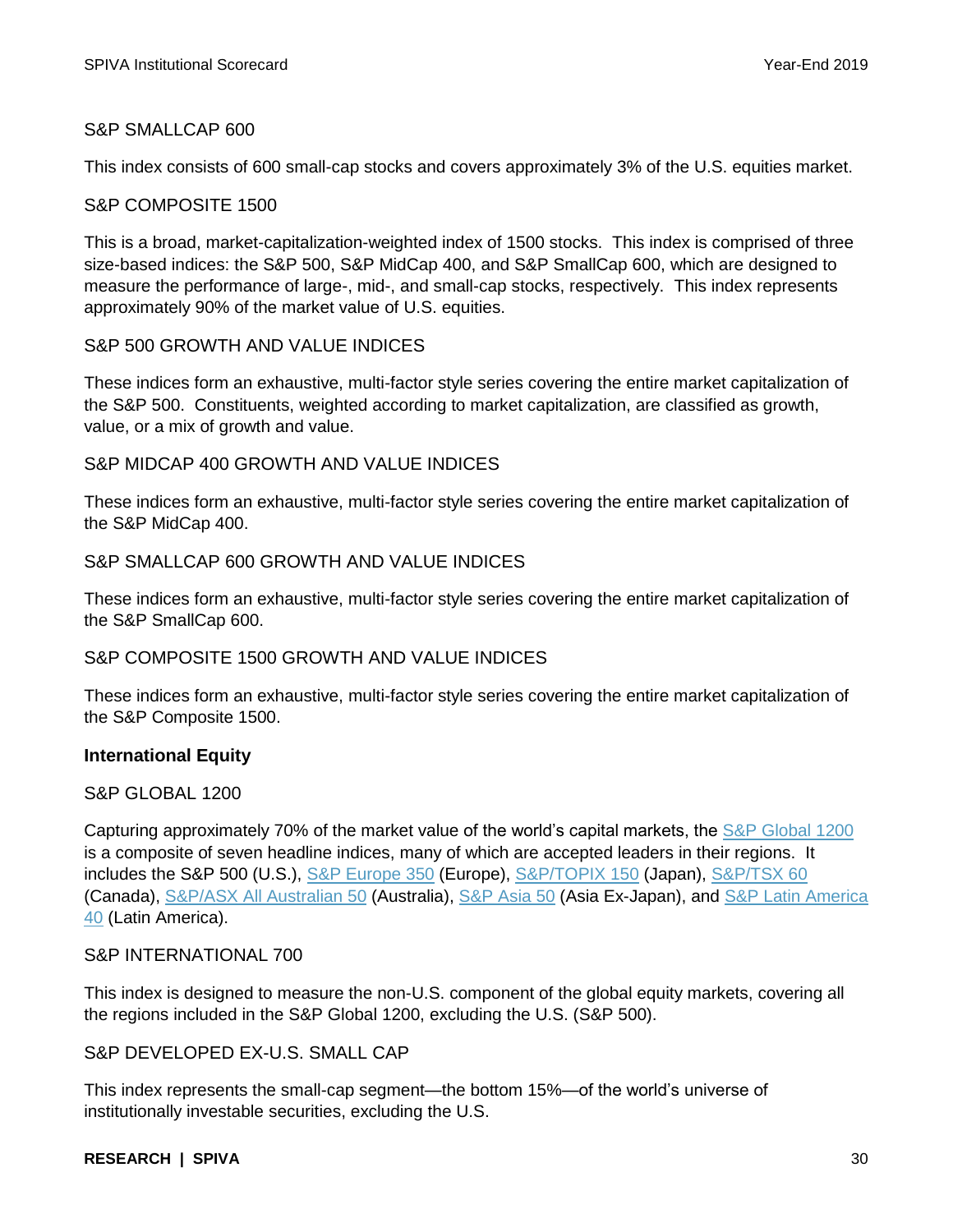# S&P/IFCI COMPOSITE

This index is widely recognized as a comprehensive and reliable measure of the world's emerging markets. It is designed to measure the returns of stocks that are legally and practically available to foreign investors.

## **Fixed Income**

BLOOMBERG BARCLAYS LONG GOVERNMENT BOND INDEX

This index consists of U.S. Treasury and U.S. government agency bonds with maturities greater than 10 years.

BLOOMBERG BARCLAYS INTERMEDIATE GOVERNMENT BOND INDEX

This index consists of U.S. Treasury and U.S. government agency bonds with maturities from 1 to 10 years.

BLOOMBERG BARCLAYS 1-3 YEAR GOVERNMENT BOND INDEX

This index consists of U.S. Treasury and U.S. government agency bonds with maturities from one to three years.

BLOOMBERG BARCLAYS LONG GOVERNMENT/CREDIT BOND INDEX

This index covers corporate and non-corporate fixed income securities that are rated investment grade and have maturities greater than 10 years.

BLOOMBERG BARCLAYS INTERMEDIATE GOVERNMENT/CREDIT BOND INDEX

This index covers corporate and non-corporate fixed income securities that are rated investment grade with maturities from 1 to 10 years.

#### BLOOMBERG BARCLAYS 1-3 YEAR GOVERNMENT/CREDIT BOND INDEX

This index covers corporate and non-corporate fixed income securities that are rated investment grade and have one to three years until their final maturity.

#### BLOOMBERG BARCLAYS U.S. AGGREGATE INDEX

This index is a broad-based flagship benchmark that measures the investment grade, U.S. dollardenominated, fixed-rate taxable bond market.

#### BLOOMBERG BARCLAYS U.S. SHORT TREASURY INDEX

This index tracks the market for treasury bills issued by the U.S. government. U.S. Treasury bills are issued in fixed maturity terms of 4, 13, 26, and 52 weeks.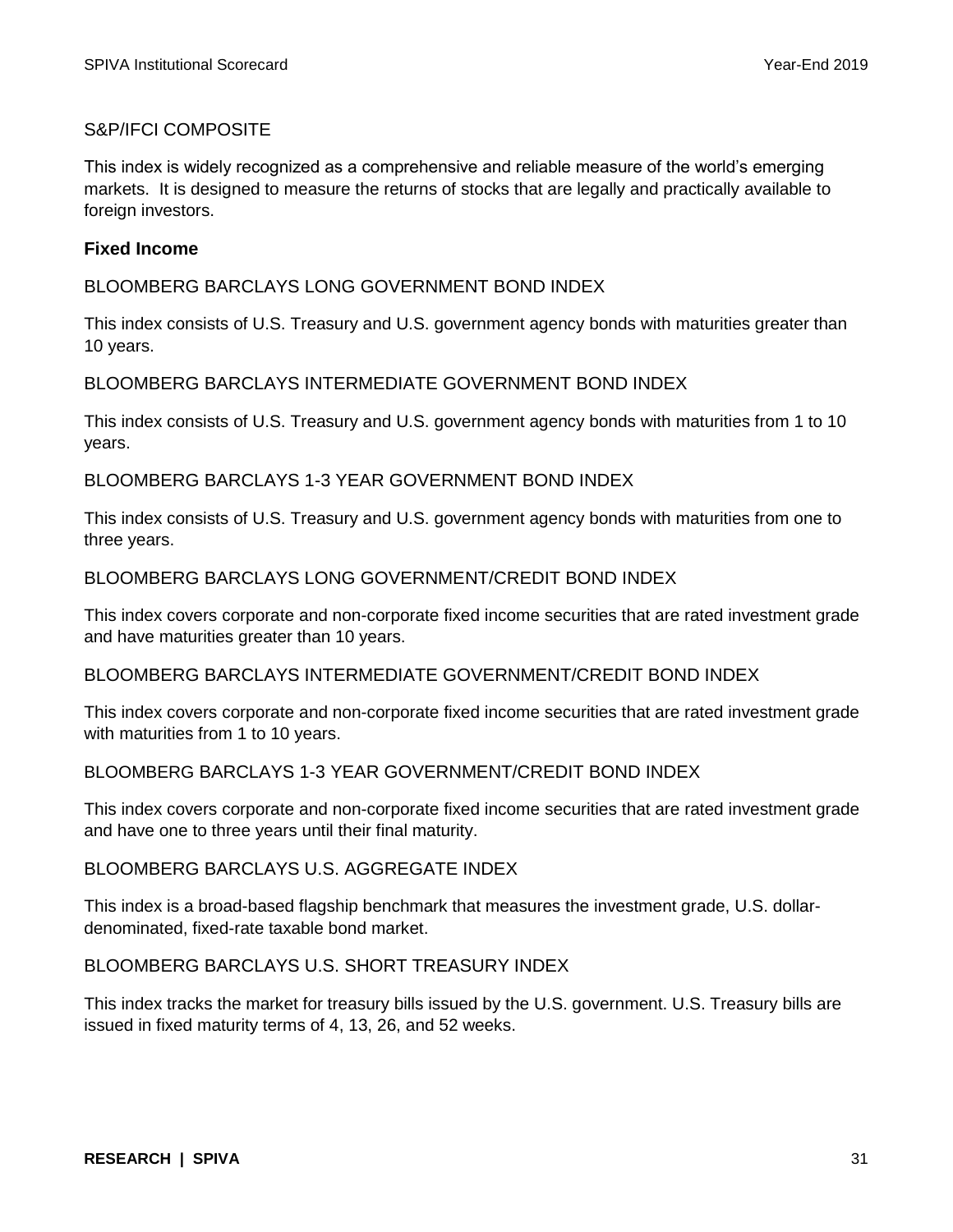# BLOOMBERG BARCLAYS U.S. GOVERNMENT INDEX

This index is comprised of the U.S. Treasury and U.S. Agency Indices. The index includes U.S. dollar-denominated, fixed-rate, nominal U.S. Treasuries and U.S. agency debentures (securities issued by U.S. government owned or sponsored entities, and debt explicitly guaranteed by the U.S. government).

# BLOOMBERG BARCLAYS U.S. TREASURY INFLATION NOTES INDEX

This index measures the performance of the U.S. Treasury Inflation Protected Securities (TIPS) market. Federal Reserve holdings of U.S. TIPS are not index eligible and are excluded from the face amount outstanding of each bond in the index.

# BLOOMBERG BARCLAYS U.S. CORPORATE INDEX

This index measures the investment grade, fixed-rate, taxable corporate bond market. It includes U.S. dollar-denominated securities publicly issued by U.S. and non-U.S. industrial, utility, and financial issuers.

# BLOOMBERG BARCLAYS U.S. CORPORATE HIGH YIELD BOND INDEX

This index measures the U.S. dollar-denominated, high yield, fixed-rate corporate bond market. Securities are classified as high yield if the middle rating of Moody's, Fitch, and S&P Global Ratings is Ba1/BB+/BB+ or below.

### BLOOMBERG BARCLAYS U.S. MBS INDEX

This index tracks agency mortgage pass-through securities (no longer incorporates hybrid ARM) guaranteed by Ginnie Mae (GNMA), Mae (FNMA), and Freddie Mac (FHLMC). The index is constructed by grouping individual TBA- deliverable MBS pools into aggregates or generics based on program, coupon, and vintage.

### S&P NATIONAL AMT-FREE MUNICIPAL BOND INDEX

This index is a broad, comprehensive, market-value-weighted index designed to measure the performance of the investment-grade U.S. municipal bonds that are exempt from the alternative minimum tax.

# S&P CALIFORNIA AMT-FREE MUNICIPAL BOND INDEX

This index is designed to measure the performance of the investment-grade California municipal bonds that are exempt from the alternative minimum tax.

### S&P NATIONAL AMT-FREE MUNICIPAL BOND INDEX

This index is designed to measure the performance of the investment-grade New York municipal bonds that are exempt from the alternative minimum tax.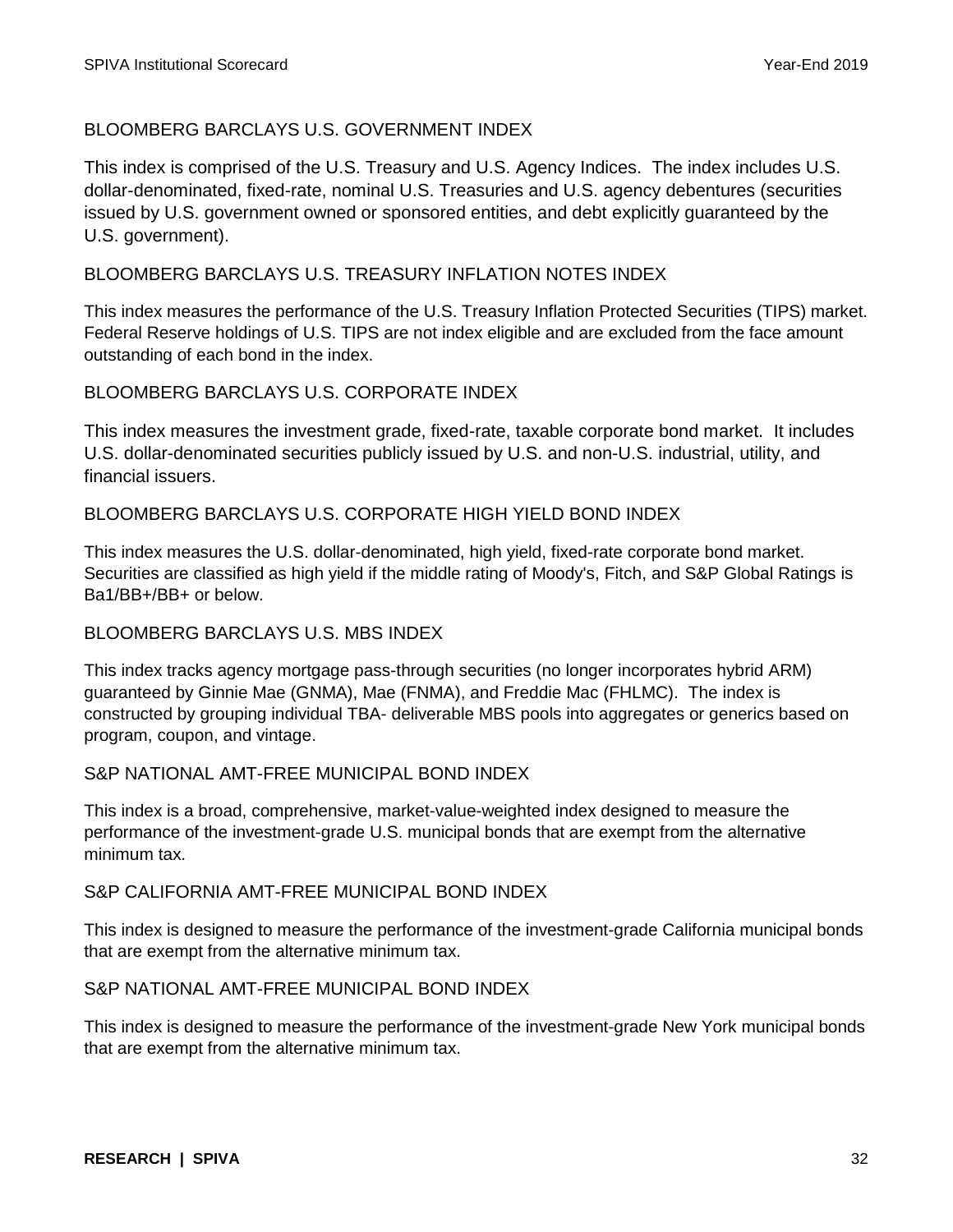# S&P/LSTA U.S. LEVERAGED LOAN 100 INDEX

This index is designed to reflect the performance of the largest facilities in the floating-rate bank loan, or senior loan, market.

## BLOOMBERG BARCLAYS EMERGING MARKETS USD AGGREGATE INDEX

This index is a flagship hard currency emerging markets debt benchmark that includes USDdenominated debt from sovereign, quasi-sovereign, and corporate emerging markets issuers.

# BLOOMBERG BARCLAYS EMERGING MARKETS LOCAL CURRENCY GOVERNMENT INDEX

This index provides a broad measure of the performance of local currency emerging markets government debt.

# BLOOMBERG BARCLAYS GLOBAL TREASURY INDEX

This index tracks fixed-rate, local currency government debt of investment-grade countries, including both developed and emerging markets.

# BLOOMBERG BARCLAYS GLOBAL AGGREGATE BOND INDEX

This index is a flagship measure of global investment-grade debt from 24 local currency markets. This multi-currency benchmark includes treasury, government-related, corporate, and securitized fixed-rate bonds from both developed and emerging markets issuers.

### BLOOMBERG BARCLAYS GLOBAL AGGREGATE CORPORATE INDEX

This index is a flagship measure of global investment-grade, fixed-rate corporate debt. This multicurrency benchmark includes bonds from developed and emerging markets issuers within the industrial, utility, and financial sectors.

## BLOOMBERG BARCLAYS GLOBAL HIGH YIELD INDEX

This index is a multi-currency flagship measure of the global high-yield debt market. The index represents the union of the U.S. High Yield, the Pan-European High Yield, and Emerging Markets Hard Currency High Yield Indices.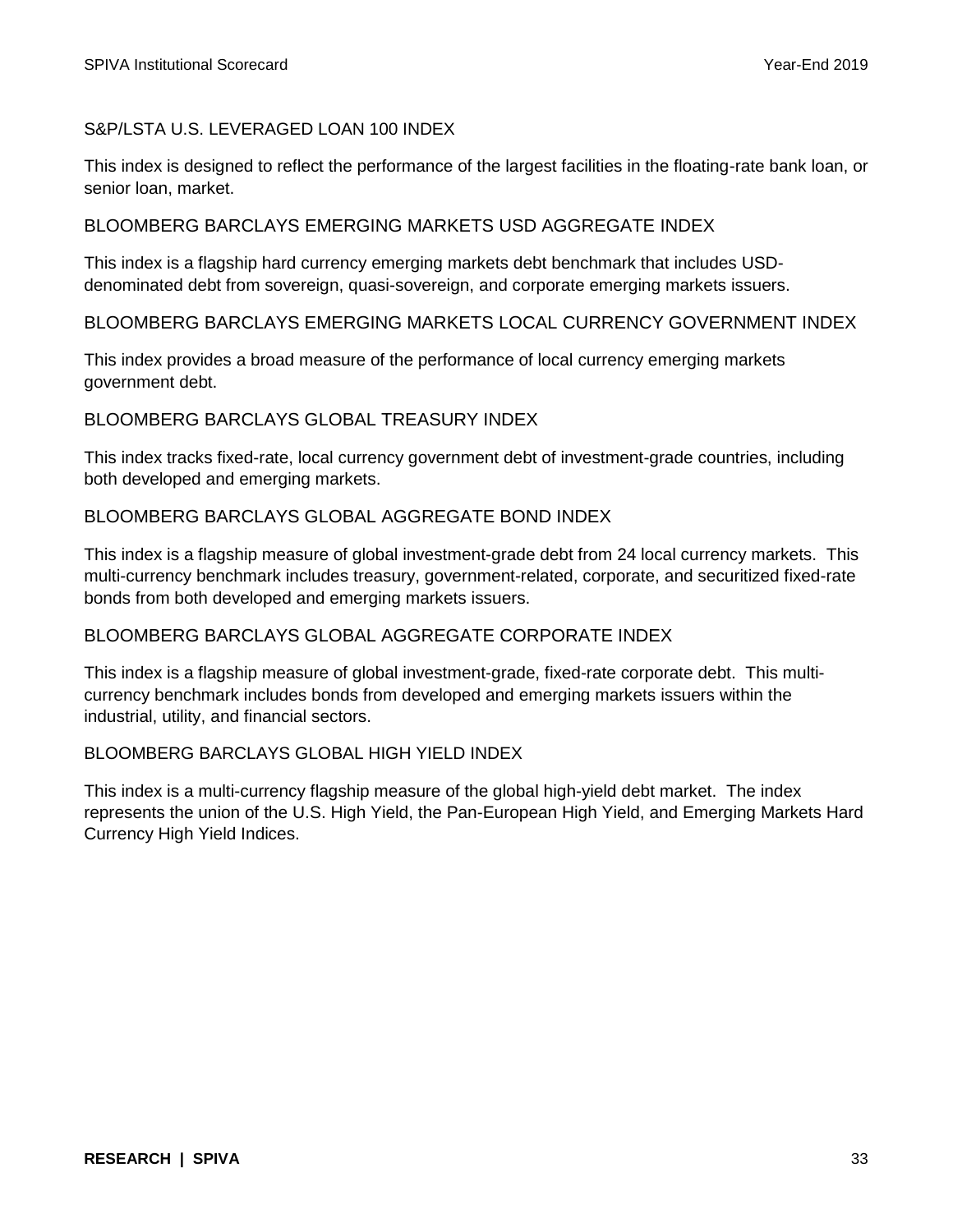| <b>S&amp;P DJI RESEARCH CONTRIBUTORS</b> |                           |                                  |  |
|------------------------------------------|---------------------------|----------------------------------|--|
| Sunjiv Mainie, CFA, CQF                  | Global Head               | sunjiv.mainie@spglobal.com       |  |
| Jake Vukelic                             | <b>Business Manager</b>   | jake.vukelic@spglobal.com        |  |
| <b>GLOBAL RESEARCH &amp; DESIGN</b>      |                           |                                  |  |
| <b>AMERICAS</b>                          |                           |                                  |  |
| Gaurav Sinha                             | Americas Head             | gaurav.sinha@spglobal.com        |  |
| Laura Assis                              | Analyst                   | laura.assis@spglobal.com         |  |
| Cristopher Anguiano, FRM                 | Analyst                   | cristopher.anguiano@spglobal.com |  |
| Nazerke Bakytzhan, PhD                   | Analyst                   | nazerke.bakytzhan@spglobal.com   |  |
| Smita Chirputkar                         | Director                  | smita.chirputkar@spglobal.com    |  |
| Rachel Du                                | Senior Analyst            | rachel.du@spglobal.com           |  |
| <b>Bill Hao</b>                          | <b>Director</b>           | wenli.hao@spglobal.com           |  |
| Qing Li                                  | Director                  | ging.li@spglobal.com             |  |
| Berlinda Liu, CFA                        | <b>Director</b>           | berlinda.liu@spglobal.com        |  |
| Lalit Ponnala, PhD                       | Director                  | lalit.ponnala@spglobal.com       |  |
| Maria Sanchez, CIPM                      | Associate Director        | maria.sanchez@spqlobal.com       |  |
| Hong Xie, CFA                            | <b>Senior Director</b>    | hong.xie@spglobal.com            |  |
| <b>APAC</b>                              |                           |                                  |  |
| Priscilla Luk                            | <b>APAC Head</b>          | priscilla.luk@spglobal.com       |  |
| Arpit Gupta                              | Senior Analyst            | arpit.gupta1@spglobal.com        |  |
| Akash Jain                               | Associate Director        | akash.jain@spglobal.com          |  |
| Anurag Kumar                             | Senior Analyst            | anurag.kumar@spglobal.com        |  |
| Xiaoya Qu                                | Senior Analyst            | xiaoya.qu@spglobal.com           |  |
| Yan Sun                                  | Senior Analyst            | yan.sun@spglobal.com             |  |
| Tim Wang                                 | Senior Analyst            | tim.wang@spglobal.com            |  |
| Liyu Zeng, CFA                           | Director                  | liyu.zeng@spglobal.com           |  |
| <b>EMEA</b>                              |                           |                                  |  |
| Andrew Innes                             | <b>EMEA Head</b>          | andrew.innes@spglobal.com        |  |
| Alberto Allegrucci                       | Senior Analyst            | alberto.allegrucci@spglobal.com  |  |
| Leonardo Cabrer, PhD                     | <b>Associate Director</b> | leonardo.cabrer@spglobal.com     |  |
| Andrew Cairns, CFA                       | Associate Director        | andrew.cairns@spglobal.com       |  |
| Jingwen Shi                              | Senior Analyst            | jingwen.shi@spglobal.com         |  |
| <b>INDEX INVESTMENT STRATEGY</b>         |                           |                                  |  |
| Craig J. Lazzara, CFA                    | Global Head               | craig.lazzara@spglobal.com       |  |
| Chris Bennett, CFA                       | Director                  | chris.bennett@spglobal.com       |  |
| Fei Mei Chan                             | <b>Director</b>           | feimei.chan@spglobal.com         |  |
| Tim Edwards, PhD                         | Managing Director         | tim.edwards@spglobal.com         |  |
| Anu R. Ganti, CFA                        | <b>Senior Director</b>    | anu.ganti@spglobal.com           |  |
| Sherifa Issifu                           | Analyst                   | sherifa.issifu@spglobal.com      |  |